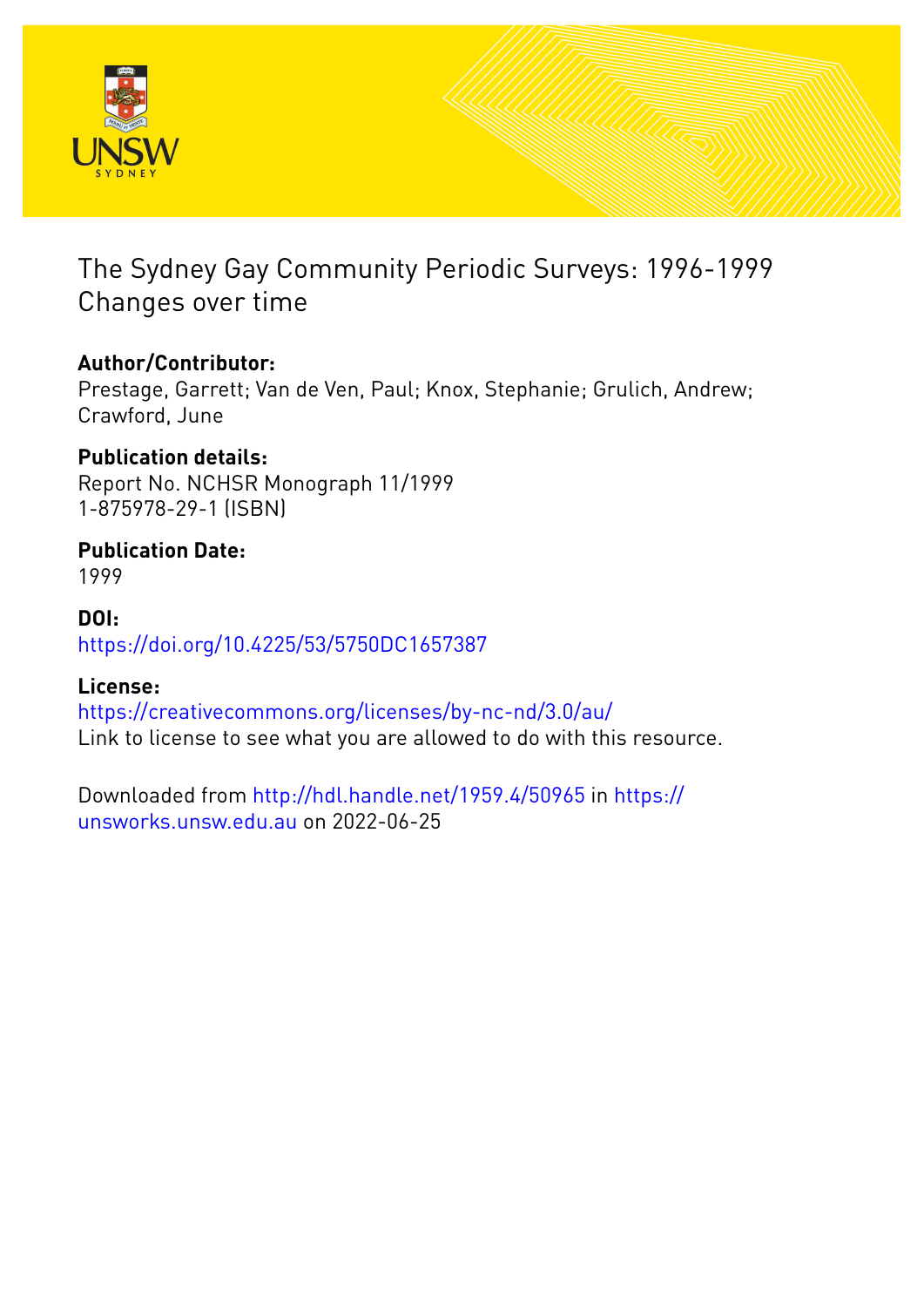# *The Sydney Gay Community Periodic Surveys 1996−1999*

# *Changes over time*

*Garrett Prestage* 

*Paul Van de Ven* 

*Stephanie Knox* 

*Andrew Grulich* 

*Susan Kippax* 

*June Crawford* 

National Centre in HIV Social Research LOGO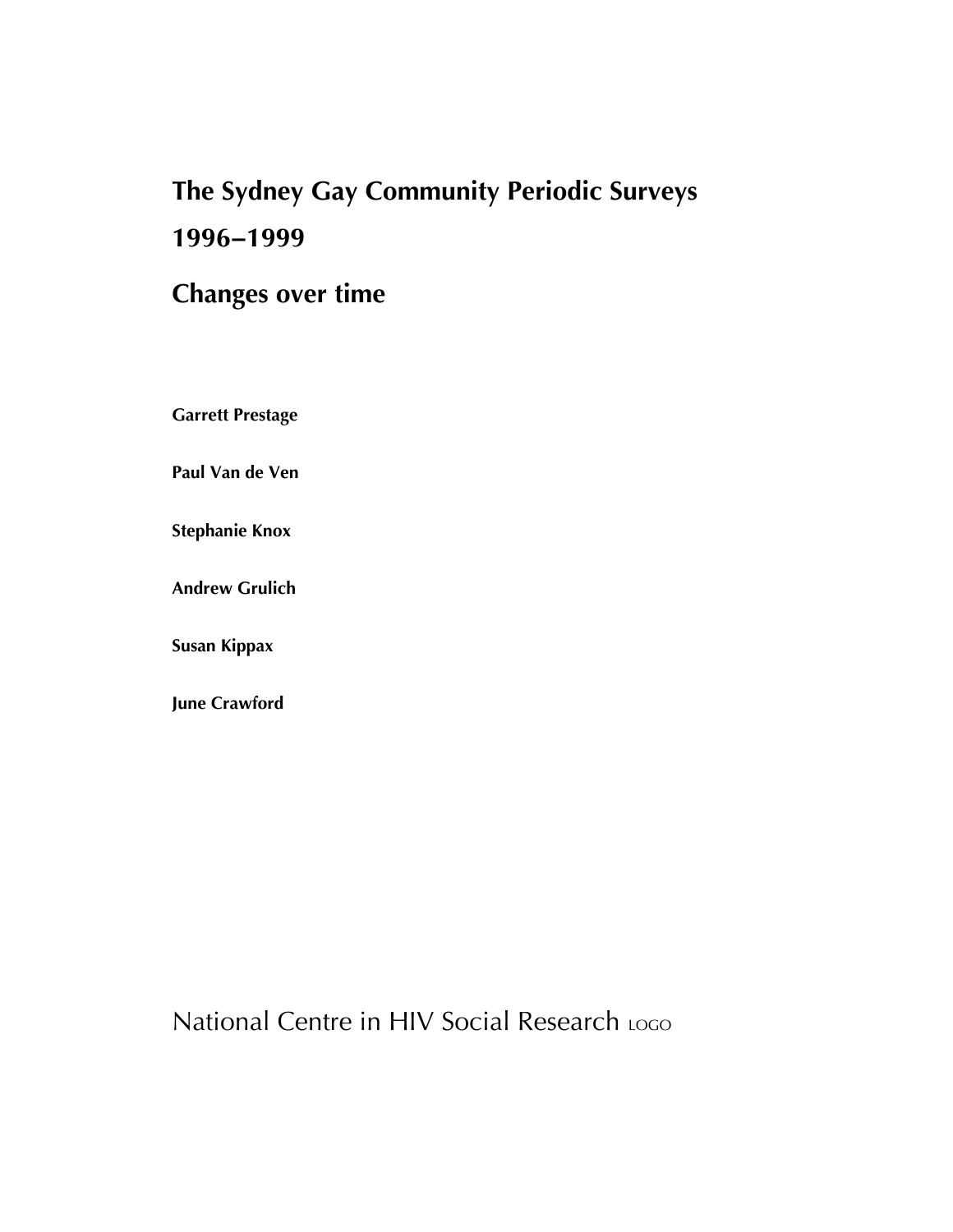## *© National Centre in HIV Social Research 1999*

ISBN 1-875978-29-1

Suggested citation:

Prestage, G., Van de Ven, P., Knox, S., Grulich, A., Kippax, S., & Crawford, J. (1999). The Sydney Gay and Community Periodic Surveys 1996-1999: Changes over time (Monograph 11/1999). Sydney: National Centre in HIV Social Research, The University of New South Wales. http://doi.org/10.4225/53/5750DC1657387

National Centre in HIV Social Research Level 2, Webster Building The University of New South Wales Sydney NSW 2052 AUSTRALIA

Telephone: (61 2) 9385 6776 Fax: (61 2) 9385 6455 nchsr@unsw.edu.au www.unsw.arts.edu.au/nchsr/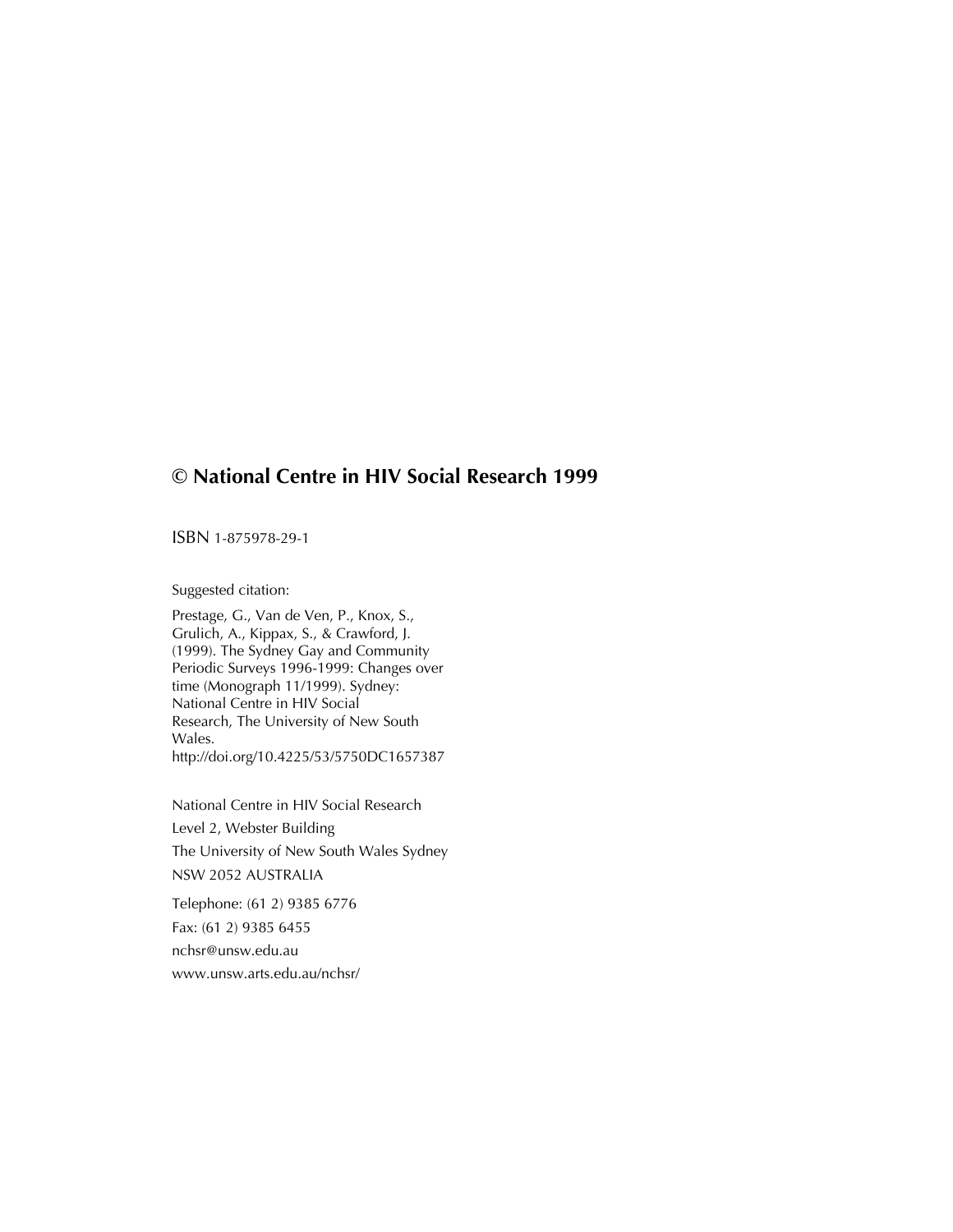# *The Sydney Gay Community Period Surveys 1996−1999: Changes over time*

*Garrett Prestage* 

*Paul Van de Ven* 

*Stephanie Knox* 

*Andrew Grulich* 

*Susan Kippax* 

*June Crawford* 

*Monograph 11/1999* 

| п, |  |  |  |
|----|--|--|--|
|    |  |  |  |

The National Centre in HIV Social Research is funded by the Commonwealth Department of Health and Aged Care through the Australian National Council on AIDS and Related Diseases (ANCARD) and is affiliated with the Faculty of Arts & Social Sciences at The University of New South Wales.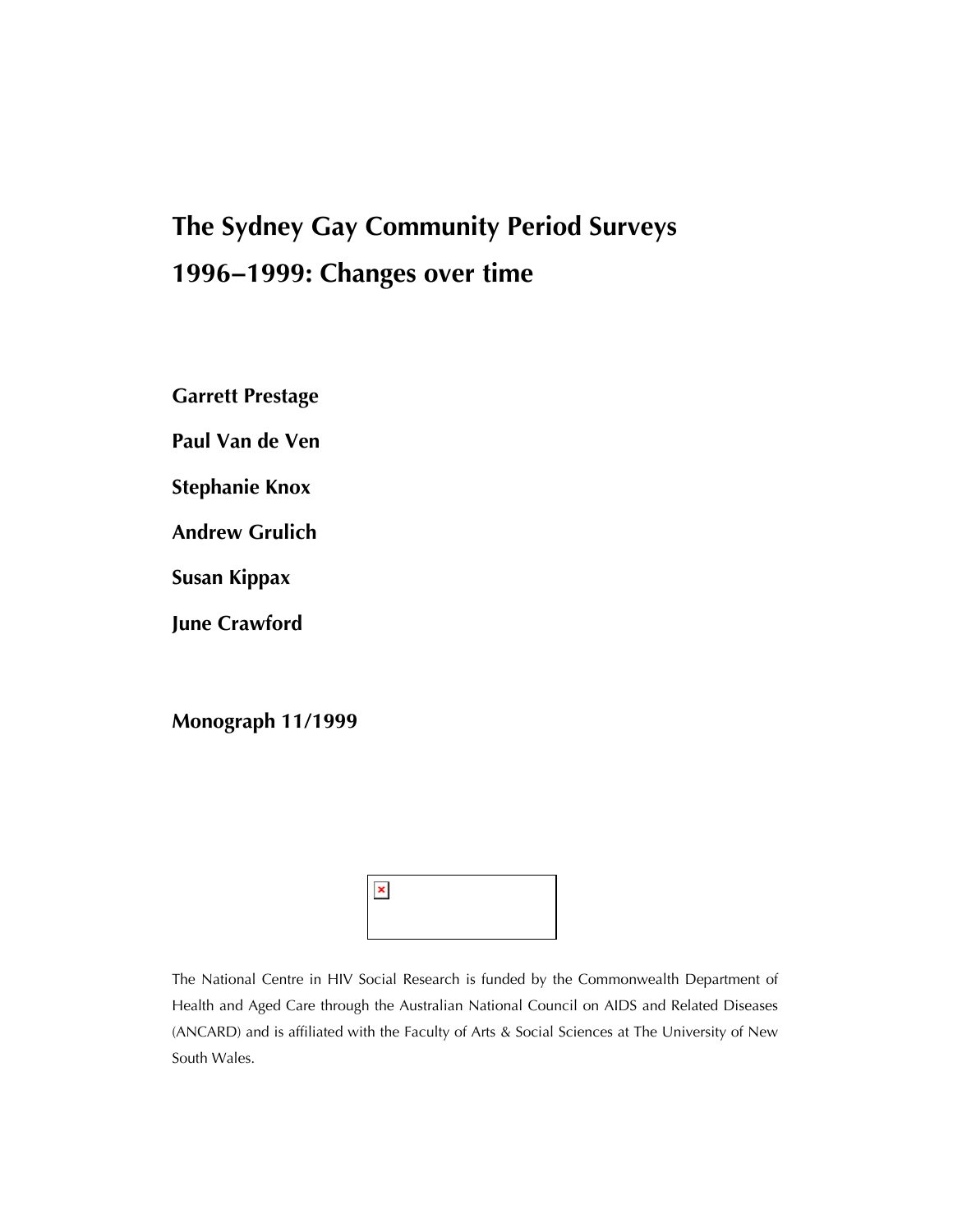## *Principal investigators*

Garrett Prestage

Paul Van de Ven

## *Other investigators*

Susan Kippax

Andrew Grulich

John Kaldor

June Crawford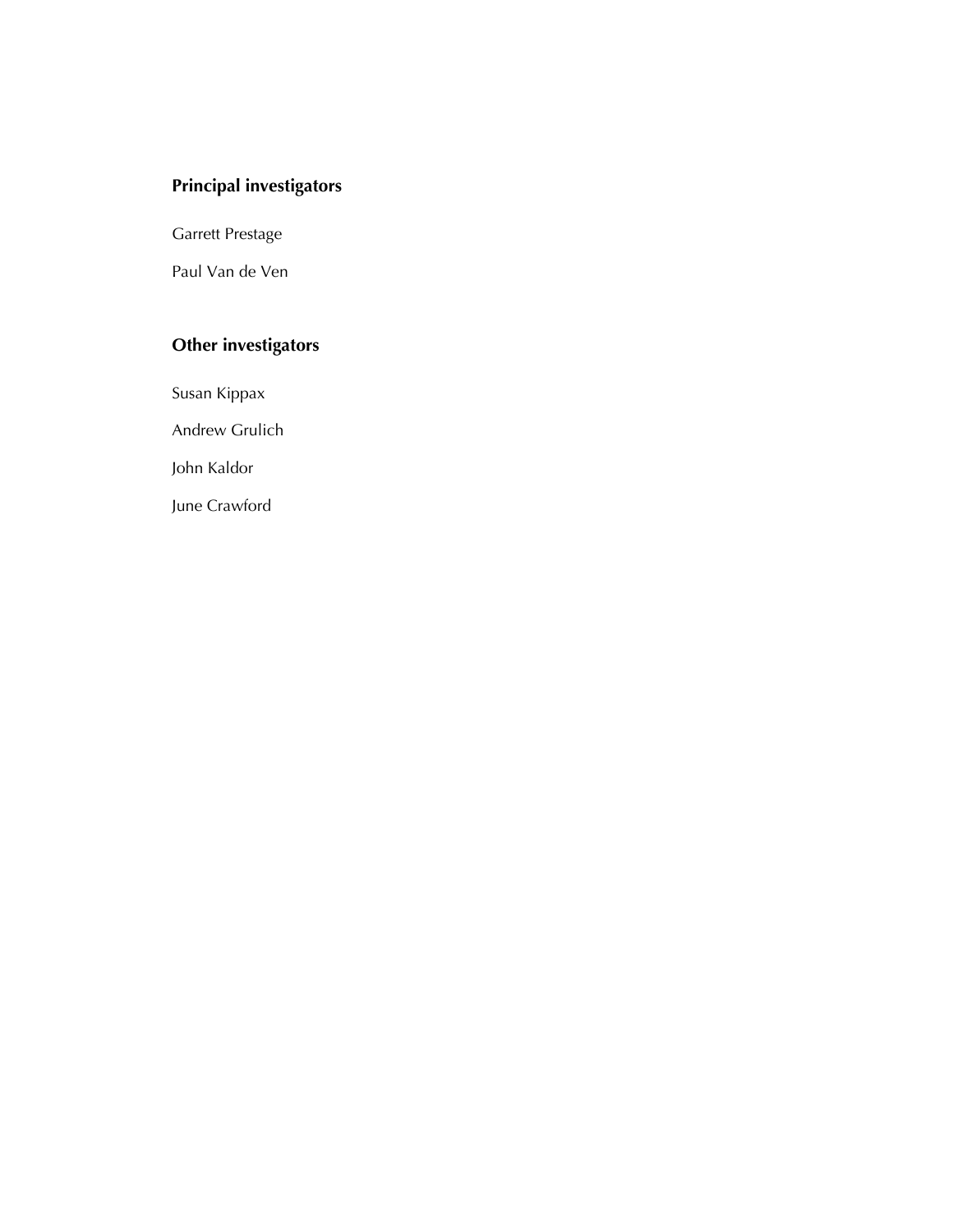# *CONTENTS*

| 1                | <b>Introduction &amp; methods</b>   | 1              |
|------------------|-------------------------------------|----------------|
| $\boldsymbol{2}$ | <b>Participants</b>                 | $\overline{2}$ |
| 3                | Sexual identity & sexual preference | $\overline{4}$ |
| 4                | <b>Sexual relationships</b>         | 6              |
| 5                | <b>Sexual behaviour</b>             | 11             |
| 6                | <b>Gay community involvement</b>    | 15             |
| 7                | <b>Recreational drug use</b>        | 20             |
| 8                | <b>HIV testing &amp; treatments</b> | 22             |
| 9                | Agreements & condom use             | 27             |
| 10               | <b>Discussion</b>                   | 35             |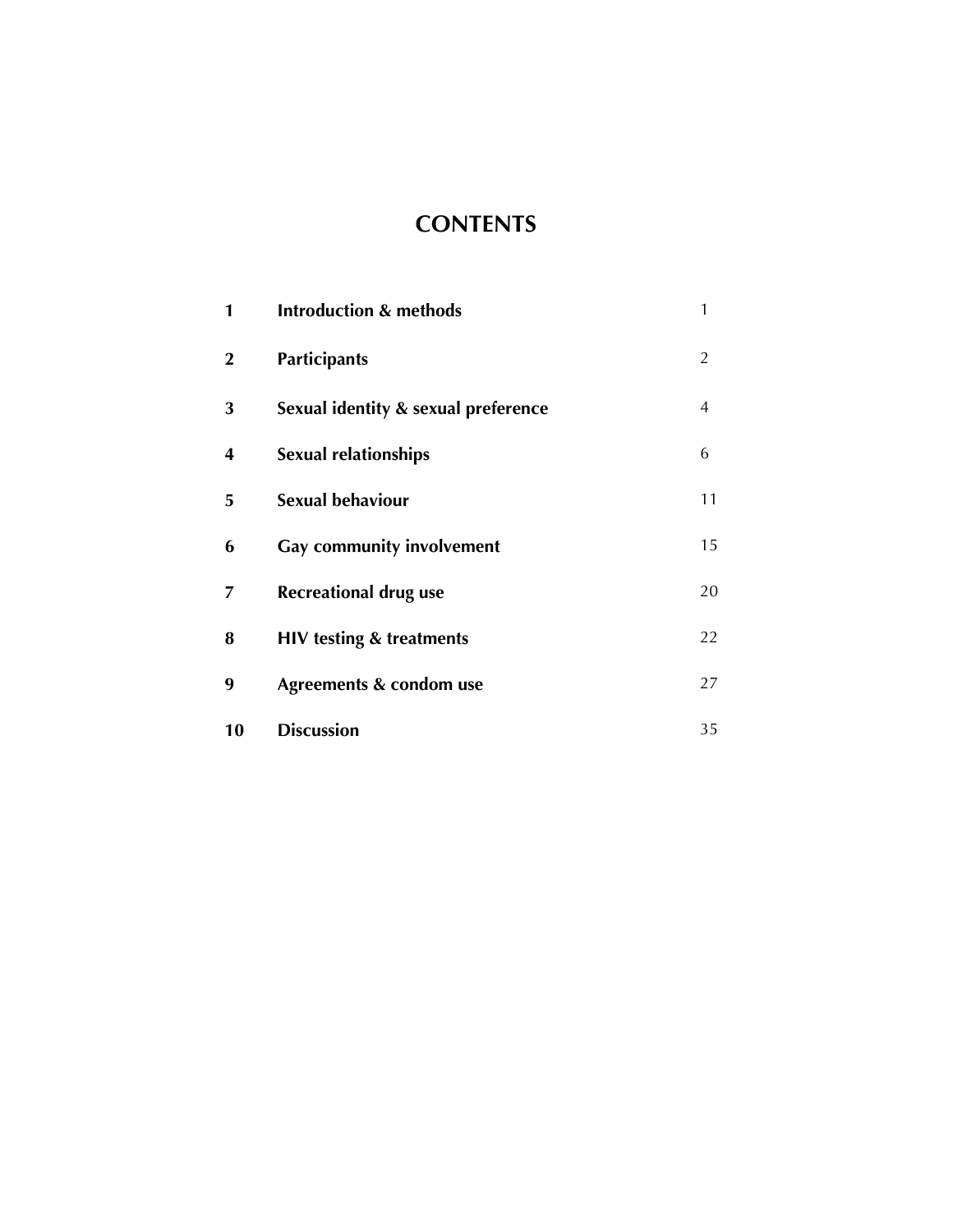#### *ACKNOWLEDGEMENTS*

We wish to acknowledge the following individuals and organisations for their contributions to the success of this project.

*Project Committee:* Brent Allan, June Crawford, David Fowler, Andrew Grulich, John Kaldor, Paul Kinder, Sue Kippax, Brent Mackie, Philip Metcalf, Garrett Prestage, Paul Van de Ven, Jo Watson.

*Interviewer/Recruiters:* David Abello, Daniel Alderman, Mark Bebbington, Kerri Bell, Sarah Bergan, Keith Boorman, Scott Bremmer, Michael Burge, Philippe Cahill, Matthew Calvert, Vicki Carruthers, Lara Cassar, Michael Adams, Joseph Chong-Nee, Martin Clark, Linda Crawford, Anthony Creighton, Trevor Dougherty, Hartmuth Ernst, Richard Goldman, Terry Goulden, Brad Gray, Aidy Griffin, Kent Griffin, Gary Hampton, Daryl Hood, Max Hopwood, Jim Hunt, David Ironside, Detlev Jackson, Coralie Kronenberg, Mary Larkin, Andrew Little, Mark Lowe, Sara Lubowitz, David Mackay, Norrie Mae-Welby, Mohamed Mahat, David McGuigan, David McIntyre, Grant Mistler, Peter Mitchell, Kane Race, Greg Reading, Juliet Richters, Astrid Rogoz, Paul Schofield, Grahame Skinner, Claire Smith, James Sorrentino, Lorraine Stacey, Morgan Stewart, Zoe Tintor, Scott Waterson, Larry Wellings, Ken Wong, Mark Wood, Andrew Wright.

#### *National Centre in HIV Epidemiology and Clinical Research Staff*

*Administrative Support:* Jo Groves, Morgan Stewart, Kate Taylor, Yvette Toole, Bronwen Turner.

#### *National Centre in HIV Social Research Staff*

*Data Management & Analysis:* Stephanie Knox, Judy French.

*Administrative Support:* Janet Rutkauskas.

#### *AIDS Council of NSW Staff*

*Technical Advice & Support:* Joseph Jewitt, Aldo Spina.

*Survey Sites:* The management, staff and volunteers at each of the thirteen participating sites.

*Survey Participants:* The several thousand gay men who have donated their time to ensure that the study is fully inclusive of their own particular circumstances.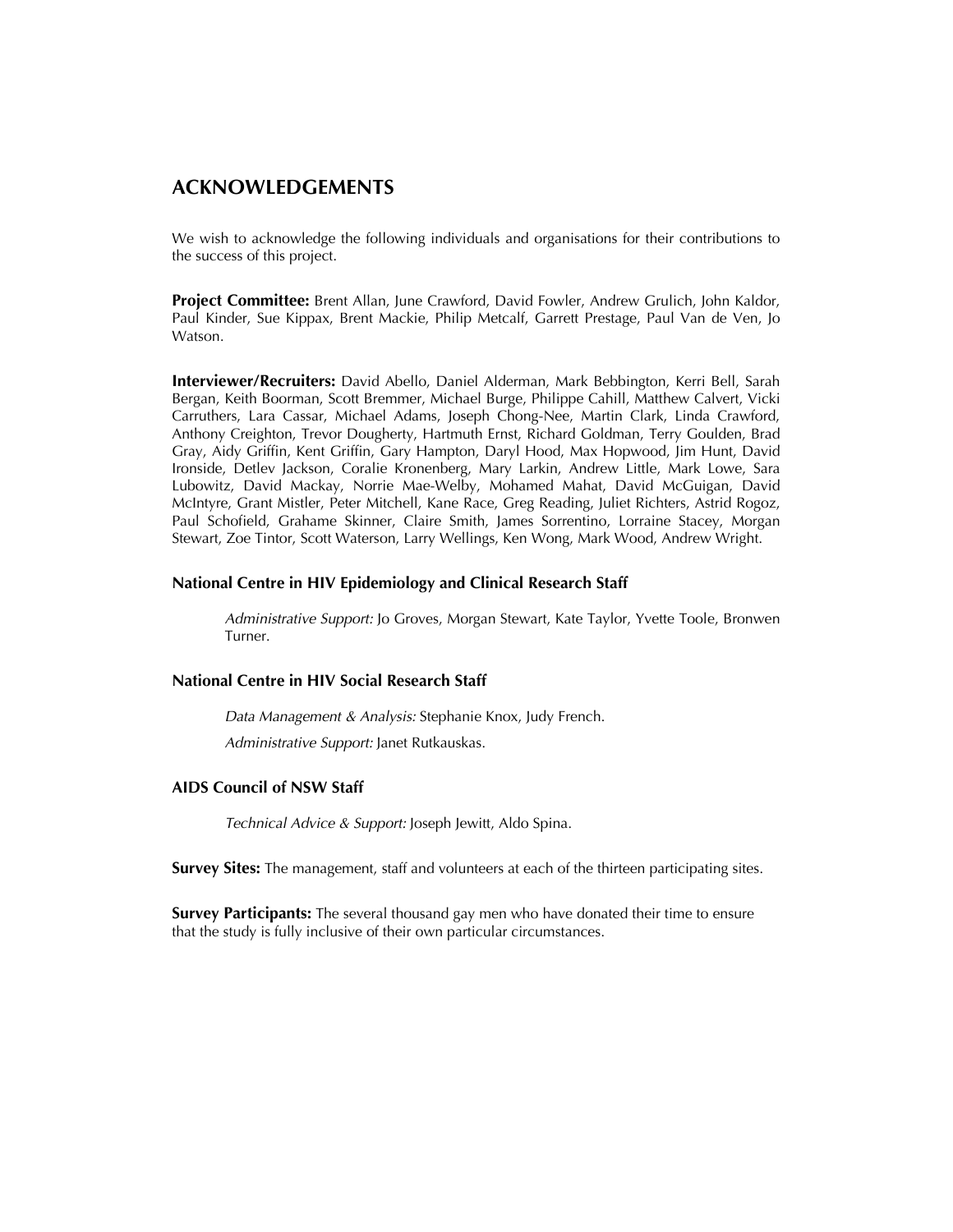#### *1 INTRODUCTION AND METHODS*

The Sydney Gay Community Periodic Surveys are cross-sectional surveys of homosexually active men recruited through a range of sites in the Sydney metropolitan area. The project has been funded by New South Wales Health, AIDS & Infectious Diseases Unit. The Periodic Surveys provide a snapshot of sexual practices and access to HIV information among homosexually active men.

The major aim of the Periodic Surveys is to provide data on safe and unsafe sexual practice of homosexually active men recruited from a number of gay community venues and sexual health clinics at six-monthly intervals. These data complement the longitudinal data from The Sydney Men and Sexual Health Study (SMASH). The surveys also provide a measure of the reach of HIV education campaigns.

The surveys are conducted in February and August each year. Several sites have been chosen for the study: these include sexual health clinics and gay community venues in both inner and outer Sydney. In February each year, men are also recruited from the annual Gay and Lesbian Mardi Gras Fair Day.

The questionnaire is a short self-administered instrument that takes approximately ten minutes to complete. Questions focus on anal intercourse and oral-genital sex, the use of condoms, the nature of sexual relationships, HIV testing practice and serostatus, aspects of gay community social attachment, and a range of demographic items including sexual identity, age, education, occupation and ethnicity. Questions were designed to maximise comparability with the SMASH questionnaire.

This report describes the findings from the seven periodic surveys conducted between February 1996 and February 1999. The descriptions of the data presented here are not final and further analyses may necessitate some reinterpretation of the findings.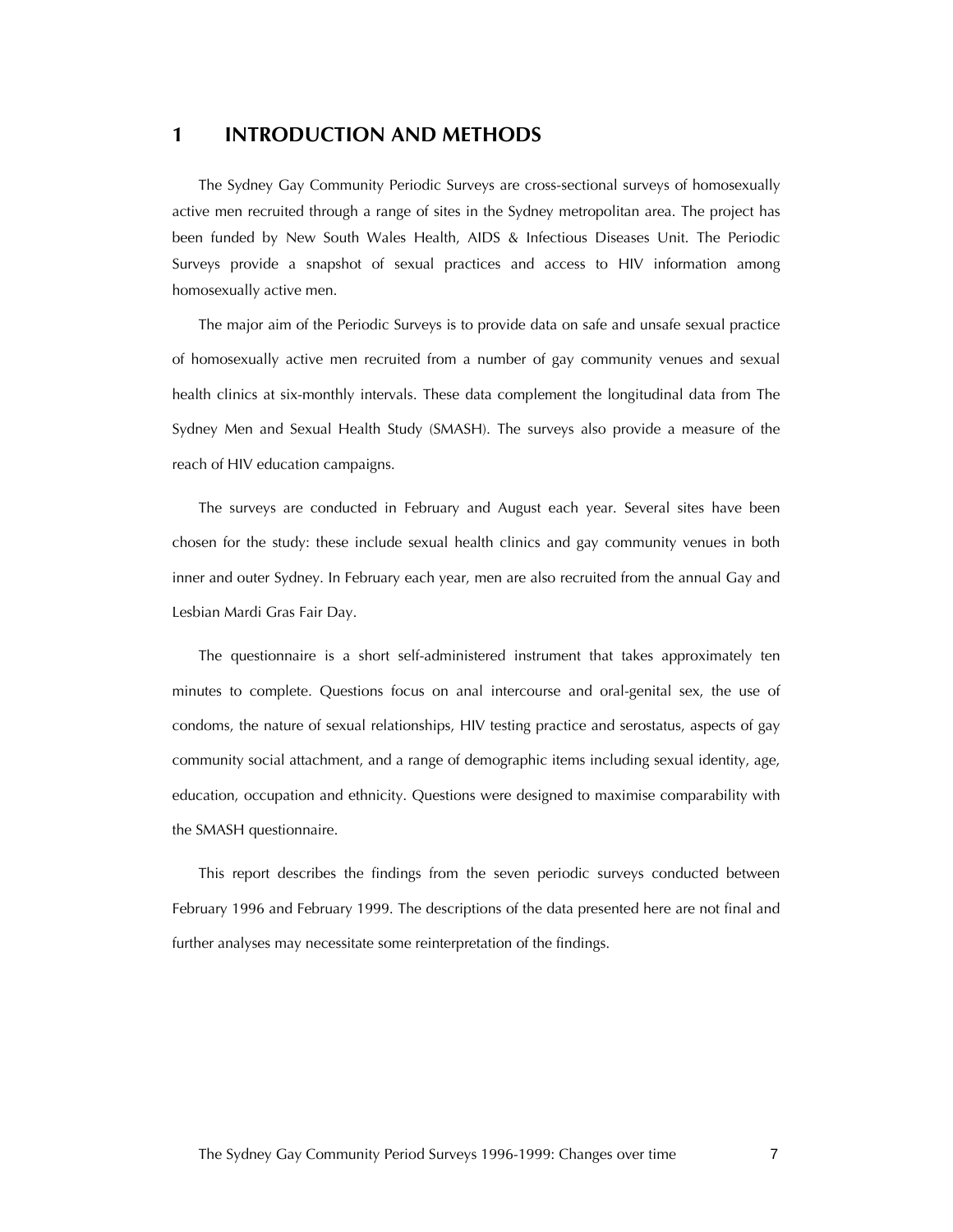#### *2 PARTICIPANTS*

Between February 1996 and February 1999, the survey has been conducted on seven occasions at six-monthly intervals. A total of thirteen different locations have been utilised, although not all these sites were used on every occasion. Some sites were added to the survey to broaden its representation, while some sites were discontinued or replaced for a variety of reasons. Also one particular site, the Mardi Gras Fair Day, was only available in February of each year.

| $\mathbf{1}$            | 20   | $\overline{4}$ |      |      |      |     |      |
|-------------------------|------|----------------|------|------|------|-----|------|
| $\mathbf 2$             | 221  | 100            | 196  | 229  | 226  | 233 | 188  |
| $\mathsf 3$             | 64   | 91             | 66   | 70   | 56   | 70  | 31   |
| $\overline{\mathbf{4}}$ | 128  | 146            | 100  | 182  | 195  | 180 | 179  |
| $\,$ 5 $\,$             | 67   | 71             | 38   |      |      |     |      |
| $\,6\,$                 | 77   | 215            | 121  | 204  | 177  | 138 | 172  |
| $\overline{7}$          | 1034 |                | 1088 |      | 1156 |     | 1436 |
| $\bf 8$                 |      |                |      | 155  | 135  | 84  | 113  |
| $\boldsymbol{9}$        |      |                |      | 28   | 11   |     |      |
| $10\,$                  |      |                |      | 153  | 84   | 70  | 48   |
| 11                      |      |                |      |      | 160  | 61  | 118  |
| 12                      |      |                |      |      |      |     | 82   |
| 13                      |      |                |      |      |      |     | 20   |
| <b>Total</b>            | 1611 | 627            | 1609 | 1021 | 2201 | 836 | 2401 |

**Table 1: Total number of participants 1996–1999** 

The thirteen recruitment sites can be grouped in several ways. To begin with, there are four sites (one clinic, one social venue, and two sex on premises venues) which have been included at every survey. In this report we refer to these venues as the 'repeated sites'. There are also four distinct categories of sites: clinics, social venues (including gay bars, gay sporting venues, and regular gay dances), sex on premises venues, and an annual large public gay community event. Not all of these venues were included at every survey and may therefore not always be comparable over time. However, as they are able to be distinguished in this way we have presented them in this way for the purposes of this report. The final grouping of sites is a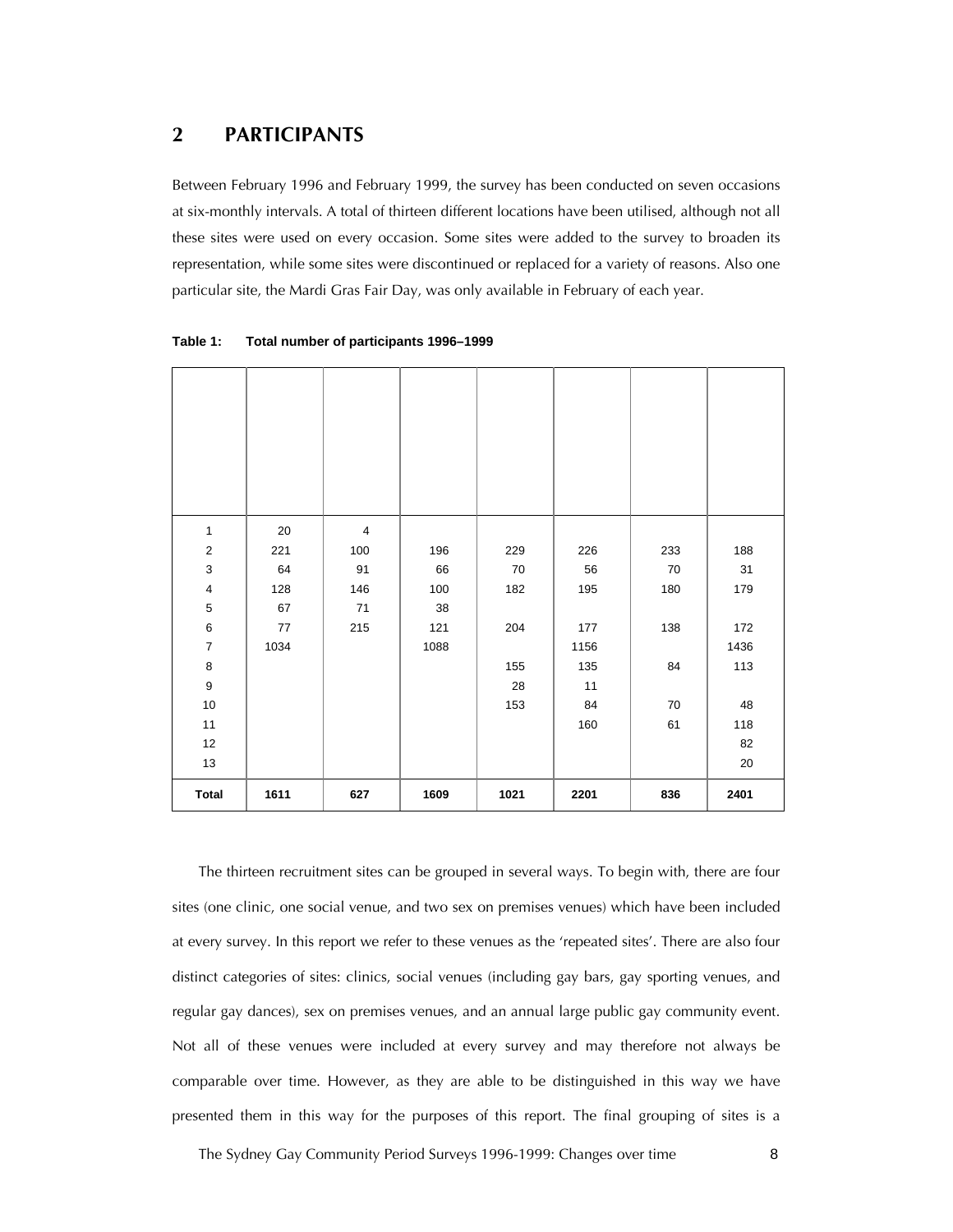geographic one: whereas most of these sites were concentrated in the inner urban areas of Sydney, at least one or two sites in each survey were located in the outer western suburban areas. Although these sites were not always the same ones for each survey, usually they were social venues and have been included within both the category of social venues and that of suburban venues, as appropriate. However, as there may be different trends over time within the inner-city areas (which broadly correspond to the heart of the visible gay community in Sydney) compared to those among men using gay venues outside this area, we have presented this additional grouping of sites, which we have called 'suburban venues' in this report.

|                              | <b>Feb 1996</b> | Aug 1996 | <b>Feb 1997</b> | Aug 1997 | <b>Feb 1998</b> | Aug 1998 | <b>Feb 1999</b> |
|------------------------------|-----------------|----------|-----------------|----------|-----------------|----------|-----------------|
| Repeated sites <sup>1</sup>  | 490             | 552      | 483             | 685      | 654             | 621      | 570             |
| $\text{Clinics}^2$           | 241             | 104      | 196             | 384      | 361             | 317      | 302             |
| Social venues <sup>3</sup>   | 131             | 162      | 104             | 251      | 311             | 201      | 299             |
| Sex venues <sup>4</sup>      | 205             | 361      | 221             | 386      | 372             | 318      | 351             |
| Fair Day <sup>5</sup>        | 1034            |          | 1088            |          | 1156            |          | 1436            |
| Suburban venues <sup>6</sup> | 67              | 71       | 38              | 181      | 95              | 70       | 68              |
| <b>Total</b>                 | 1611            | 627      | 1609            | 1021     | 2201            | 836      | 2401            |

**Table 2: Participants 1996—1999** 

NB: These items are not mutually exclusive.

1. Refers to those men recruited through sites which have been included at every survey (1 clinic, 2 sex venues, and 1 social venue).

2. Refers to those men recruited through clinic sites only.

3. Refers to those men recruited through gay social venues only.

4. Refers to those men recruited through gay sex on premises venues only.

5. Refers to those men recruited at Mardi Gras Fair Day only.

6. Refers to those men recruited through outer suburban gay social venues only.

Throughout this report we have presented the data over time in two ways. Firstly we present the total findings for each occasion. Secondly, we present the major findings for each of the groupings of recruitment sites: repeated sites, clinics, social venues, sex venues, Fair Day, and suburban venues. In most cases, the various items in each table are not mutually exclusive.

It should be noted that between February and August 1997 several changes were made in the recruitment sites used for the surveys. A number of different sites which had not been included previously were included in the surveys from August 1997, and some other sites which had been included up to that time ceased to function as gay venues after the February 1997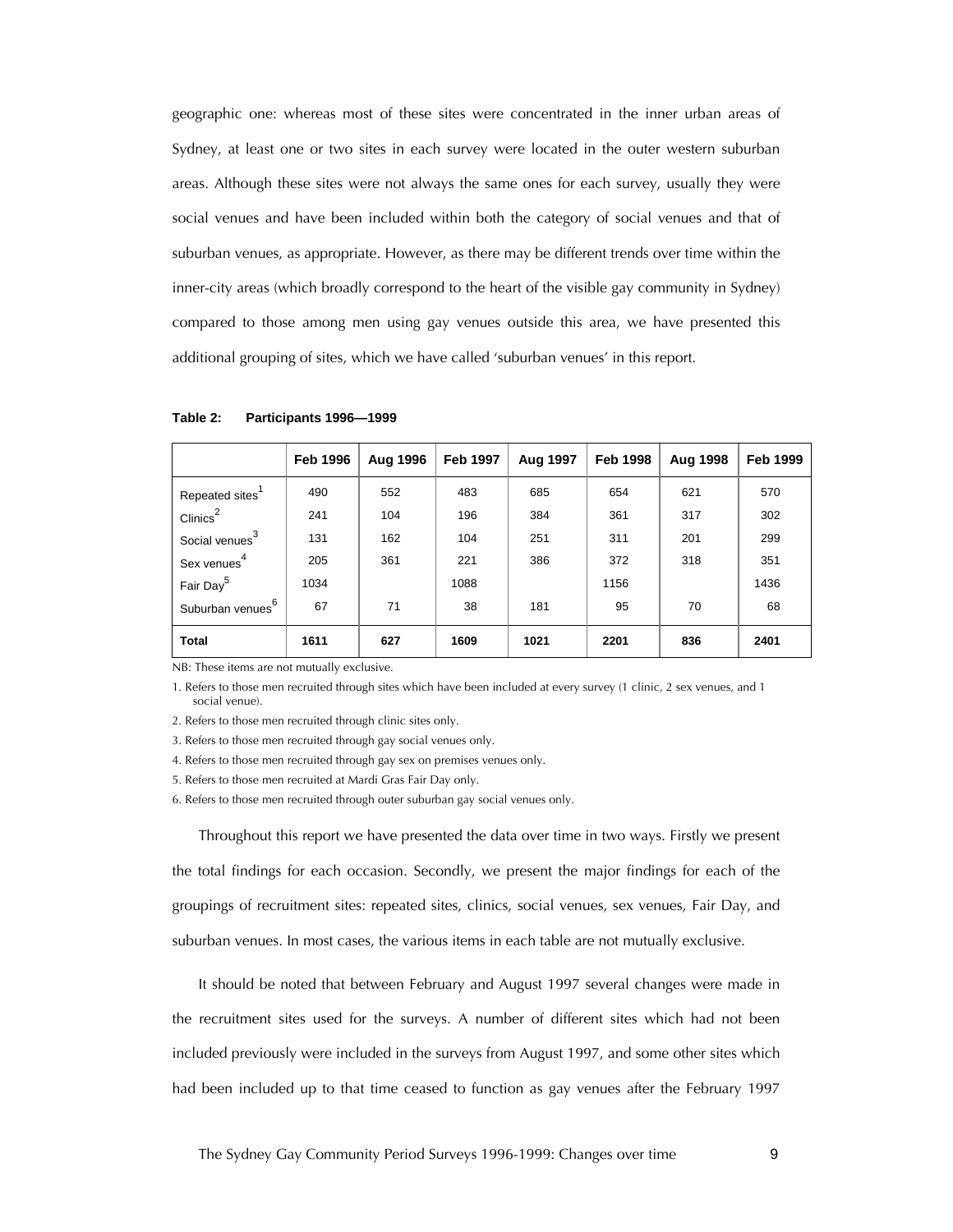survey. These changes mainly affected the social venues and the suburban venues. Where changes in trends over time appeared to be largely due to these changes in the recruitment sites used it has been noted in the report.

Another noteworthy aspect of the recruitment for these surveys is that the Sydney Gay and Lesbian Mardi Gras Fair Day is an annual event held each February. There is no equivalent during the August survey period. Typically, about two-thirds of the February samples were recruited at Fair Day, making the February samples largely reflective of trends in the Fair Day samples. It should be expected, therefore, that any peculiarities among the Fair Day samples would make the February surveys different to the August surveys in total. This would appear as a see-saw effect in the findings over time.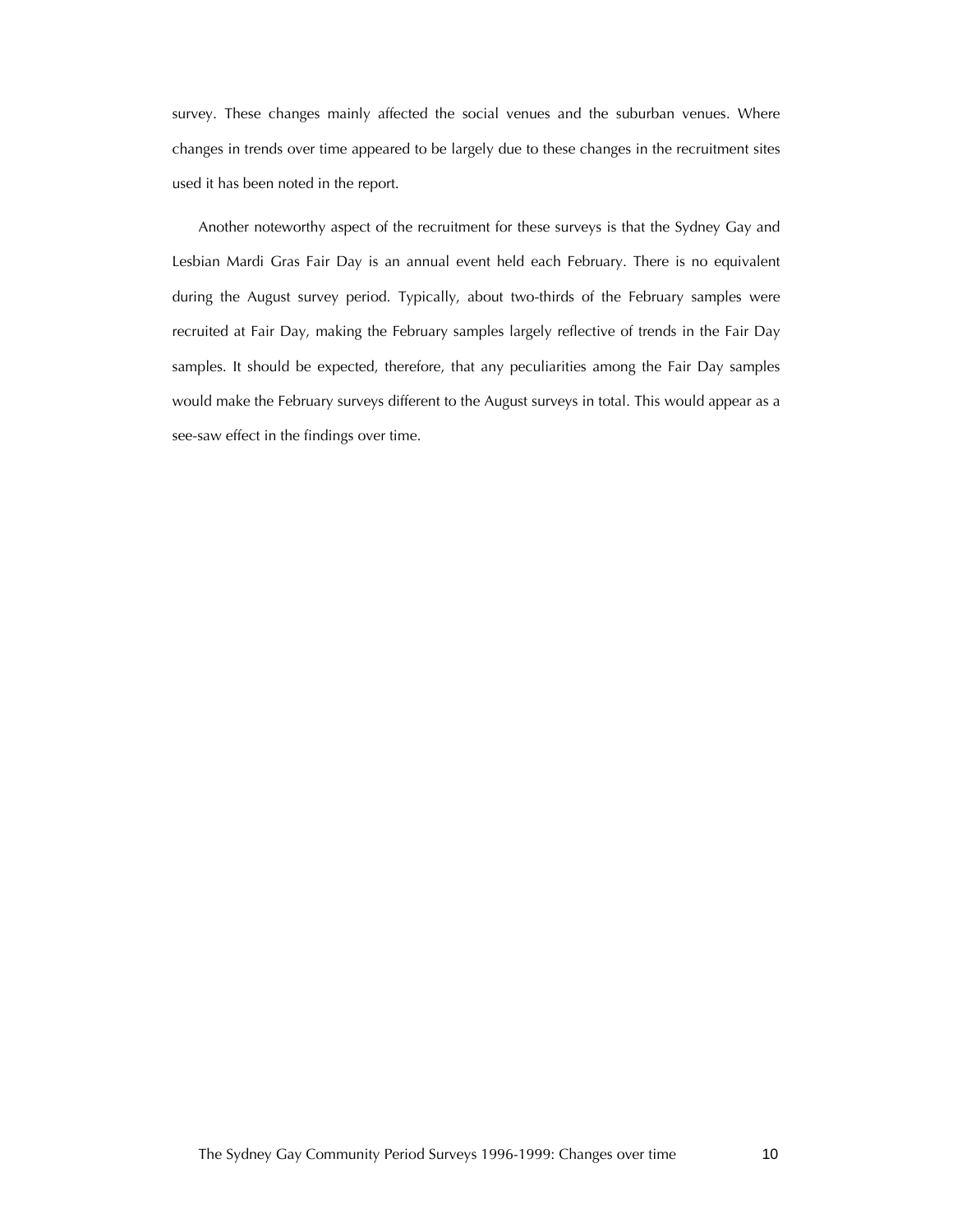Most men in these surveys identify as gay or homosexual and prefer sex only with men. This has not changed over time.

In general, the sample identified as homosexual. Only about ten percent did not clearly identify as homosexual at each survey. This proportion changed little over time. Only on one occasion—August 1998—was the category of 'queer' specified separately in the question and on that occasion only 1.0% of the men used that label to identify themselves sexually; 88.6% used the term 'gay' to describe themselves and 7.5% used the term 'bisexual'.

There was also little evidence of change over time in the various groupings of sites, and little difference between them (although those men recruited through Mardi Gras Fair Day did tend to be slightly more homosexually-identified, while those recruited through sex venues were somewhat less likely to be so identified).

|                 | <b>Feb 1996</b> | Aug 1996      | <b>Feb 1997</b> | Aug 1997 | <b>Feb 1998</b> | Aug 1998 | <b>Feb 1999</b> |
|-----------------|-----------------|---------------|-----------------|----------|-----------------|----------|-----------------|
|                 | %               | $\frac{9}{6}$ | %               | %        | %               | %        | $\frac{9}{6}$   |
| Repeated sites  | 87.7            | 88.0          | 87.7            | 88.5     | 86.8            | 89.6     | 87.4            |
| Clinics         | 88.0            | 90.3          | 90.8            | 94.8     | 92.5            | 94.6     | 93.0            |
| Social venues   | 89.3            | 83.2          | 83.5            | 88.7     | 91.9            | 92.0     | 91.6            |
| Sex venues      | 85.7            | 86.9          | 85.4            | 85.3     | 84.1            | 84.9     | 85.6            |
| Fair Day        | 93.3            |               | 94.8            |          | 94.0            |          | 93.0            |
| Suburban venues | 88.1            | 78.9          | 78.4            | 89.3     | 86.0            | 89.9     | 94.0            |
| All sites       | 91.2            | 86.5          | 92.3            | 89.7     | 92.1            | 90.2     | 91.7            |
| <b>Total</b>    | 1611            | 627           | 1609            | 1021     | 2201            | 836      | 2401            |

**Table 3: Homosexual identity 1996—1999** 

NB: Percentages refer to proportion of sample, from respective groupings of sites, identifying as homosexual at each interview.

An additional question about sexual preference was asked for the first six surveys, between 1996 and 1998. Most men preferred sex only with other men. This proportion did not change over time.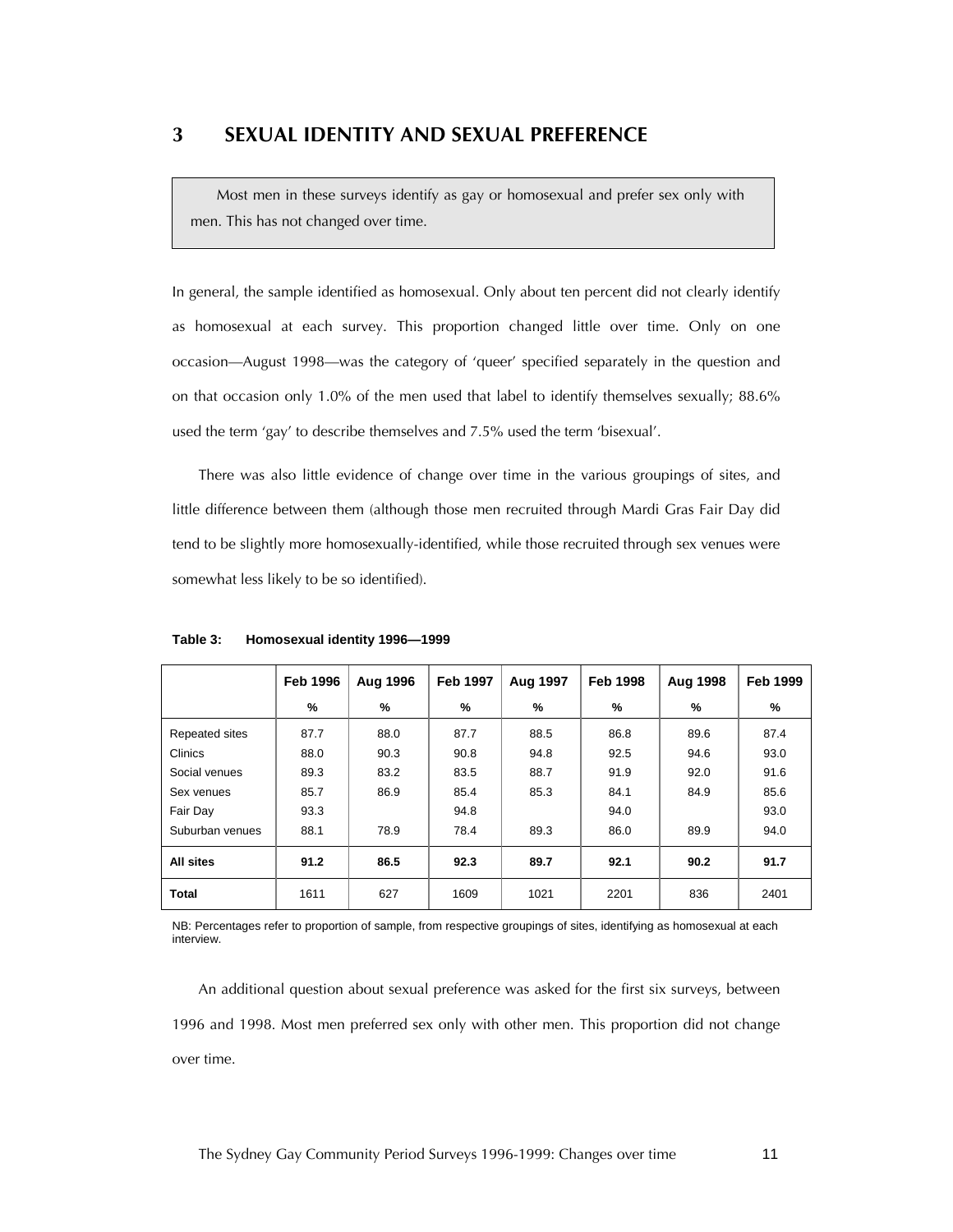There was also no evidence of change over time in the various groupings of sites, and there was little difference between them (although those men recruited through clinics and Mardi Gras Fair Day did tend to be slightly more likely to prefer sex only with other men).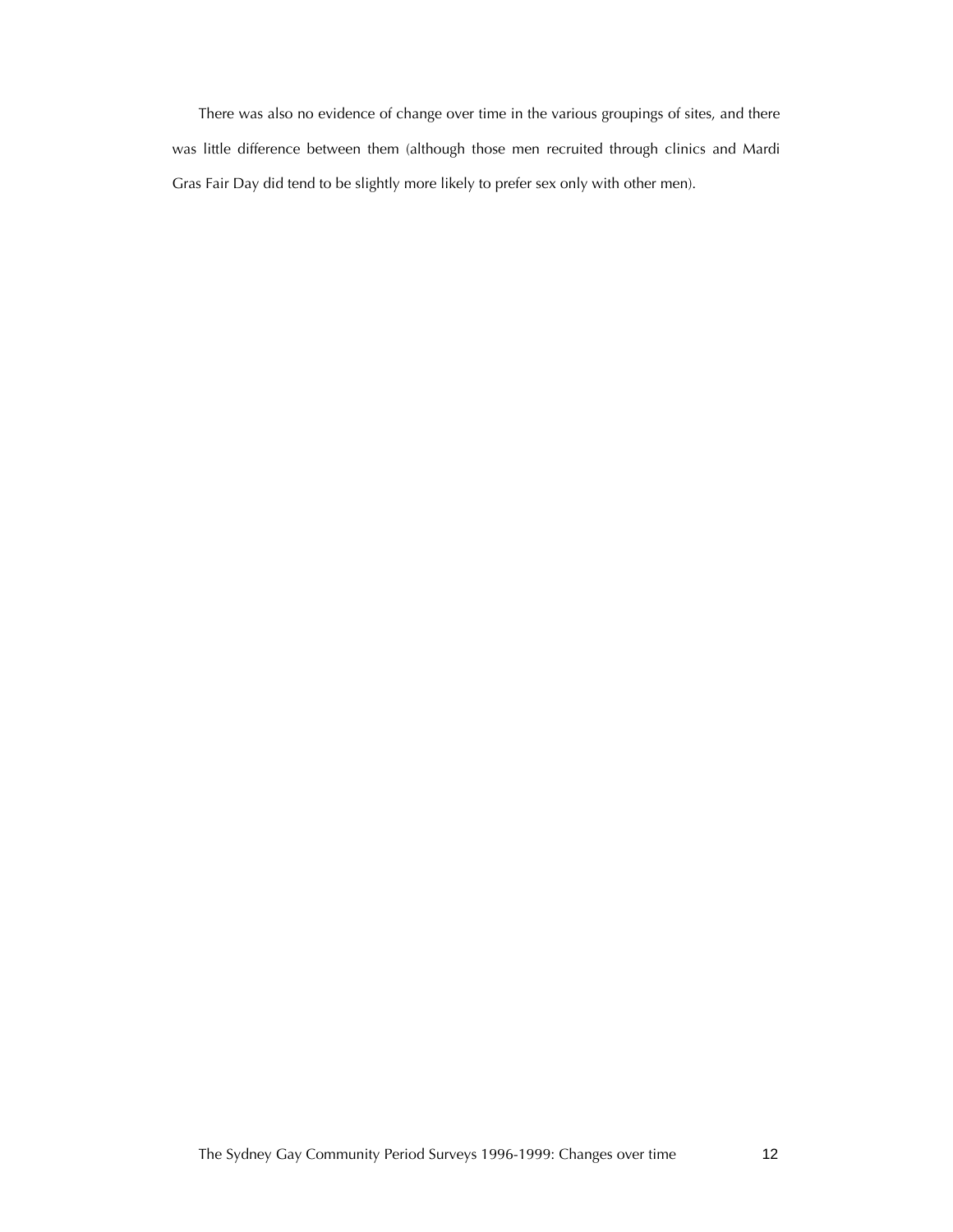|                 | <b>Feb 1996</b> | <b>Aug 1996</b> | <b>Feb 1997</b> | Aug 1997      | <b>Feb 1998</b> | Aug 1998 |
|-----------------|-----------------|-----------------|-----------------|---------------|-----------------|----------|
|                 | %               | %               | %               | $\frac{9}{6}$ | %               | %        |
| Repeated sites  | 82.6            | 79.0            | 80.7            | 80.4          | 79.8            | 80.3     |
| Clinics         | 84.7            | 83.3            | 86.7            | 88.0          | 85.9            | 89.5     |
| Social venues   | 77.9            | 72.5            | 73.8            | 77.6          | 84.1            | 80.8     |
| Sex venues      | 80.3            | 77.8            | 77.4            | 76.6          | 77.0            | 73.6     |
| Fair Day        | 85.5            |                 | 86.8            |               | 88.1            |          |
| Suburban venues | 77.6            | 68.6            | 73.0            | 77.1          | 83.0            | 78.3     |
| All sites       | 84.1            | 77.3            | 84.7            | 81.1          | 85.3            | 81.3     |
| <b>Total</b>    | 1611            | 627             | 1609            | 1021          | 2201            | 836      |

#### **Table 4: Preference for men only 1996—1999**

NB: Percentages refer to proportion of sample, from respective groupings of sites, indicating a preference for sex only with men at each interview.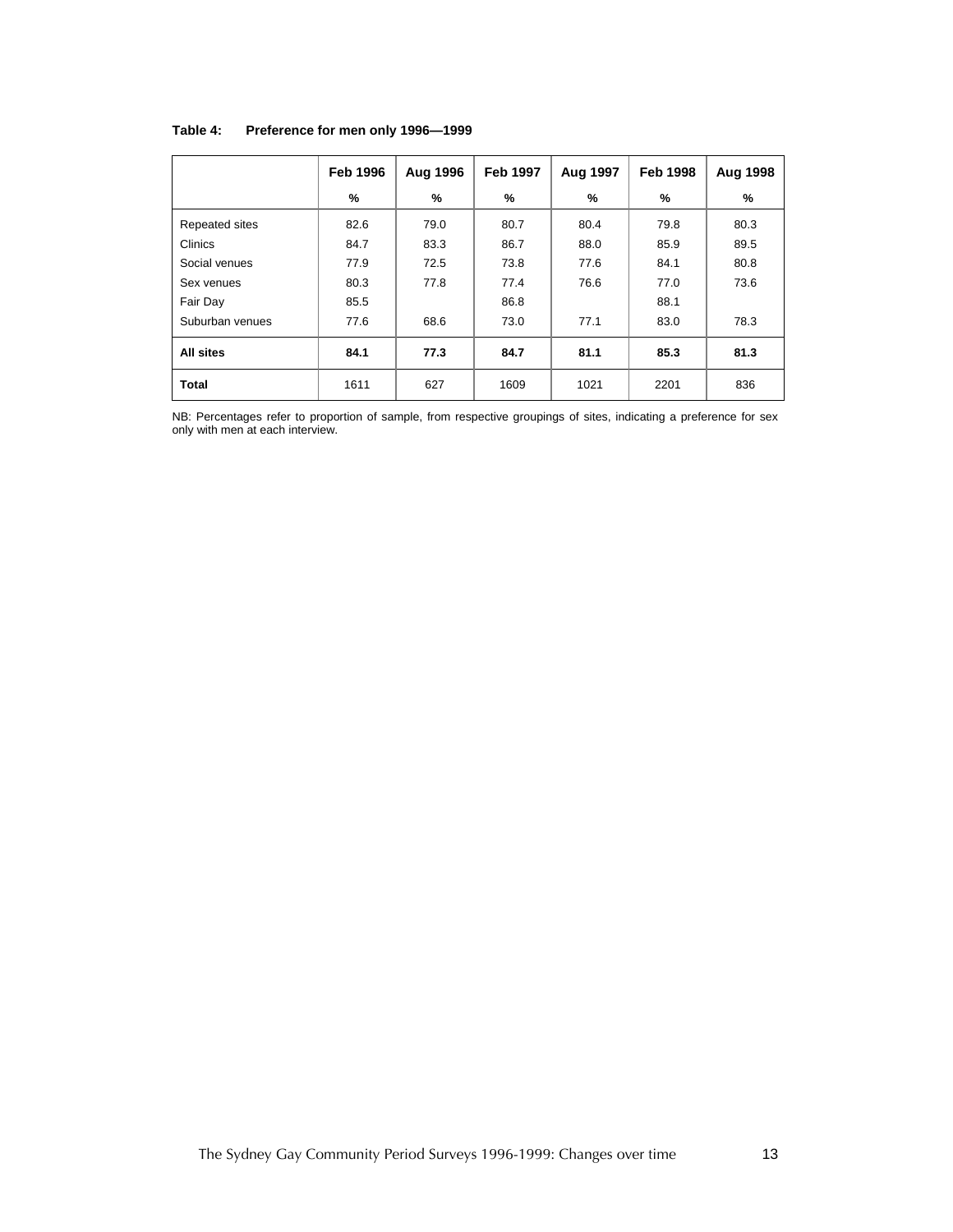#### *4 SEXUAL RELATIONSHIPS*

Few of the men in these surveys had sex with women. Their patterns of sexual relationships with men were similar to what has been found in other gay community studies. While a majority of the men were in a regular relationship, most also had sex with casual male partners. These patterns of sexual relationships remained relatively stable over time.

## *4.1 Sex with women*

Only a small proportion of gay men (usually less than ten percent at each survey) had had sex with a woman 'in the previous six months'. This changed very little over time.

The proportion of gay men who had sex with a woman in the previous six months also varied little over time according to the various recruitment sites. There was some indication of change in the proportion of men reporting sexual contact with women in the social and suburban venues samples between February and August 1997, the period previously noted as corresponding to a change in the particular recruitment sites used for those two categories.

|                 | <b>Feb 1996</b> | Aug 1996 | <b>Feb 1997</b> | Aug 1997 | <b>Feb 1998</b> | Aug 1998 | <b>Feb 1999</b> |
|-----------------|-----------------|----------|-----------------|----------|-----------------|----------|-----------------|
|                 | %               | %        | %               | %        | $\frac{9}{6}$   | %        | %               |
| Repeated sites  | 9.2             | 10.8     | 10.7            | 10.0     | 9.5             | 10.2     | 8.1             |
| Clinics         | 7.5             | 7.9      | 8.1             | 5.0      | 4.2             | 4.0      | 3.4             |
| Social venues   | 14.2            | 14.6     | 19.8            | 9.9      | 9.1             | 11.4     | 6.4             |
| Sex venues      | 12.3            | 12.9     | 10.9            | 13.6     | 12.3            | 15.5     | 10.9            |
| Fair Day        | 5.9             |          | 5.1             |          | 6.3             |          | 4.9             |
| Suburban venues | 18.7            | 20.0     | 23.7            | 11.4     | 13.0            | 13.6     | 4.4             |
| All sites       | 7.6             | 12.5     | 7.2             | 9.4      | 7.4             | 10.2     | 5.8             |
| <b>Total</b>    | 1611            | 627      | 1609            | 1021     | 2201            | 836      | 2401            |

**Table 5: Sex with women in previous six months 1996—1999** 

NB: Percentages refer to proportion of sample, from respective groupings of sites, reporting any sex with women during the six months prior to each interview.

#### *4.2 Number of male sex partners*

In general, most men have fewer than ten male partners in a six-month period and this does not appear to have changed substantially over time. However, there is a see-saw effect in that the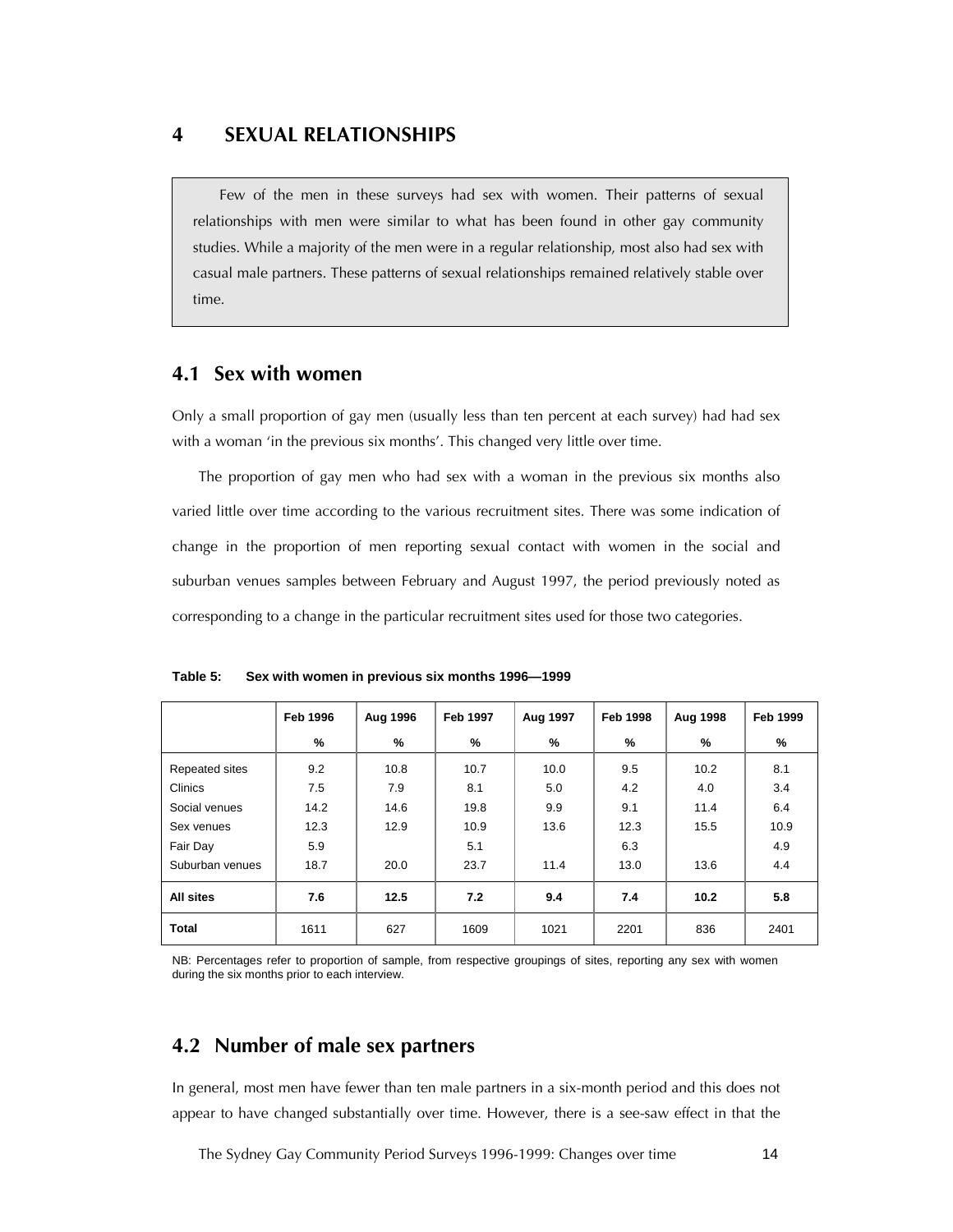men in the February surveys consistently reported having fewer partners than did men in the August surveys. As was previously noted, such see-saw effects in the data are largely due to differences in the Fair Day samples compared to other recruitment sites.

The proportions of men having more than ten partners in the previous six months actually varied little over time according to the various recruitment sites. There was some indication of change in the proportion of men reporting multiple partners in the suburban venues samples between February and August 1997, the period previously noted as corresponding to a change in the particular recruitment sites used for that category. However, the Fair Day samples did tend to have fewer partners than did most other samples, which goes some way to explaining the see-saw effect noted above.

|                 | <b>Feb 1996</b> | Aug 1996 | <b>Feb 1997</b> | Aug 1997 | <b>Feb 1998</b> | Aug 1998 | <b>Feb 1999</b> |
|-----------------|-----------------|----------|-----------------|----------|-----------------|----------|-----------------|
|                 | %               | %        | %               | $\%$     | %               | %        | %               |
| Repeated sites  | 38.4            | 42.4     | 40.5            | 44.5     | 45.2            | 45.0     | 42.8            |
| Clinics         | 20.7            | 30.8     | 25.5            | 26.6     | 32.2            | 33.9     | 24.3            |
| Social venues   | 23.1            | 14.8     | 18.8            | 18.5     | 30.1            | 23.4     | 28.4            |
| Sex venues      | 57.8            | 52.3     | 59.1            | 59.1     | 54.8            | 58.0     | 55.1            |
| Fair Day        | 21.9            |          | 24.0            |          | 23.2            |          | 20.9            |
| Suburban venues | 10.6            | 14.1     | 13.5            | 18.4     | 23.4            | 21.4     | 17.6            |
| All sites       | 26.4            | 39.0     | 28.7            | 36.9     | 31.0            | 81.3     | 27.3            |
| <b>Total</b>    | 1611            | 627      | 1609            | 1021     | 2201            | 836      | 2401            |

**Table 6: More than ten male partners in previous six months 1996—1999** 

NB: Percentages refer to proportion of sample, from respective groupings of sites, reporting sex with more than ten male partners during previous six months at each interview.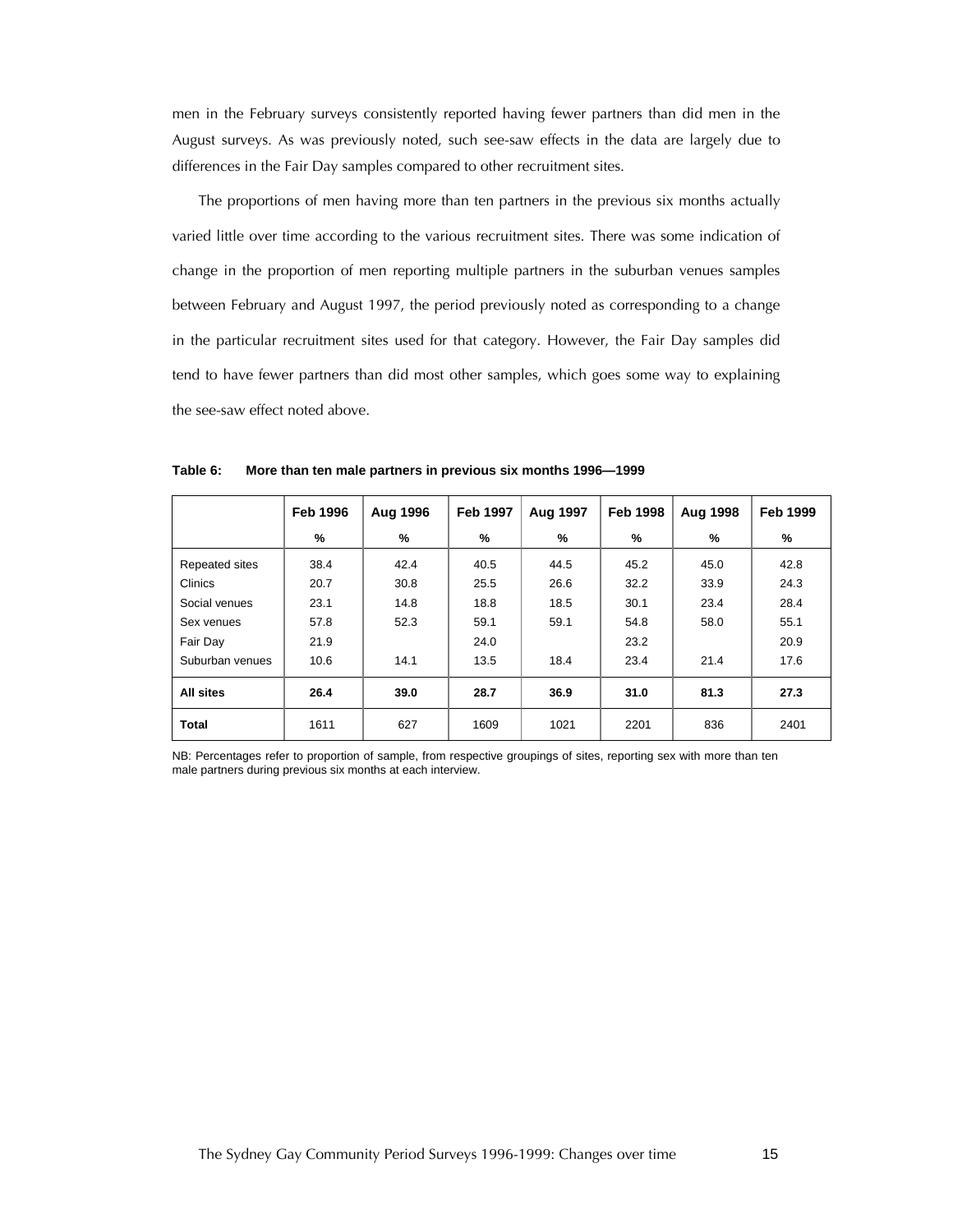#### *4.3 Sexual relationships with men*

About 60% of each sample were currently in a regular sexual relationship with a man at the time of each survey; a similar proportion reported having sex with casual partners (whether they had a regular partner or not); and about one in ten reported being celibate with men at the time of each survey. There was, however, a discernible see-saw effect: typically men in the February surveys were less likely to report casual sex in general and were more likely to report being in a monogamous relationship in particular. This is very likely related to the inclusion of the Fair Day samples during the February surveys. Otherwise there was no suggestion of any trends over time.

The proportion of men in regular relationships varied little over time according to the various recruitment sites but men recruited at Fair Day were generally more likely to report being in a regular relationship than were men recruited through other sites. This makes sense: the Mardi Gras Fair Day is the sort of event that couples are likely to attend, so that if one man in a relationship were recruited into the survey it is likely that his partner would also be recruited, thereby inflating the proportion of men in regular relationships.

|                 | <b>Feb 1996</b> | <b>Aug 1996</b> | Feb 1997 | Aug 1997 | <b>Feb 1998</b> | Aug 1998 | Feb 1999 |
|-----------------|-----------------|-----------------|----------|----------|-----------------|----------|----------|
|                 | %               | %               | %        | %        | %               | %        | %        |
| Repeated sites  | 59.6            | 58.0            | 55.1     | 58.2     | 56.5            | 56.4     | 56.6     |
| Clinics         | 65.7            | 64.1            | 65.8     | 66.7     | 64.6            | 62.3     | 64.1     |
| Social venues   | 50.8            | 58.0            | 49.5     | 54.8     | 64.1            | 60.6     | 58.4     |
| Sex venues      | 55.3            | 57.0            | 49.8     | 54.2     | 51.1            | 50.3     | 50.0     |
| Fair Day        | 66.0            |                 | 69.2     |          | 69.7            |          | 72.3     |
| Suburban venues | 49.2            | 60.9            | 54.1     | 55.9     | 56.8            | 60.9     | 56.7     |
| All sites       | 63.0            | 57.8            | 63.4     | 59.0     | 65.0            | 56.5     | 66.3     |
| <b>Total</b>    | 1611            | 627             | 1609     | 1021     | 2201            | 836      | 2401     |

**Table 7: Regular relationships 1996—1999** 

NB: Percentages refer to proportion of sample, from respective groupings of sites, reporting that they were currently in a relationship with a regular male partner at each interview.

The proportion of men in monogamous relationships is even more indicative of the particular effect of the Mardi Gras recruitment site on the differences between the February and August surveys. In general, there is little evidence of a change over time in the proportion of men reporting that they are in a monogamous relationship. The men recruited at Fair Day, however, were generally more likely to report being in a monogamous relationship than were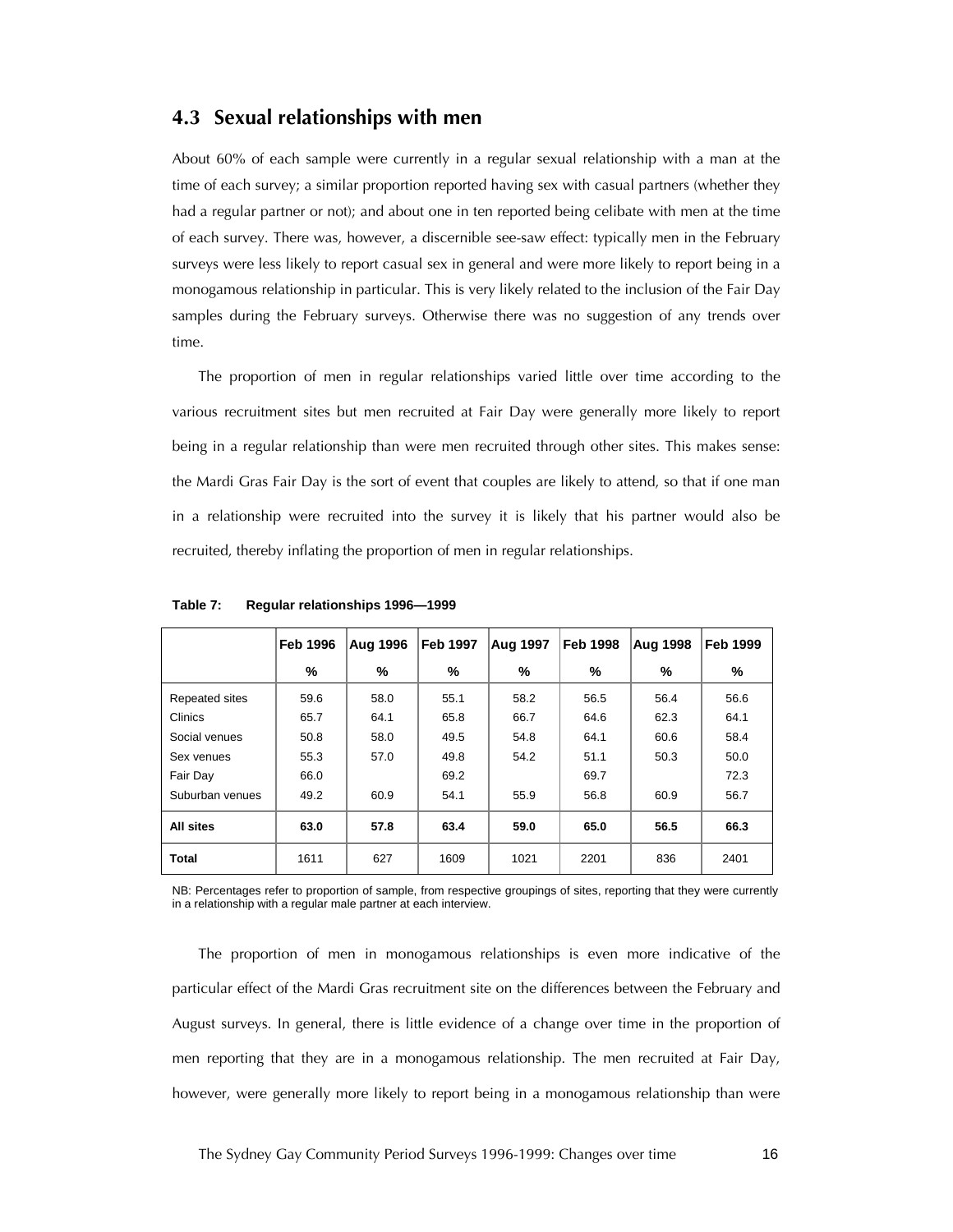men recruited through other sites. This may simply be a consequence of the larger proportion of men in relationships recruited at Fair Day in general. It may also suggest that men in open relationships are more likely to be recruited through some of the other sorts of sites included in the surveys.

|                       | <b>Feb 1996</b> | <b>Aug 1996</b> | <b>Feb 1997</b> | <b>Aug 1997</b> | <b>Feb 1998</b> | Aug 1998 | <b>Feb 1999</b> |
|-----------------------|-----------------|-----------------|-----------------|-----------------|-----------------|----------|-----------------|
|                       | %               | %               | %               | %               | ℅               | ℅        | %               |
| <b>Repeated sites</b> | 16.7            | 12.4            | 15.4            | 12.9            | 12.3            | 13.8     | 14.9            |
| Clinics               | 27.6            | 25.2            | 28.3            | 27.5            | 23.0            | 21.0     | 27.9            |
| Social venues         | 19.8            | 29.9            | 23.8            | 28.5            | 31.9            | 33.2     | 28.4            |
| Sex venues            | 4.0             | 4.4             | 2.3             | 4.0             | 4.2             | 3.4      | 3.2             |
| Fair Day              | 32.3            |                 | 34.3            |                 | 34.6            |          | 40.9            |
| Suburban venues       | 20.3            | 31.9            | 27.0            | 31.8            | 33.0            | 33.8     | 32.8            |
| All sites             | 27.0            | 14.6            | 28.4            | 18.9            | 27.3            | 17.4     | 32.0            |
| <b>Total</b>          | 1611            | 627             | 1609            | 1021            | 2201            | 836      | 2401            |

| Table 8: | Monogamous relationships 1996-1999 |  |
|----------|------------------------------------|--|
|          |                                    |  |

NB: Percentages refer to proportion of sample, from respective groupings of sites, reporting that they were currently in a monogamous relationship with a regular male partner at each interview.

Given these potential discrepancies in the proportions of men with regular partners, and of men with casual partners, due to differences in the recruitment sites, we note below the actual frequencies of men at each survey and in each category of recruitment site who report sex with a regular male partner, and who report sex with a casual male partner, in the six months prior to each survey. In referring to the sexual behaviour of the men in these surveys, the proportions referred to in this report are based on these frequencies and not the total samples.

**Table 9: Types of male partners 1996–1999** 

|         | <b>Feb 1996</b> | <b>Aug 1996</b> | <b>Feb 1997</b> | <b>Aug 1997</b> | <b>Feb 1998</b> | <b>Aug 1998</b> | <b>Feb 1999</b> |
|---------|-----------------|-----------------|-----------------|-----------------|-----------------|-----------------|-----------------|
| Regular | 1158            | 398             | 1012            | 619             | 1381            | 482             | 1598            |
|         | 71.9%           | 63.5%           | 62.9%           | 60.6%           | 62.7%           | 57.7%           | 66.6%           |
| Casual  | 1315            | 533             | 1139            | 793             | 1607            | 680             | 1600            |
|         | 81.6%           | 85.0%           | 70.8%           | 77.7%           | 73.0%           | 81.3%           | 66.6%           |
| Total   | 1611            | 627             | 1609            | 1021            | 2201            | 836             | 2401            |

NB: These items are not mutually exclusive.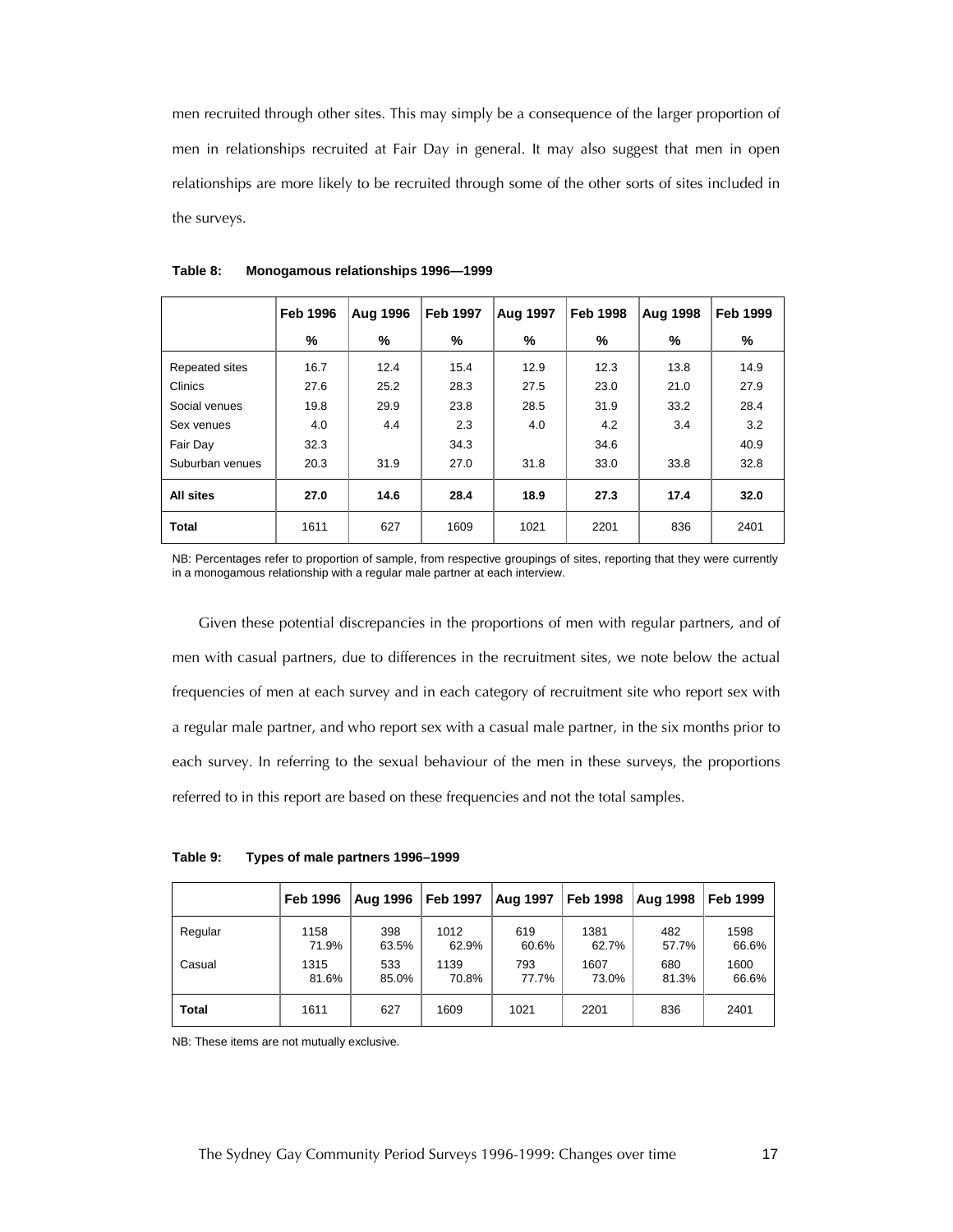The proportion of men reporting sex with a regular male partner in the previous six months differed little over time. As noted above, men recruited at Fair Day were generally more likely to have had a regular partner.

|                       | <b>Feb 1996</b> | <b>Aug 1996</b> | <b>Feb 1997</b> | <b>Aug 1997</b> | <b>Feb 1998</b> | <b>Aug 1998</b> | <b>Feb 1999</b> |
|-----------------------|-----------------|-----------------|-----------------|-----------------|-----------------|-----------------|-----------------|
| <b>Repeated sites</b> | 317             | 343             | 263             | 401             | 347             | 354             | 330             |
|                       | 64.7%           | 62.1%           | 54.5%           | 58.5%           | 53.1%           | 57.0%           | 57.9%           |
| Clinics               | 172             | 70              | 121             | 253             | 211             | 190             | 184             |
|                       | 71.4%           | 67.3%           | 61.7%           | 65.9%           | 58.4%           | 59.9%           | 60.9%           |
| Social venues         | 90              | 116             | 56              | 160             | 193             | 125             | 190             |
|                       | 68.7%           | 71.6%           | 53.8%           | 63.7%           | 62.1%           | 62.2%           | 64.2%           |
| Sex venues            | 118             | 212             | 107             | 206             | 179             | 167             | 187             |
|                       | 57.6%           | 58.7%           | 48.4%           | 53.4%           | 48.1%           | 52.5%           | 53.3%           |
| Fair Day              | 778<br>75.2%    |                 | 728<br>66.9%    |                 | 797<br>68.9%    |                 | 1027<br>71.5%   |
| Suburban venues       | 50              | 52              | 21              | 116             | 48              | 40              | 45              |
|                       | 74.6%           | 73.2%           | 55.3%           | 64.1%           | 50.5%           | 57.1%           | 66.2%           |
| Total                 | 1611            | 627             | 1609            | 1021            | 2201            | 836             | 2401            |

**Table 10: Regular male partners 1996—1999** 

NB: Percentages refer to proportion of sample, from respective groupings of sites, reporting sex with regular male partners during previous six months at each interview.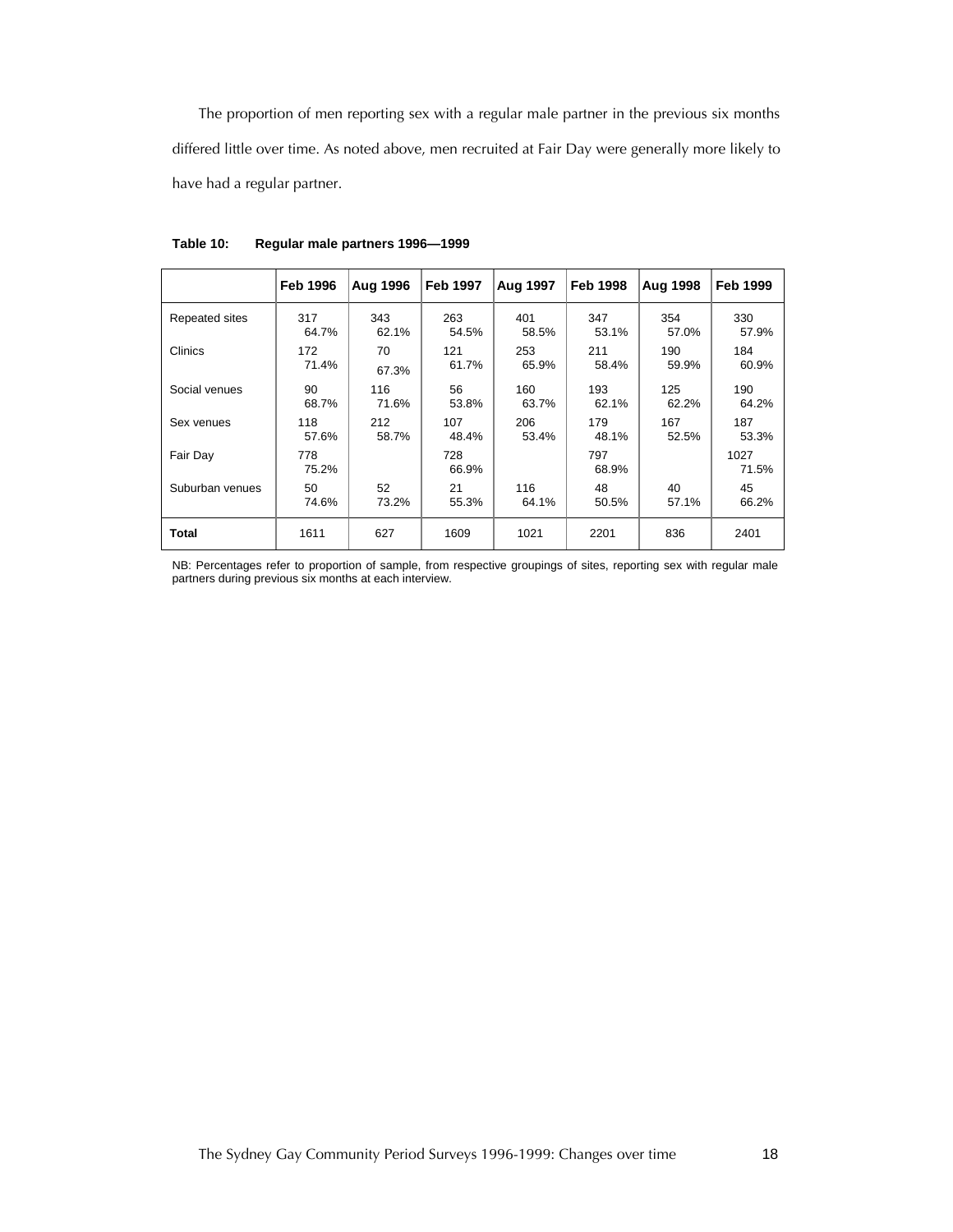Likewise, the proportion of men reporting sex with casual male partners in the previous six months differed little over time. Not surprisingly, men recruited at sex venues were more likely to have had casual partners.

|                | <b>Feb 1996</b> | <b>Aug 1996</b> | <b>Feb 1997</b> | Aug 1997 | Feb 1998     | <b>Aug 1998</b> | <b>Feb 1999</b> |
|----------------|-----------------|-----------------|-----------------|----------|--------------|-----------------|-----------------|
| Repeated sites | 425             | 482             | 413             | 588      | 563          | 531             | 465             |
|                | 86.7%           | 87.3%           | 85.5%           | 85.8%    | 86.1%        | 85.5%           | 81.6%           |
| Clinics        | 187             | 79              | 146             | 270      | 266          | 244             | 210             |
|                | 77.6%           | 76.0%           | 74.5%           | 70.3%    | 73.7%        | 77.0%           | 69.5%           |
| Social venues  | 108             | 110             | 76              | 159      | 209          | 130             | 191             |
|                | 82.4%           | 67.9%           | 73.1%           | 63.3%    | 67.2%        | 64.7%           | 63.9%           |
| Sex venues     | 198             | 344             | 214             | 364      | 352          | 306             | 327             |
|                | 96.6%           | 95.3%           | 96.8%           | 94.3%    | 94.6%        | 96.2%           | 93.2%           |
| Fair Day       | 822<br>79.5%    |                 | 703<br>64.6%    |          | 780<br>67.5% |                 | 863<br>60.1%    |
| Suburban       | 54              | 47              | 23              | 107      | 59           | 49              | 32              |
| venues         | 80.6%           | 66.2%           | 60.5%           | 59.1%    | 62.1%        | 70.0%           | 47.1%           |
| <b>Total</b>   | 1611            | 627             | 1609            | 1021     | 2201         | 836             | 2401            |

**Table 11: Casual male partners 1996—1999** 

NB: Percentages refer to proportion of sample, from respective groupings of sites, reporting sex with casual male partners during previous six months at each interview.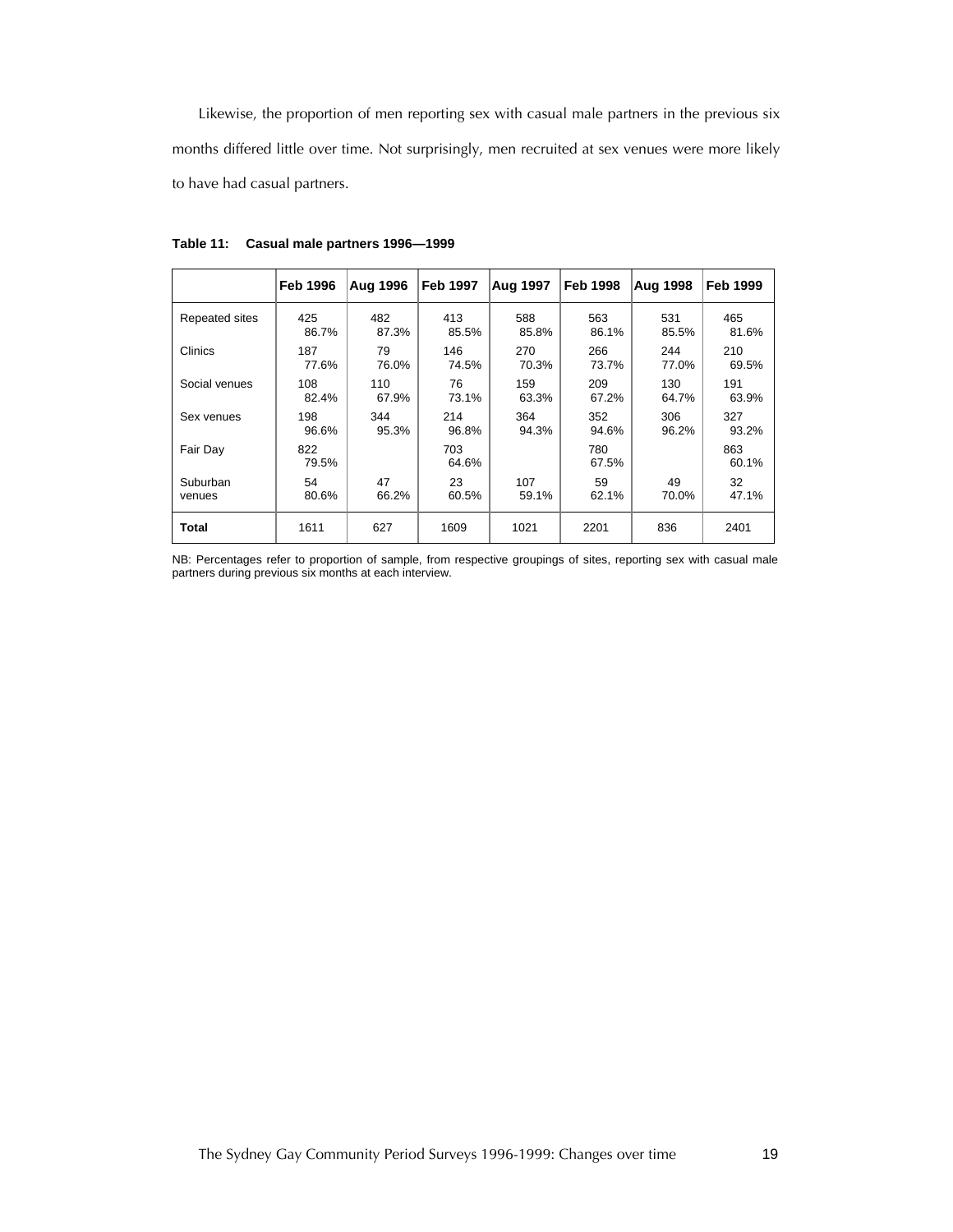### *5 SEXUAL BEHAVIOUR*

The proportion of men engaging in anal intercourse, and particularly receptive anal intercourse, both with regular and with casual male partners appears to have increased over time. Mostly, this increase occurred between 1996 and 1997.

## *5.1 Sexual behaviour with regular male partners*

Considering first just those men who reported having a regular male partner in the six months prior to each survey, there was little evidence of any changes in sexual behaviour with those partners over time. About half the men with a regular partner engaged in oral sex with ejaculation with those partners. Between 85% and 90% engaged in anal intercourse with their regular partners, about three quarters in the insertive role and slightly fewer in the receptive role. There is a slight suggestion of an increase in the proportion of men engaging in the receptive role over time.

The proportions of men with regular partners who engaged in oral intercourse with ejaculation with those partners appears to have changed little since February 1996 among the various categories of recruitment sites as well.

|                 | <b>Feb 1996</b> | <b>Aug 1996</b> | <b>Feb 1997</b> | Aug 1997 | <b>Feb 1998</b> | Aug 1998 | <b>Feb 1999</b> |
|-----------------|-----------------|-----------------|-----------------|----------|-----------------|----------|-----------------|
|                 | %               | %               | $\%$            | ℅        | %               | ℅        | %               |
| Repeated sites  | 50.5            | 53.4            | 55.1            | 54.6     | 58.5            | 58.5     | 46.7            |
| <b>Clinics</b>  | 48.8            | 58.6            | 50.4            | 54.2     | 54.5            | 62.1     | 50.5            |
| Social venues   | 53.3            | 71.6            | 62.5            | 64.4     | 69.4            | 69.6     | 52.1            |
| Sex venues      | 54.2            | 49.5            | 58.9            | 51.5     | 58.7            | 53.3     | 43.3            |
| Fair Day        | 58.9            |                 | 65.9            |          | 65.4            |          | 54.0            |
| Suburban venues | 60.0            | 82.7            | 66.7            | 61.2     | 60.4            | 75.0     | 53.3            |
| All sites       | 56.5            | 57.5            | 63.1            | 55.9     | 63.4            | 61.0     | 52.2            |
| <b>Total</b>    | 1158            | 404             | 1008            | 619      | 1381            | 482      | 1598            |

|  | Table 12: Oral Intercourse with ejaculation with regular male partners 1996-1999 |  |
|--|----------------------------------------------------------------------------------|--|
|--|----------------------------------------------------------------------------------|--|

NB: Includes only those men reporting sex with a regular male partner during previous six months at each interview. Percentages refer to proportion of those men, from respective groupings of sites, reporting oral intercourse with ejaculation with regular male partner during previous six months at each interview.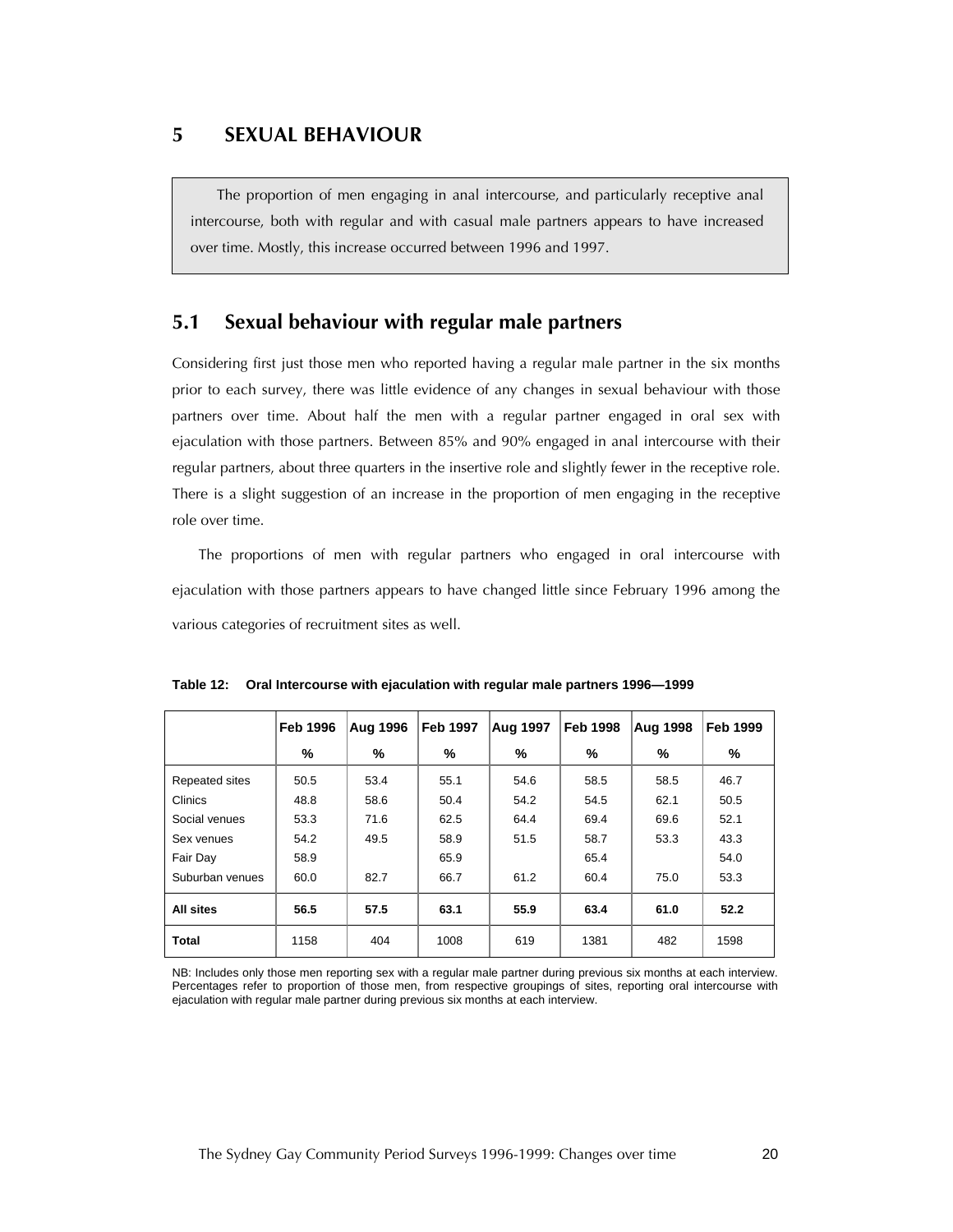There is, however, a slight suggestion in the data that anal intercourse with regular male partners may have increased somewhat since 1996, particularly among men recruited through the repeated sites and through sex venues. However, looked at another way, it might equally be argued that the 1996 data indicated an unusually small proportion of men engaging in this sex practice with their regular partners.

|                 | <b>Feb 1996</b> | <b>Aug 1996</b> | <b>Feb 1997</b> | <b>Aug 1997</b> | <b>Feb 1998</b> | <b>Aug 1998</b> | <b>Feb 1999</b> |
|-----------------|-----------------|-----------------|-----------------|-----------------|-----------------|-----------------|-----------------|
|                 | %               | %               | %               | ℅               | %               | %               | %               |
| Repeated sites  | 82.6            | 85.1            | 87.8            | 87.3            | 91.9            | 90.4            | 88.2            |
| <b>Clinics</b>  | 81.4            | 90.0            | 86.6            | 86.6            | 90.0            | 89.5            | 82.6            |
| Social venues   | 87.8            | 92.2            | 89.3            | 87.5            | 91.2            | 85.6            | 90.0            |
| Sex venues      | 83.1            | 82.1            | 90.7            | 87.4            | 93.9            | 93.4            | 91.4            |
| Fair Day        | 86.2            |                 | 88.0            |                 | 89.6            |                 | 85.2            |
| Suburban venues | 88.0            | 94.2            | 100.0           | 89.7            | 87.5            | 87.5            | 88.9            |
| All sites       | 85.3            | 86.4            | 88.2            | 87.0            | 90.4            | 89.8            | 86.2            |
| Total           | 1158            | 404             | 1008            | 619             | 1381            | 482             | 1598            |

**Table 13: Anal Intercourse with regular male partners 1996—1999** 

NB: Includes only those men reporting sex with a regular male partner during previous six months at each interview. Percentages refer to proportion of those men, from respective groupings of sites, reporting anal intercourse with regular male partner during previous six months at each interview.

These trends were perhaps more evident with regard to receptive anal intercourse with regular male partners. The proportion of men with regular partners who engaged in receptive anal intercourse has clearly increased since February 1996, and particularly among men recruited through the repeated sites and through the sex venues. As with anal intercourse in general, however, it might equally be argued that the 1996 data indicated an unusually small proportion of men engaging in this sex practice with their regular partners.

**Table 14: Receptive anal intercourse with regular male partners 1996—1999** 

|                 | <b>Feb 1996</b> | <b>Aug 1996</b> | <b>Feb 1997</b> | Aug 1997 | <b>Feb 1998</b> | Aug 1998 | Feb 1999 |
|-----------------|-----------------|-----------------|-----------------|----------|-----------------|----------|----------|
|                 | %               | %               | %               | %        | %               | %        | %        |
| Repeated sites  | 63.7            | 65.0            | 71.5            | 73.6     | 74.9            | 76.0     | 75.1     |
| Clinics         | 63.9            | 77.1            | 76.2            | 70.3     | 71.6            | 74.8     | 68.5     |
| Social venues   | 71.1            | 77.6            | 69.6            | 71.2     | 78.7            | 76.0     | 76.9     |
| Sex venues      | 60.2            | 59.4            | 69.2            | 72.8     | 77.1            | 77.3     | 77.0     |
| Fair Day        | 69.4            |                 | 72.5            |          | 75.5            |          | 73.7     |
| Suburban venues | 70.0            | 84.6            | 85.8            | 70.7     | 66.7            | 77.5     | 82.2     |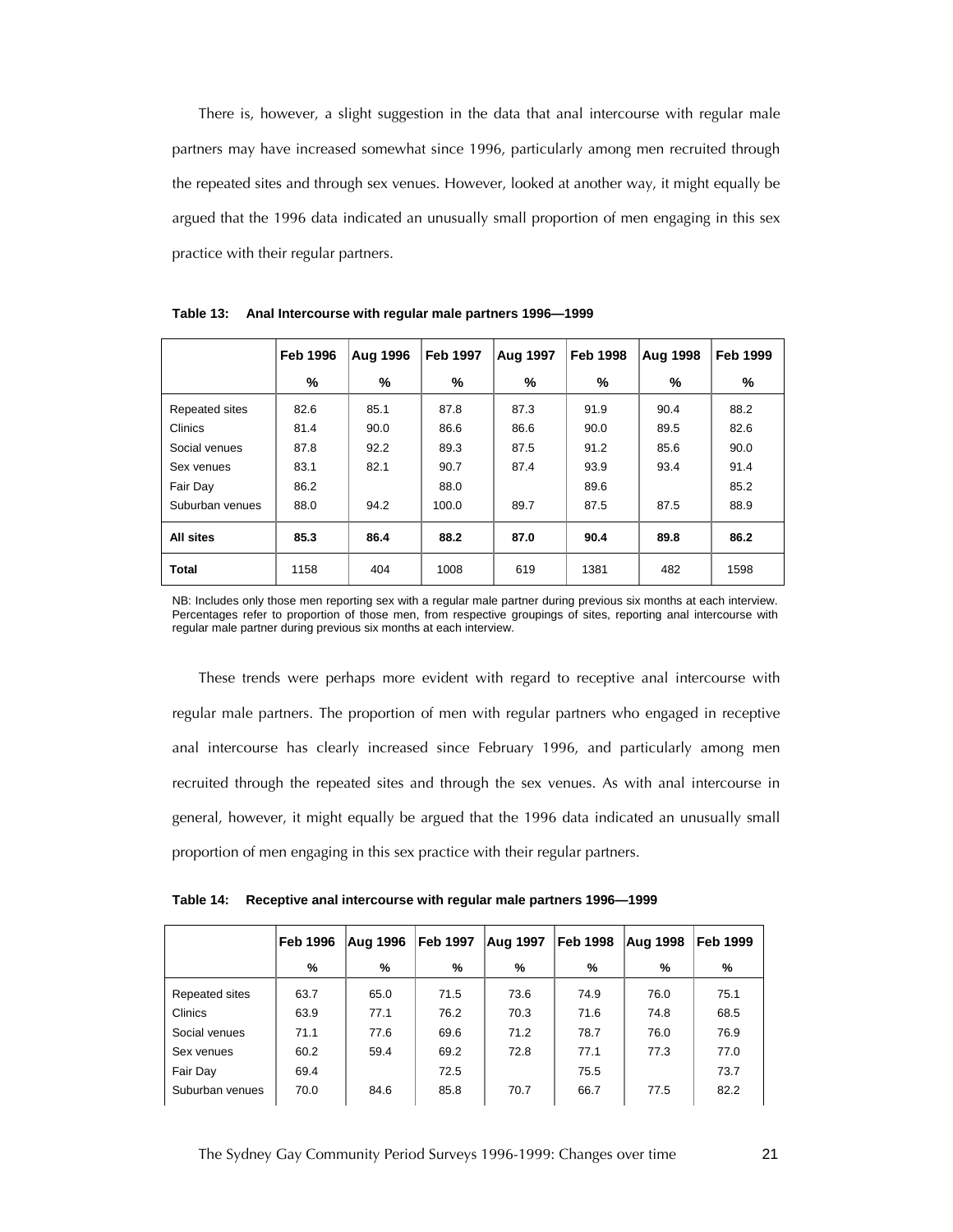| All sites    | 67.8 | 67.8 | 72.5 | 71.4 | 75.6 | 75.9 | 73.9 |
|--------------|------|------|------|------|------|------|------|
| <b>Total</b> | 1158 | 404  | 1008 | 619  | 1381 | 482  | 1598 |

NB: Includes only those men reporting sex with a regular male partner during previous six months at each interview. Percentages refer to proportion of those men, from respective groupings of sites, reporting anal intercourse with regular male partner during previous six months at each interview.

In general, then, there is some suggestion that some gay men have been more likely to have engaged in some sex practices with their regular male partners since February 1996, particularly receptive anal intercourse. However, looked at another way, it might equally be argued that the 1996 data, and particularly the February 1996 data, indicated an unusually small proportion of men engaging in these sex practices with their regular male partners.

#### *5.2 Sexual behaviour with casual male partners*

Considering those men who reported sex with casual male partners next, respondents were generally more conservative in their sexual behaviour with casual male partners than they were with regular partners. Nonetheless, those same trends over time which were suggested in the findings on sexual behaviour with regular partners were a little more evident with regard to sexual behaviour with casual partners. In general, the men surveyed in 1996, particularly in February of that year, were less likely to engage in the various sex practices with their casual partners than were men surveyed on subsequent occasions.

With regard to oral intercourse with ejaculation with casual partners the data are less clear when considering the behaviour among men recruited through each of the various categories of recruitment sites over time. The data do not clearly indicate an increase in this practice with casual partners, although there is a slight trend in this direction among men recruited through the repeated sites and through the sex venues.

|                 | <b>Feb 1996</b> | Aug 1996 | <b>Feb 1997</b> | <b>Aug 1997</b> | <b>Feb 1998</b> | <b>Aug 1998</b> | <b>Feb1999</b> |
|-----------------|-----------------|----------|-----------------|-----------------|-----------------|-----------------|----------------|
|                 | %               | %        | %               | %               | %               | %               | %              |
| Repeated sites  | 39.1            | 46.1     | 46.2            | 46.9            | 46.9            | 48.6            | 40.2           |
| <b>Clinics</b>  | 38.0            | 53.2     | 40.4            | 39.6            | 43.2            | 48.4            | 31.4           |
| Social venues   | 37.0            | 41.8     | 38.2            | 41.5            | 48.8            | 33.1            | 40.8           |
| Sex venues      | 43.4            | 46.8     | 52.8            | 51.1            | 47.4            | 51.3            | 43.1           |
| Fair Day        | 35.3            |          | 43.2            |                 | 44.7            |                 | 34.0           |
| Suburban venues | 42.6            | 46.8     | 43.5            | 42.1            | 45.8            | 32.7            | 37.5           |

**Table 15: Oral intercourse with ejaculation with casual male partners 1996—1999**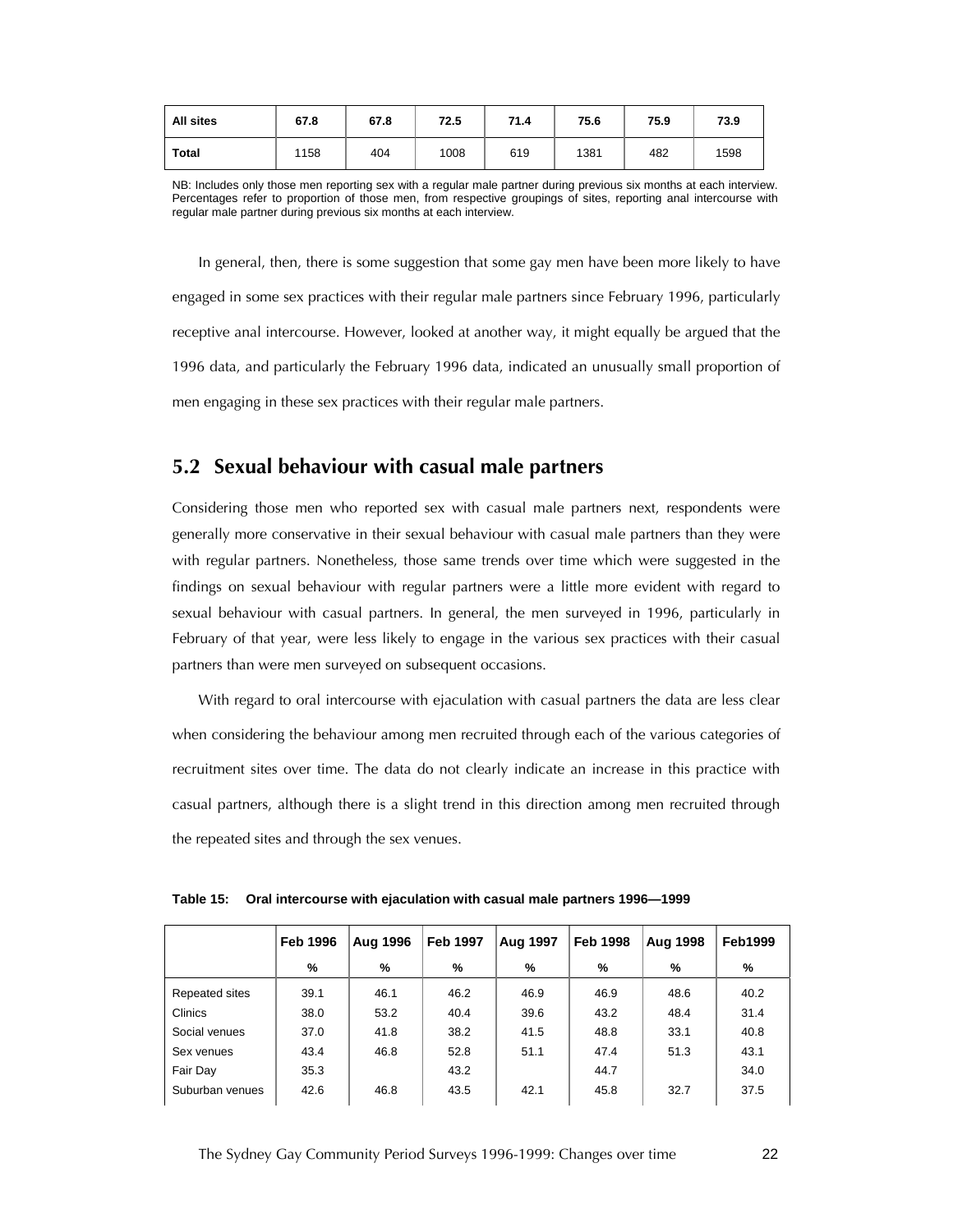| <b>All sites</b> | 37.0 | 46.7 | 44.3 | 45.3 | 45.6 | 46.8 | 36.3 |
|------------------|------|------|------|------|------|------|------|
| <b>Total</b>     | 1315 | 537  | 1109 | 793  | 1607 | 680  | 1600 |

NB: Includes only those men reporting sex with a casual male partner during previous six months at each interview. Percentages refer to proportion of those men, from respective groupings of sites, reporting oral intercourse with ejaculation with casual male partner during previous six months at each interview.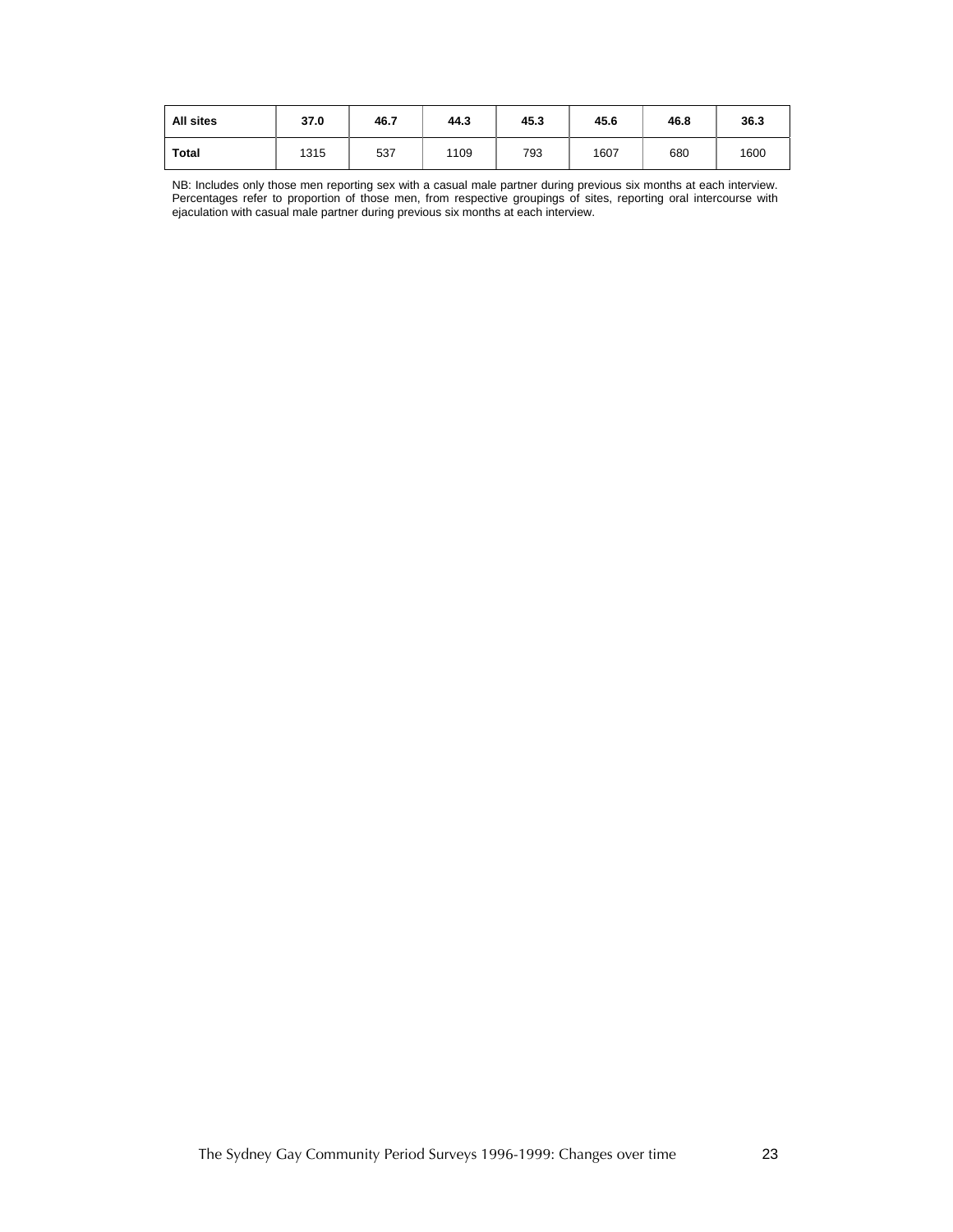With regard to anal intercourse with casual partners the data are somewhat more suggestive of an increase in this sex practice over time. There is a slight trend in this direction among men recruited through the repeated sites and through Fair Day.

|                 | <b>Feb 1996</b> | Aug 1996 | <b>Feb 1997</b> | Aug 1997 | <b>Feb 1998</b> | Aug 1998 | <b>Feb 1999</b> |
|-----------------|-----------------|----------|-----------------|----------|-----------------|----------|-----------------|
|                 | %               | %        | %               | %        | %               | ℅        | %               |
| Repeated sites  | 76.0            | 79.7     | 74.8            | 77.9     | 78.5            | 78.0     | 80.0            |
| Clinics         | 70.6            | 82.3     | 68.5            | 74.1     | 77.4            | 74.2     | 71.0            |
| Social venues   | 69.4            | 65.5     | 71.1            | 73.0     | 74.6            | 72.3     | 79.6            |
| Sex venues      | 81.3            | 82.3     | 82.2            | 80.2     | 78.7            | 80.4     | 82.3            |
| Fair Day        | 64.8            |          | 72.5            |          | 70.9            |          | 72.4            |
| Suburban venues | 64.8            | 68.1     | 91.3            | 74.8     | 74.6            | 63.3     | 68.7            |
| All sites       | 68.5            | 78.8     | 73.7            | 76.7     | 74.2            | 76.6     | 75.1            |
| <b>Total</b>    | 1315            | 537      | 1109            | 793      | 1607            | 836      | 1600            |

**Table 16: Anal intercourse with casual male partners 1996—1999** 

NB: Includes only those men reporting sex with a casual male partner during previous six months at each interview. Percentages refer to proportion of those men, from respective groupings of sites, reporting anal intercourse with casual male partner during previous six months at each interview.

What is suggested as a trend with regard to anal intercourse in general, is indicated a little more strongly with regard to receptive anal intercourse with casual partners in particular. There is a trend in this direction among men recruited through the repeated sites and through Fair Day.

|                 | <b>Feb 1996</b> | <b>Aug 1996</b> | <b>Feb 1997</b> | <b>Aug 1997</b> | <b>Feb 1998</b> | <b>Aug 1998</b> | <b>Feb 1999</b> |
|-----------------|-----------------|-----------------|-----------------|-----------------|-----------------|-----------------|-----------------|
|                 | %               | %               | %               | %               | %               | %               | %               |
| Repeated sites  | 54.6            | 57.1            | 62.0            | 58.5            | 60.7            | 60.1            | 60.2            |
| Clinics         | 52.5            | 65.8            | 57.5            | 58.9            | 60.2            | 61.0            | 53.3            |
| Social venues   | 55.6            | 48.2            | 64.5            | 53.4            | 52.1            | 57.7            | 58.2            |
| Sex venues      | 56.1            | 58.4            | 65.9            | 59.6            | 60.0            | 59.5            | 62.1            |
| Fair Day        | 47.2            |                 | 53.8            |                 | 54.7            |                 | 56.9            |
| Suburban venues | 55.5            | 57.4            | 78.3            | 56.1            | 47.5            | 51.0            | 46.9            |
| All sites       | 50.0            | 57.4            | 57.2            | 58.1            | 56.5            | 59.8            | 57.7            |
| <b>Total</b>    | 1315            | 537             | 1109            | 793             | 1607            | 836             | 1600            |

**Table 17: Receptive anal intercourse with casual male partners 1996—1999** 

NB: Includes only those men reporting sex with a casual male partner during previous six months at each interview. Percentages refer to proportion of those men, from respective groupings of sites, reporting anal intercourse with casual male partner during previous six months at each interview.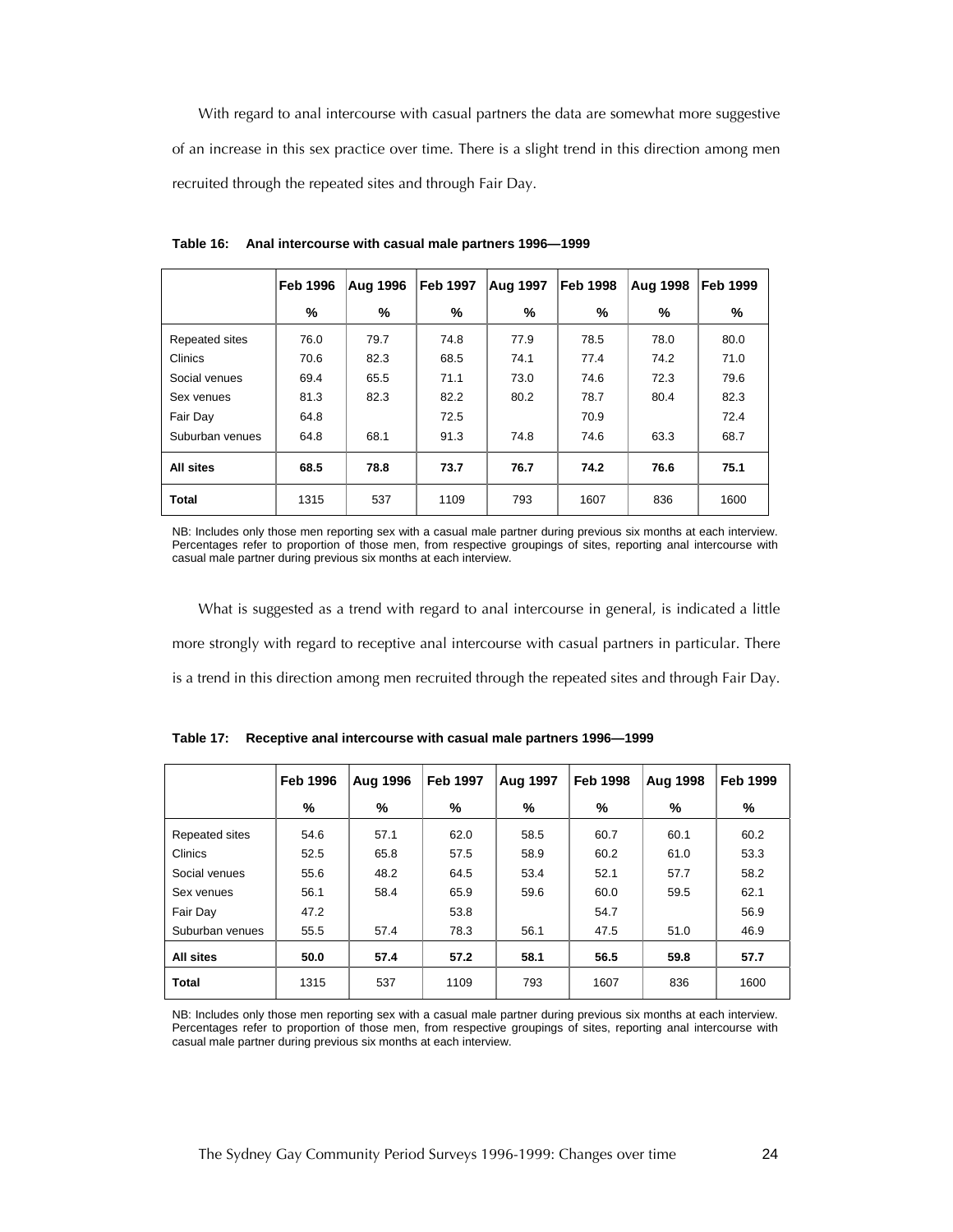The men in these surveys were largely drawn from Sydney gay community events and venues, and demonstrated a high degree of social attachment with that community. This has remained relatively stable over time.

## *6.1 Social involvement with other gay men*

Well over half the respondents at each survey had mainly gay friends. There was no evidence of change over time, although there was some suggestion of a see-saw effect which may have been due to the presence of the Fair Day samples during the February surveys.

There was little evidence of change over time in the various groupings of sites, but it should be noted that those men recruited through Mardi Gras Fair Day did tend to have slightly more gay friends. This would certainly explain the slight see-saw effect referred to above.

|                 | <b>Feb 1996</b> | <b>Aug 1996</b> | <b>Feb 1997</b> | <b>Aug 1997</b> | <b>Feb 1998</b> | <b>Aug 1998</b> | <b>Feb 1999</b> |
|-----------------|-----------------|-----------------|-----------------|-----------------|-----------------|-----------------|-----------------|
|                 | %               | %               | %               | %               | %               | %               | %               |
| Repeated sites  | 61.1            | 54.5            | 58.5            | 61.1            | 57.0            | 56.5            | 51.3            |
| <b>Clinics</b>  | 62.7            | 60.6            | 65.6            | 68.8            | 68.1            | 64.4            | 63.0            |
| Social venues   | 55.0            | 60.5            | 52.9            | 60.6            | 63.6            | 57.2            | 60.1            |
| Sex venues      | 55.9            | 50.7            | 54.8            | 56.3            | 48.9            | 52.5            | 46.6            |
| Fair Day        | 66.7            |                 | 70.8            |                 | 64.0            |                 | 61.6            |
| Suburban venues | 46.3            | 60.6            | 57.9            | 60.3            | 44.7            | 50.0            | 52.9            |
| All sites       | 63.8            | 54.9            | 66.8            | 62.0            | 62.0            | 58.1            | 59.5            |
| <b>Total</b>    | 1611            | 627             | 1609            | 1021            | 2201            | 836             | 2401            |

**Table 18: Mostly gay friends 1996—1999** 

NB: Percentages refer to proportion of sample, from respective groupings of sites, having mostly gay friends at each interview.

Correspondingly, the majority of respondents at each survey spent a lot of their spare time with gay friends. There was also no evidence of change over time with regard to this, but, as with the proportion of friends who were gay, there was some indication of a see-saw effect which was also likely due to the presence of the Fair Day samples during the February surveys.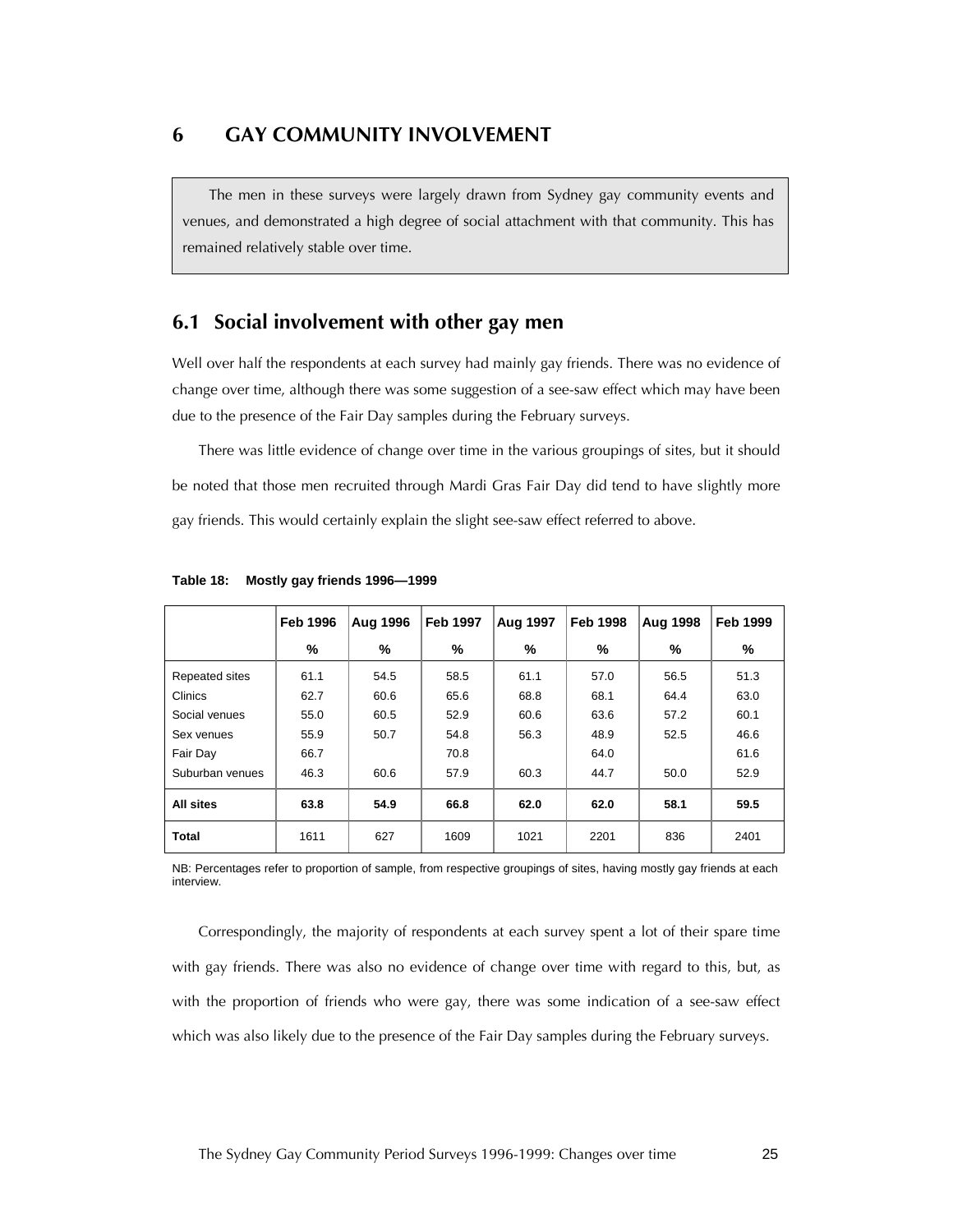There was also little evidence of change over time in the various groupings of sites, but those men recruited through Mardi Gras Fair Day did tend to spend slightly more time with gay friends. This would explain the slight see-saw effect observed here.

|                 | <b>Feb 1996</b> | <b>Aug 1996</b> | <b>Feb 1997</b> | Aug 1997 | <b>Feb 1998</b> | <b>Aug 1998</b> | <b>Feb 1999</b> |
|-----------------|-----------------|-----------------|-----------------|----------|-----------------|-----------------|-----------------|
|                 | %               | %               | %               | %        | %               | %               | %               |
| Repeated sites  | 53.9            | 46.6            | 54.4            | 52.4     | 45.8            | 45.1            | 44.8            |
| Clinics         | 54.0            | 51.9            | 58.5            | 62.0     | 54.7            | 55.2            | 52.2            |
| Social venues   | 48.9            | 53.5            | 57.7            | 49.2     | 58.8            | 51.2            | 52.8            |
| Sex venues      | 51.0            | 41.9            | 47.0            | 46.9     | 38.0            | 38.4            | 41.5            |
| Fair Day        | 61.2            |                 | 66.7            |          | 60.3            |                 | 58.6            |
| Suburban venues | 40.3            | 48.5            | 42.1            | 44.4     | 48.9            | 42.9            | 45.6            |
| All sites       | 57.8            | 46.5            | 62.4            | 53.2     | 55.4            | 47.8            | 54.6            |
| <b>Total</b>    | 1611            | 627             | 1609            | 1021     | 2201            | 836             | 2401            |

**Table 19: Lot of time with gay friends 1996—1999** 

NB: Percentages refer to proportion of sample, from respective groupings of sites, spending 'a lot' of time with gay friends at each interview.

## *6.2 Use of venues to meet other gay men*

Questions about use of venues to meet male partners were only asked at the first two surveys, in 1996. Most men used social venues such as gay bars and dance parties, and a majority used gyms to meet partners. A majority of men also used saunas and about a third used backrooms and beats respectively.

The men recruited through clinics and sex venues were a little less likely to use gay bars to meet male partners.

|  |  | Table 20: Use of gay bars to meet men 1996 |  |
|--|--|--------------------------------------------|--|
|--|--|--------------------------------------------|--|

|                       | <b>Feb 1996</b> | Aug 1996 |
|-----------------------|-----------------|----------|
|                       | %               | %        |
| <b>Repeated sites</b> | 89.4            | 92.4     |
| Clinics               | 86.7            | 91.2     |
| Social venues         | 96.7            | 98.6     |
| Sex venues            | 87.7            | 91.3     |
| Fair Day              | 92.3            |          |
| Suburban venues       | 96.8            | 100.0    |
| All sites             | 91.2            | 93.1     |
| <b>Total</b>          | 1611            | 627      |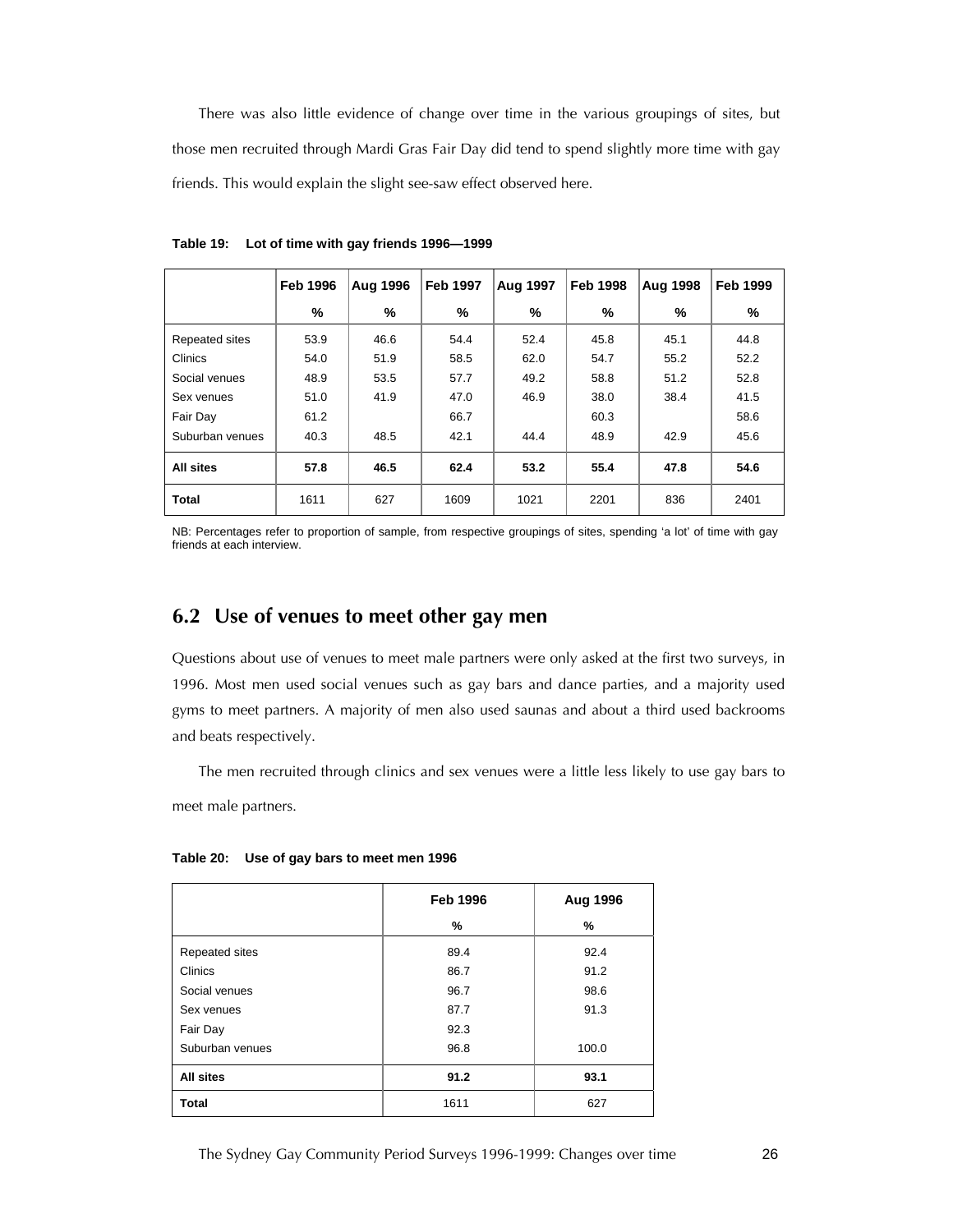NB: Percentages refer to proportion of sample, from respective groupings of sites, using gay bars at each interview.

There was little difference across the various categories of recruitment sites in the use of dance parties to meet male partners, although men recruited through social venues were slightly more likely to use them.

|                  | <b>Feb 1996</b> | Aug 1996 |
|------------------|-----------------|----------|
|                  | %               | %        |
| Repeated sites   | 56.1            | 59.0     |
| Clinics          | 54.6            | 59.8     |
| Social venues    | 64.9            | 65.7     |
| Sex venues       | 48.0            | 55.9     |
| Fair Day         | 64.0            |          |
| Suburban venues  | 53.6            | 61.4     |
| <b>All sites</b> | 60.7            | 59.0     |
| <b>Total</b>     | 1611            | 627      |

#### **Table 21: Use of dance parties to meet men 1996**

NB: Percentages refer to proportion of sample, from respective groupings of sites, using dance parties at each interview.

There was little difference across the various categories of recruitment sites in the use of gyms to

meet male partners.

|                  | <b>Feb 1996</b> | Aug 1996 |
|------------------|-----------------|----------|
|                  | %               | %        |
| Repeated sites   | 53.4            | 55.8     |
| Clinics          | 52.8            | 58.8     |
| Social venues    | 51.9            | 52.2     |
| Sex venues       | 50.6            | 55.6     |
| Fair Day         | 54.1            |          |
| Suburban venues  | 45.5            | 50.0     |
| <b>All sites</b> | 53.3            | 55.3     |
| <b>Total</b>     | 1611            | 627      |

#### **Table 22: Use of gyms to meet men 1996**

NB: Percentages refer to proportion of sample, from respective groupings of sites, using gyms at each interview.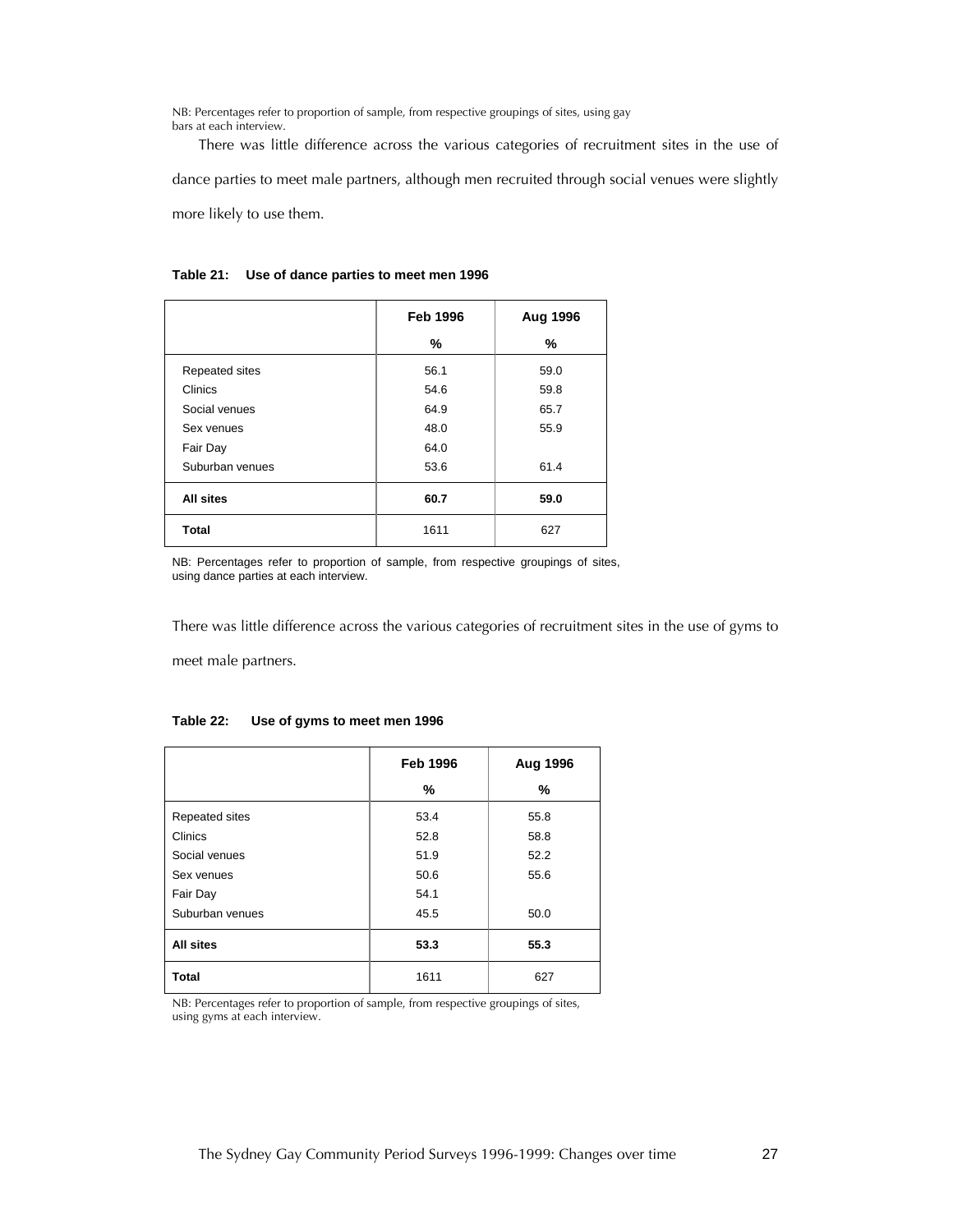Unsurprisingly, the men recruited through sex venues were the most likely to use saunas to meet male partners.

|                  | <b>Feb 1996</b> | Aug 1996 |
|------------------|-----------------|----------|
|                  | ℅               | %        |
| Repeated sites   | 69.9            | 64.1     |
| Clinics          | 53.7            | 49.0     |
| Social venues    | 45.4            | 29.7     |
| Sex venues       | 87.6            | 78.0     |
| Fair Day         | 44.8            |          |
| Suburban venues  | 28.3            | 37.5     |
| <b>All sites</b> | 51.9            | 61.6     |
| Total            | 1611            | 627      |

**Table 23: Use of saunas to meet men 1996** 

NB: Percentages refer to proportion of sample, from respective groupings of sites, using saunas at each interview.

The men recruited through sex venues were also most likely to use backrooms to meet male partners and the men recruited through social venues were less likely than other men to use backrooms. Men recruited through Fair Day were also less likely to use backrooms but this is partly due to the larger proportion of men in monogamous relationships who are recruited through Fair Day.

|                  | <b>Feb 1996</b> | Aug 1996 |
|------------------|-----------------|----------|
|                  | %               | %        |
| Repeated sites   | 51.5            | 61.2     |
| Clinics          | 39.7            | 42.4     |
| Social venues    | 27.5            | 15.6     |
| Sex venues       | 65.9            | 77.8     |
| Fair Day         | 29.0            |          |
| Suburban venues  | 17.3            | 17.9     |
| <b>All sites</b> | 35.2            | 56.7     |
| <b>Total</b>     | 1611            | 627      |

**Table 24: Use of backrooms to meet men 1996** 

NB: Percentages refer to proportion of sample, from respective groupings of sites, using backrooms at each interview.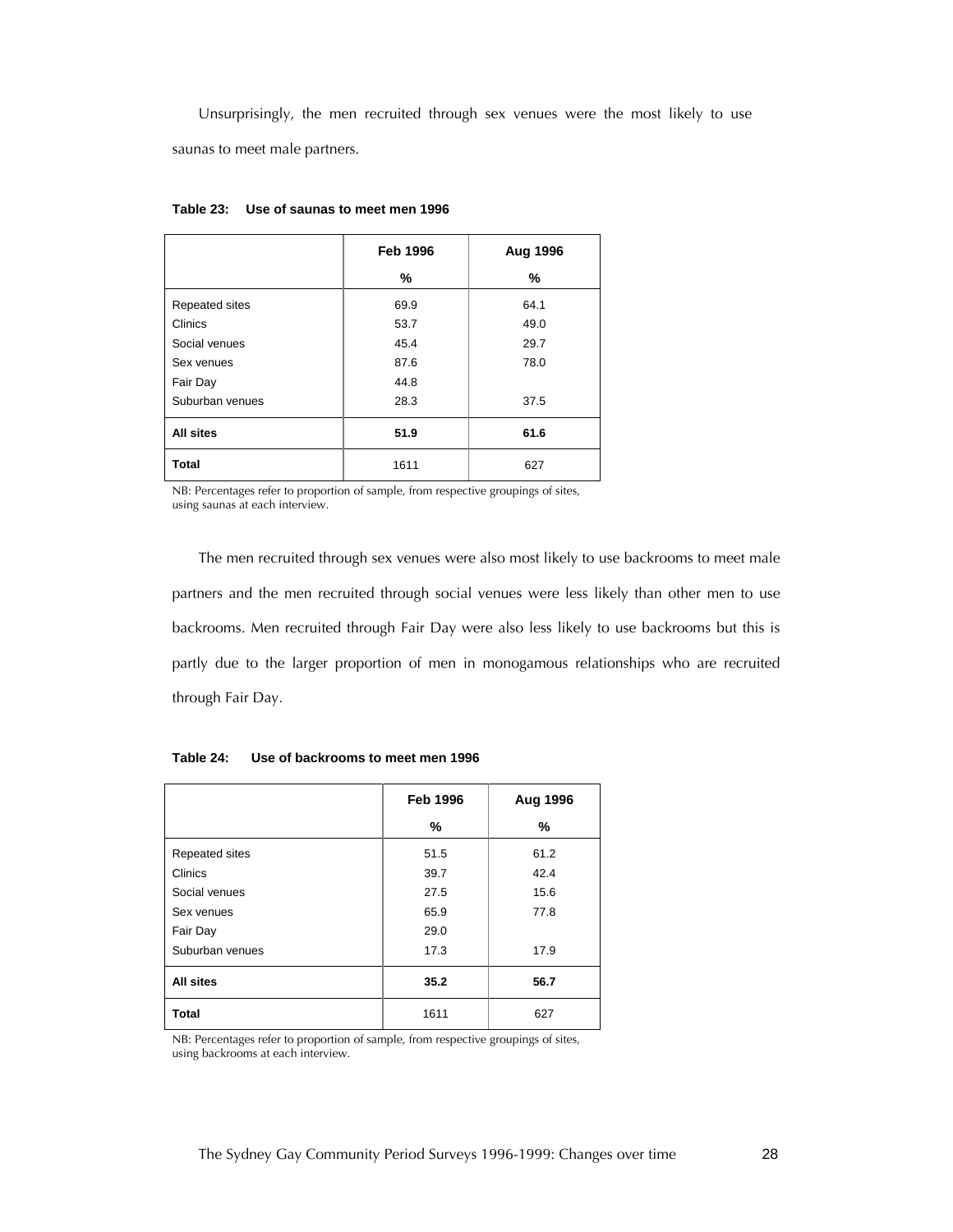There was little difference across the various categories of recruitment sites in the use of beats to meet male partners, although men recruited through sex venues were slightly more likely to use them.

|                  | <b>Feb 1996</b> | Aug 1996 |
|------------------|-----------------|----------|
|                  | %               | %        |
| Repeated sites   | 40.6            | 37.1     |
| Clinics          | 31.7            | 40.6     |
| Social venues    | 32.7            | 30.9     |
| Sex venues       | 51.1            | 38.3     |
| Fair Day         | 29.5            |          |
| Suburban venues  | 24.5            | 30.9     |
| <b>All sites</b> | 32.8            | 36.9     |
| <b>Total</b>     | 1611            | 627      |

| Table 25: Use of beats to meet men 1996 |  |  |
|-----------------------------------------|--|--|
|                                         |  |  |

NB: Percentages refer to proportion of sample, from respective groupings of sites, using beats at each interview.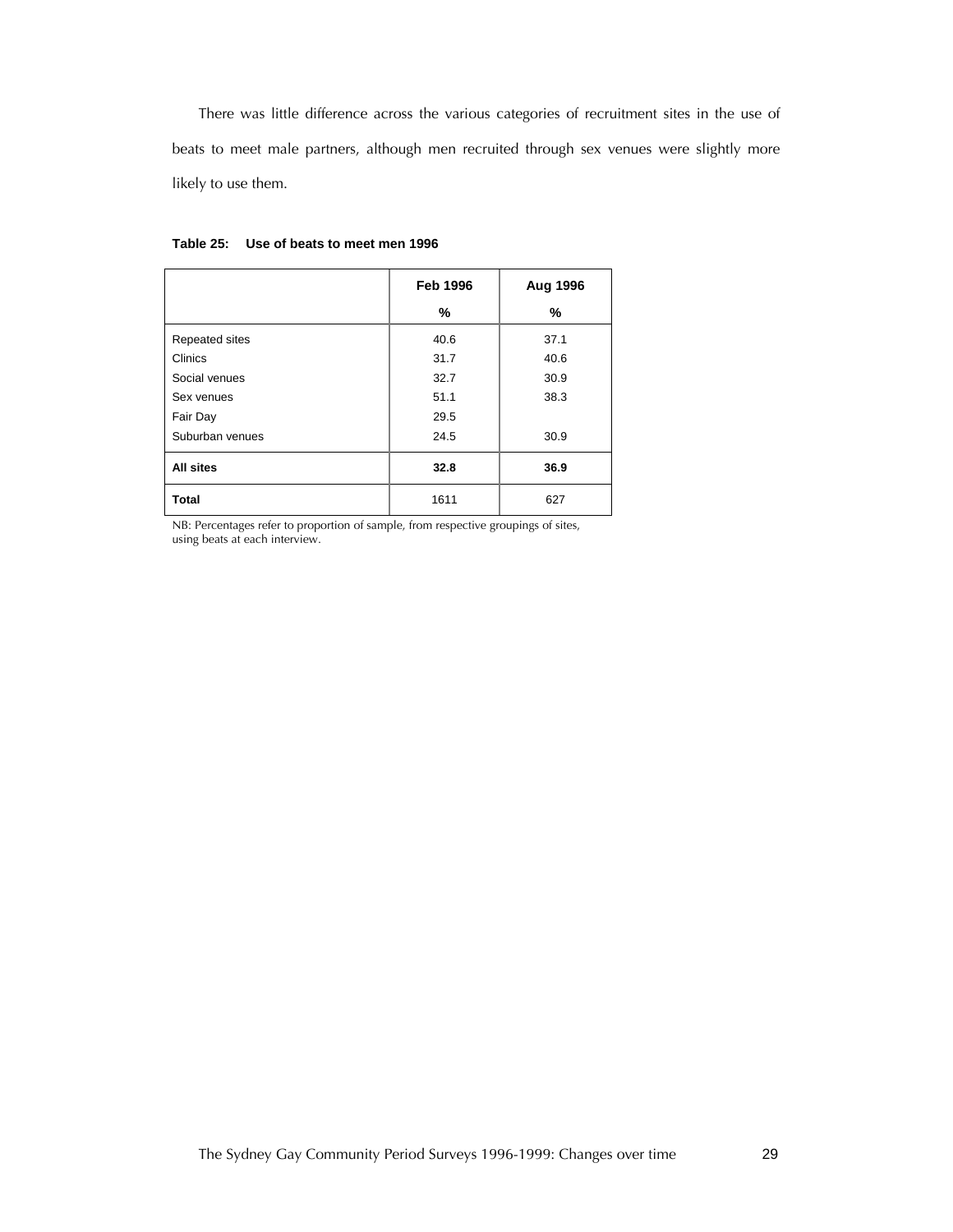#### *7 RECREATIONAL DRUG USE*

Drug use patterns, including injecting drug use, were high among men in these surveys. The most commonly injected drug was speed.

## *7.1 Use of recreational drugs*

Questions about drug use were only included on the two most recent surveys, in August 1998 and February 1999. A majority of men reported using recreational drugs in the previous six months on both occasions. Over half used marijuana and just under half used ecstasy, while about a quarter used cocaine. Only a very small number used heroin.

In general, there was little difference in the use of ecstasy in the various groupings of sites. Those men recruited through suburban venues were a little less likely to use ecstasy.

|                 | <b>Aug 1998</b> | <b>Feb 1999</b> |
|-----------------|-----------------|-----------------|
|                 | %               | %               |
| Repeated sites  | 45.5            | 46.1            |
| Clinics         | 53.4            | 49.1            |
| Social venues   | 44.2            | 54.3            |
| Sex venues      | 41.9            | 43.9            |
| Fair Day        |                 | 44.3            |
| Suburban venues | 30.9            | 30.2            |
| All sites       | 46.7            | 46.2            |
| <b>Total</b>    | 836             | 2401            |

| Table 26: Use of ecstasy 1998-1999 |  |
|------------------------------------|--|
|                                    |  |

NB: Percentages refer to proportion of sample, from respective groupings of sites, using ecstasy at each interview.

Similarly, there were some differences in the use of cocaine in the various groupings of sites. Those men recruited through suburban venues and, to a lesser extent, at Fair Day were somewhat less likely to use ecstasy.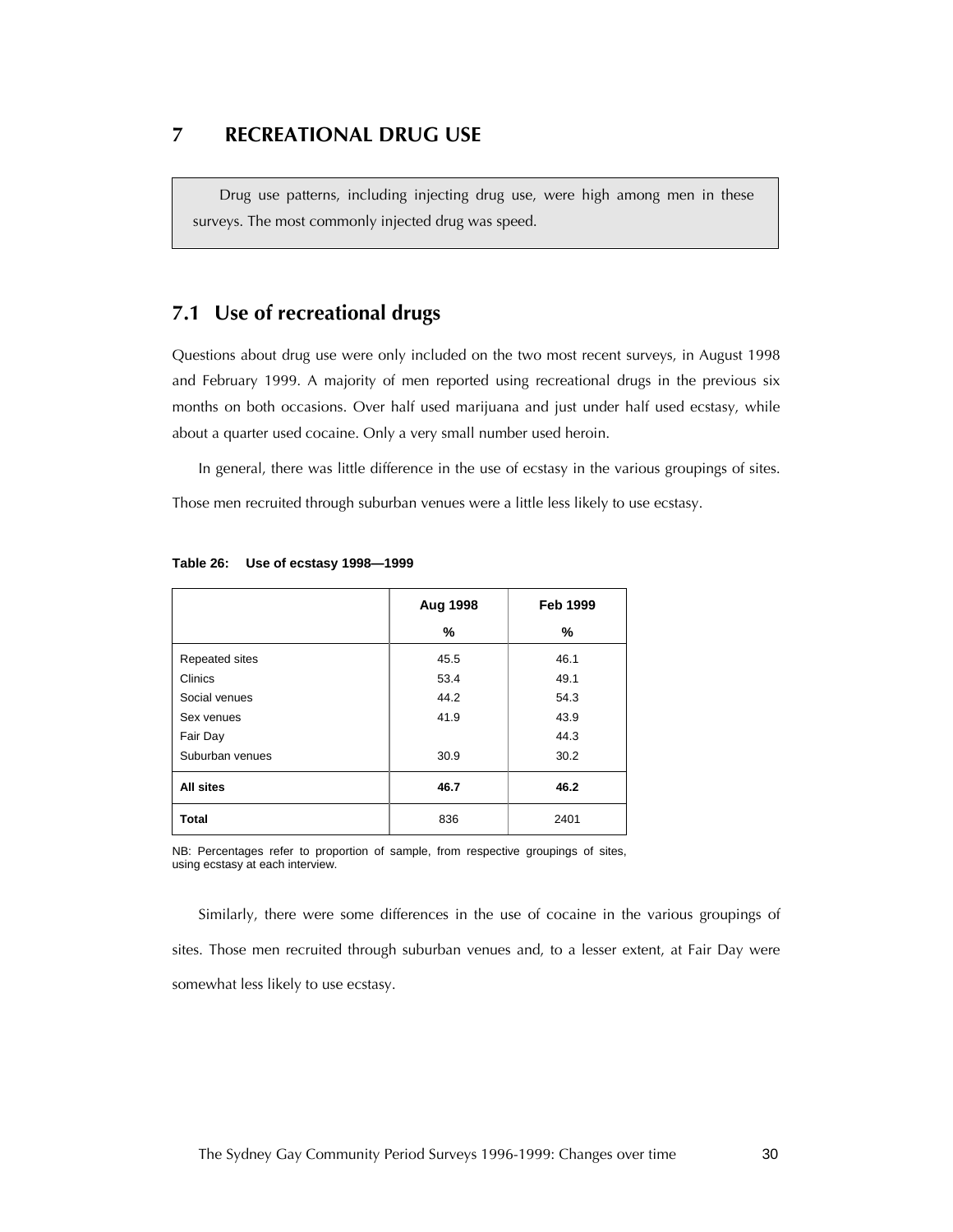#### **Table 27: Use of cocaine 1998—1999**

|                  | <b>Aug 1998</b> | <b>Feb1999</b> |
|------------------|-----------------|----------------|
|                  | %               | %              |
| Repeated sites   | 23.3            | 25.2           |
| Clinics          | 28.7            | 22.2           |
| Social venues    | 19.7            | 29.1           |
| Sex venues       | 20.2            | 28.1           |
| Fair Day         |                 | 19.3           |
| Suburban venues  | 9.1             | 4.8            |
| <b>All sites</b> | 23.3            | 22.3           |
| <b>Total</b>     | 836             | 2401           |

NB: Percentages refer to proportion of sample, from respective groupings of sites, using cocaine at each interview.

## *7.2 Injecting Drug Use*

Only a small proportion reported injecting drugs during the six months prior to each survey, and the most commonly injected drug was speed. Those men recruited through sex venues and, to a lesser extent, clinics were more likely to have injected drugs.

**Table 28: Injecting drug use 1998–—1999** 

|                 | Aug 1998 | <b>Feb 1999</b> |
|-----------------|----------|-----------------|
|                 | %        | %               |
| Repeated sites  | 13.2     | 10.9            |
| Clinics         | 15.5     | 10.9            |
| Social venues   | 7.5      | 5.0             |
| Sex venues      | 12.6     | 11.4            |
| Fair Day        |          | 4.8             |
| Suburban venues | 4.3      | 1.5             |
| All sites       | 12.4     | 6.7             |
| <b>Total</b>    | 836      | 2401            |

NB: Percentages refer to proportion of sample, from respective groupings of sites, injecting drugs in the previous six months at each interview.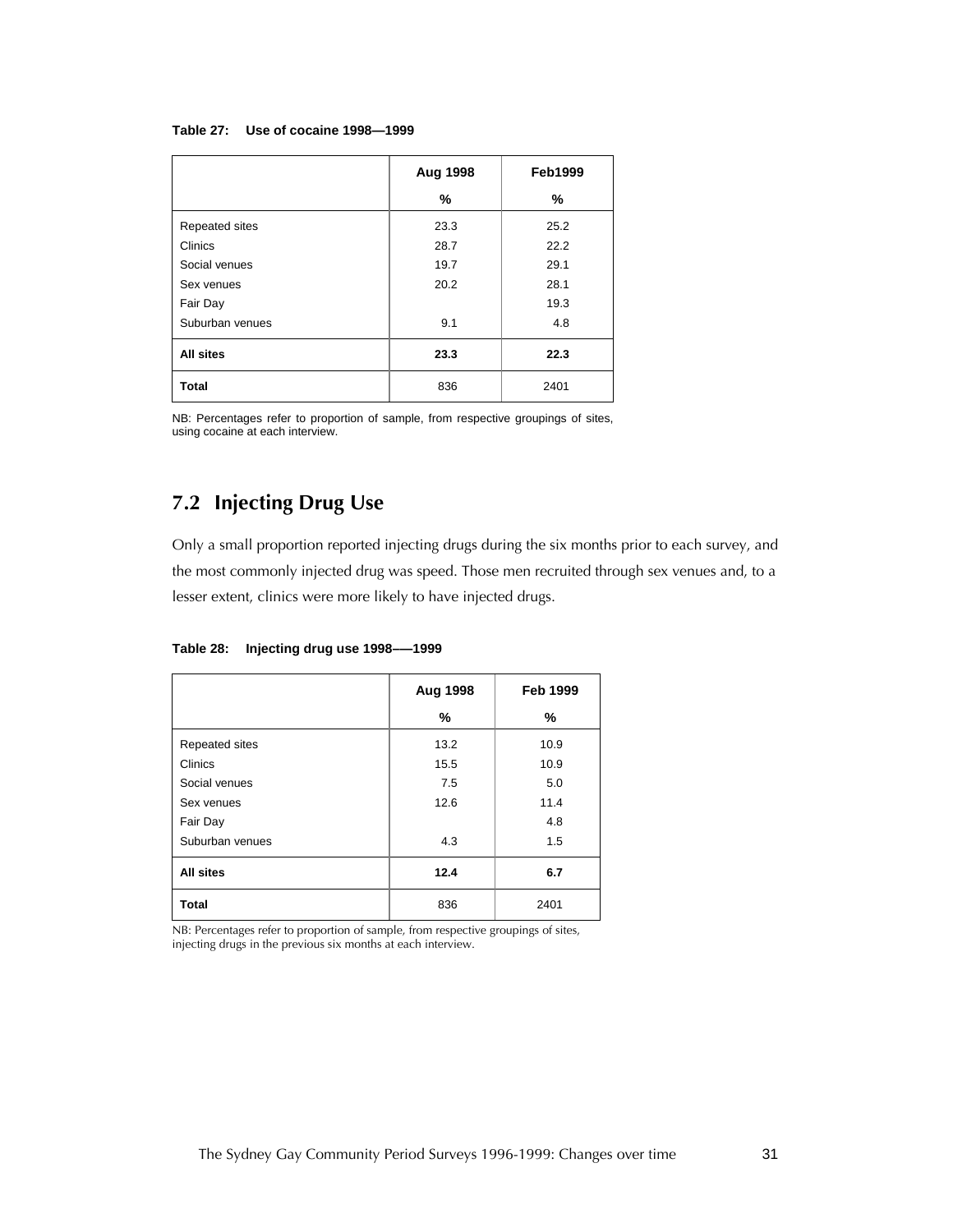Most men in these surveys were regularly tested for HIV with about one in six being HIVpositive. These testing patterns and the relative seroprevalence across the various recruitment sites have not altered over time. About three-quarters of the HIV-positive men are using combination anti-retroviral treatments; this proportion has remained fairly stable since August 1997. There was a degree of optimism among the men in these surveys about the effectiveness of these treatments in treating HIV but few men appear to be optimistic about the possible impact of these treatments on HIV transmission. This has not altered over time.

## *8.1 HIV testing*

Most men had been tested for HIV at each survey, with about one in six testing HIV-positive at most surveys. There was little evidence of change either in testing or in seroprevalence over time.

|              | <b>Feb 1996</b> | <b>Aug 1996</b> | <b>Feb 1997</b> | <b>Aug 1997</b> | <b>Feb 1998</b> | Aug 1998 | <b>Feb1999</b> |
|--------------|-----------------|-----------------|-----------------|-----------------|-----------------|----------|----------------|
|              | %               | %               | %               | %               | %               | %        | %              |
| HIV-positive | 17.5            | 19.4            | 17.9            | 29.1            | 18.8            | 26.1     | 16.1           |
| HIV-negative | 71.0            | 70.0            | 73.0            | 63.9            | 71.1            | 64.0     | 73.6           |
| Never tested | 11.5            | 10.6            | 9.1             | 7.0             | 10.1            | 9.9      | 10.3           |
| <b>Total</b> | 1611            | 627             | 1609            | 1021            | 2201            | 836      | 2401           |

**Table 29: HIV serostatus 1996—1999** 

In general, there was also little evidence of change over time in the various groupings of sites. Those men recruited through clinics were more likely to have been tested, and men recruited through suburban venues were less likely to have been tested.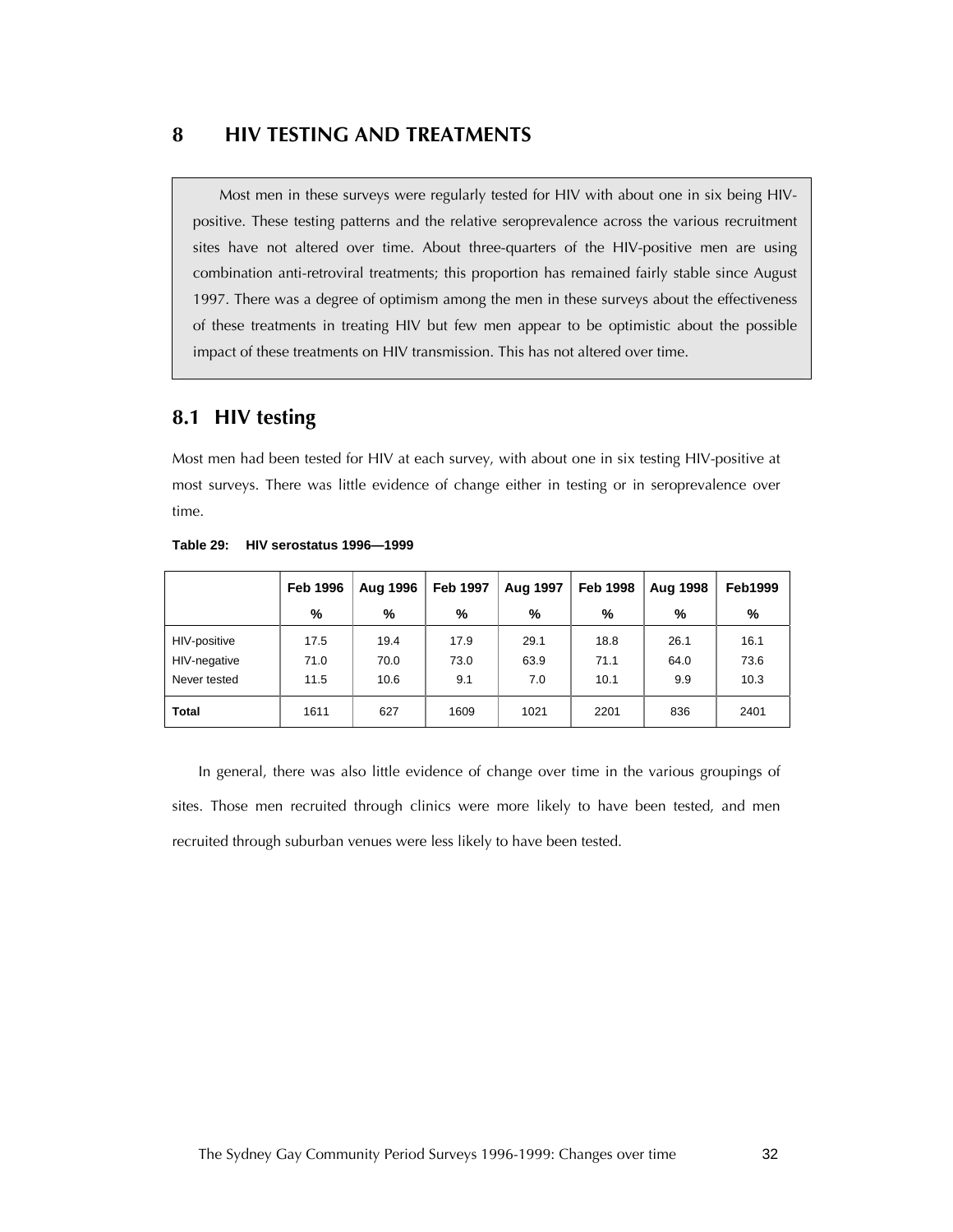|                       | <b>Feb 1996</b> | <b>Aug 1996</b> | <b>Feb 1997</b> | <b>Aug 1997</b> | <b>Feb 1998</b> | <b>Aug 1998</b> | <b>Feb 1999</b> |
|-----------------------|-----------------|-----------------|-----------------|-----------------|-----------------|-----------------|-----------------|
|                       | ℅               | %               | %               | ℅               | %               | $\%$            | %               |
| <b>Repeated Sites</b> | 9.6             | 10.7            | 5.9             | 9.0             | 9.4             | 8.5             | 8.7             |
| Clinics               | 3.4             | 4.9             | 1.0             | 1.1             | 2.6             | 0.7             | 1.3             |
| Social venues         | 22.2            | 10.7            | 15.8            | 14.0            | 15.4            | 17.8            | 13.2            |
| Sex venues            | 14.0            | 12.1            | 6.5             | 10.7            | 10.7            | 10.3            | 12.4            |
| Fair Day              | 11.5            |                 | 10.6            |                 | 10.7            |                 | 10.2            |
| Suburban venues       | 26.2            | 9.1             | 11.1            | 9.7             | 18.7            | 21.0            | 20.6            |
| <b>All Sites</b>      | 11.5            | 10.6            | 9.1             | 7.8             | 10.0<br>8.4     |                 | 9.7             |
| <b>Total</b>          | 1611            | 627             | 1609            | 1021            | 2201            | 836             | 2401            |

#### **Table 30: Proportion not tested 1996—1999**

NB: Percentages refer to proportion of sample, from respective groupings of sites, who had not been tested for HIV at each interview.

Separate analysis also indicated little evidence of change over time in the proportion of younger men (under 25 years of age) being tested. In general about a quarter of the younger men in the Fair Day samples had not been tested at each survey. However, the proportion of younger men in the repeated sites who had not been tested at each survey was higher between August 1997 and August 1998.

|  |  | Table 31: Proportion of men under 25 years of age not tested 1996–1999 |
|--|--|------------------------------------------------------------------------|
|--|--|------------------------------------------------------------------------|

|                       | <b>Feb 1996</b> | <b>Feb 1997</b><br>Aug 1997<br><b>Feb 1998</b><br>Aug 1996 |      | <b>Aug 1998</b> | <b>Feb 1999</b> |      |      |
|-----------------------|-----------------|------------------------------------------------------------|------|-----------------|-----------------|------|------|
|                       | %               | %                                                          | %    | %               | %               | %    | %    |
| <b>Repeated Sites</b> | 21.6            | 14.5                                                       | 27.0 | 35.3            | 30.6            | 29.4 | 21.2 |
| Social venues         | 33.3            | 18.2                                                       | 21.1 | 26.2            | 47.6            | 46.7 | 17.4 |
| Fair Day              | 22.9            |                                                            | 25.6 |                 | 25.2            |      | 24.7 |
| <b>All Sites</b>      | 23.8            | 15.1<br>23.9<br>24.0<br>27.3                               |      |                 | 26.1            | 22.2 |      |
| Total                 | 203             | 92                                                         | 177  | 100             | 232             | 85   | 257  |

NB: Percentages refer to proportion of young men in sample, from respective groupings of sites, who had not been tested for HIV at each interview.

Similarly, there was little evidence of a change over time in seroprevalence across the various groupings of sites. Men recruited through clinics were more likely to be HIV-positive, and men recruited through suburban venues were less likely to be HIV-positive.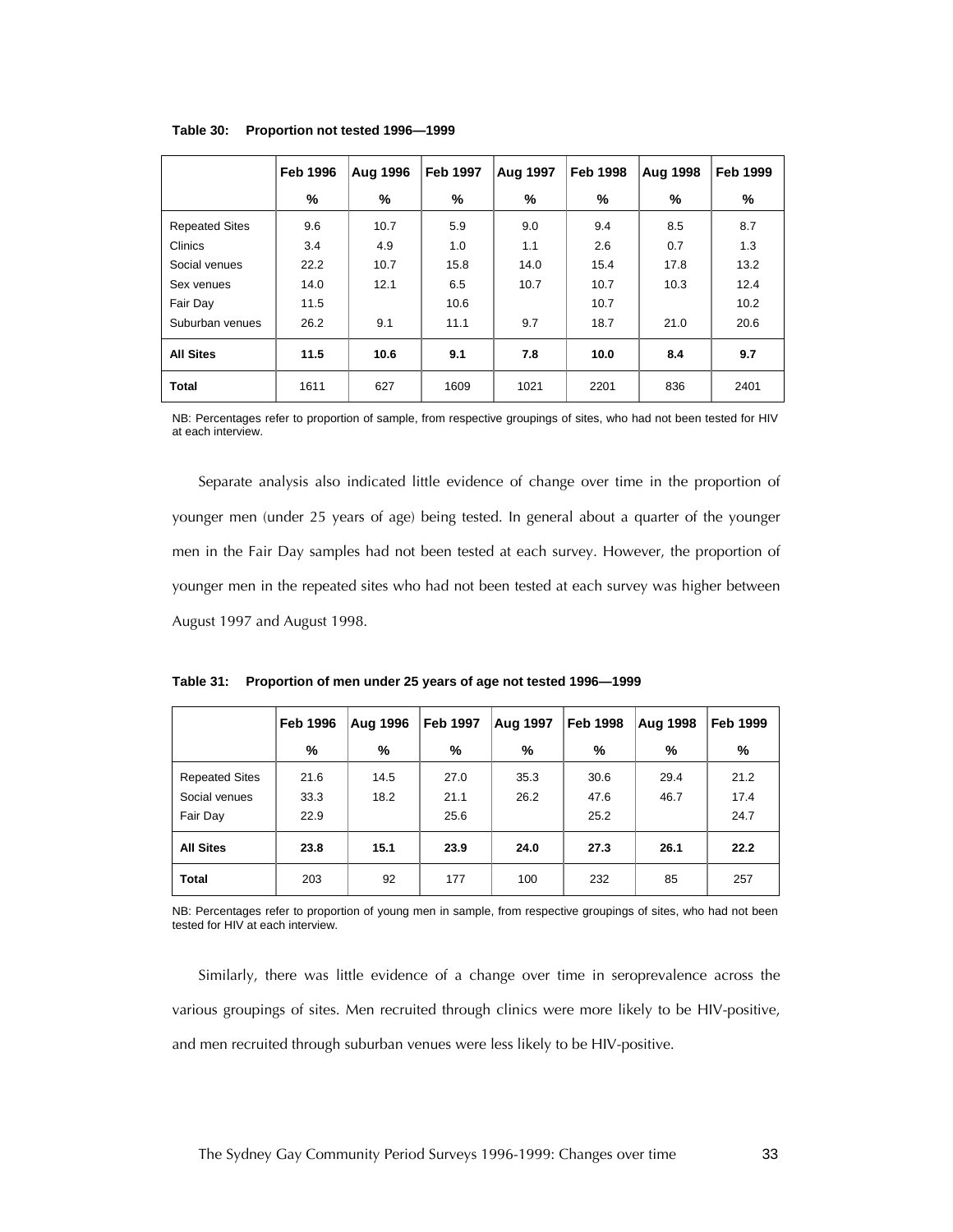|                  | <b>Feb 1996</b>                      | <b>Aug 1996</b> | <b>Feb 1997</b> | Aug 1997 | <b>Feb 1998</b> | Aug 1998 | Feb 1999 |
|------------------|--------------------------------------|-----------------|-----------------|----------|-----------------|----------|----------|
|                  | %                                    | %               | ℅               | %        | ℅               | %        | $\%$     |
| Repeated sites   | 33.8                                 | 21.3            | 31.0            | 30.9     | 27.2            | 27.4     | 26.0     |
| Clinics          | 51.3                                 | 50.0            | 54.2            | 48.4     | 46.9            | 44.9     | 44.1     |
| Social venues    | 6.5                                  | 4.1             | 4.9             | 7.9      | 14.9            | 10.5     | 7.8      |
| Sex venues       | 22.1                                 | 16.9            | 18.3            | 22.8     | 17.7            | 17.2     | 18.1     |
| Fair Day         | 10.0                                 |                 | 12.6            |          | 11.5            |          | 11.5     |
| Suburban venues  | 1.6                                  | 4.6             | 2.7             | 9.4      | 6.5             | 3.3      | 1.5      |
| <b>All Sites</b> | 17.5<br>19.4<br>29.1<br>18.8<br>17.9 |                 | 26.1            | 16.1     |                 |          |          |
| <b>Total</b>     | 1611                                 | 627             | 1609            | 1021     | 2201            | 836      | 2401     |

**Table 32: Proportion HIV-positive 1996—1999** 

NB: Percentages refer to proportion of sample, from respective groupings of sites, who were HIV-positive at each interview.

Among those who were HIV-negative, about half had been tested in the previous six months at each survey. There was some fluctuation in testing frequency over time which may have been due to the see-saw effect of the inclusion of the Fair Day samples during the February surveys.

Similarly, the only evidence of a change over time in testing frequency across the various groupings of sites was the fluctuating see-saw effect. Respondents recruited through Fair Day tested a little less frequently than did men recruited through other categories of recruitment sites, thereby explaining the see-saw effect in the data.

|                 | <b>Feb 1996</b> | Aug 1996 | <b>Feb 1997</b> | Aug 1997 | <b>Feb 1998</b> | Aug 1998 | <b>Feb 1999</b> |  |
|-----------------|-----------------|----------|-----------------|----------|-----------------|----------|-----------------|--|
|                 | %               | %        | ℅               | %        | ℅               | %        | %               |  |
| Repeated sites  | 75.1            | 77.4     | 72.7            | 76.3     | 69.8            | 72.2     | 72.0            |  |
| Clinics         | 78.6            | 86.9     | 75.0            | 83.2     | 76.8            | 80.0     | 74.0            |  |
| Social venues   | 85.4            | 82.4     | 81.5            | 79.6     | 71.8            | 77.5     | 68.1            |  |
| Sex venues      | 71.1            | 74.4     | 69.1            | 75.0     | 67.5            | 67.1     | 69.9            |  |
| Fair Day        | 68.7            |          | 64.0            |          | 68.8            |          | 66.6            |  |
| Suburban venues | 91.1            | 85.7     | 83.3            | 84.5     | 68.9            | 80.8     | 74.1            |  |
| All sites       | 71.2            | 78.1     | 66.7            | 78.7     | 69.9<br>73.7    |          | 68.1            |  |
| <b>Total</b>    | 1109            | 422      | 1156            | 621      | 1528            | 513      | 1746            |  |

**Table 33: Proportion of HIV-negative men tested during previous year 1996—1999** 

NB: Percentages refer to proportion of HIV-negative men in the sample, from respective groupings of sites, who had been tested for HIV within the previous year at each interview.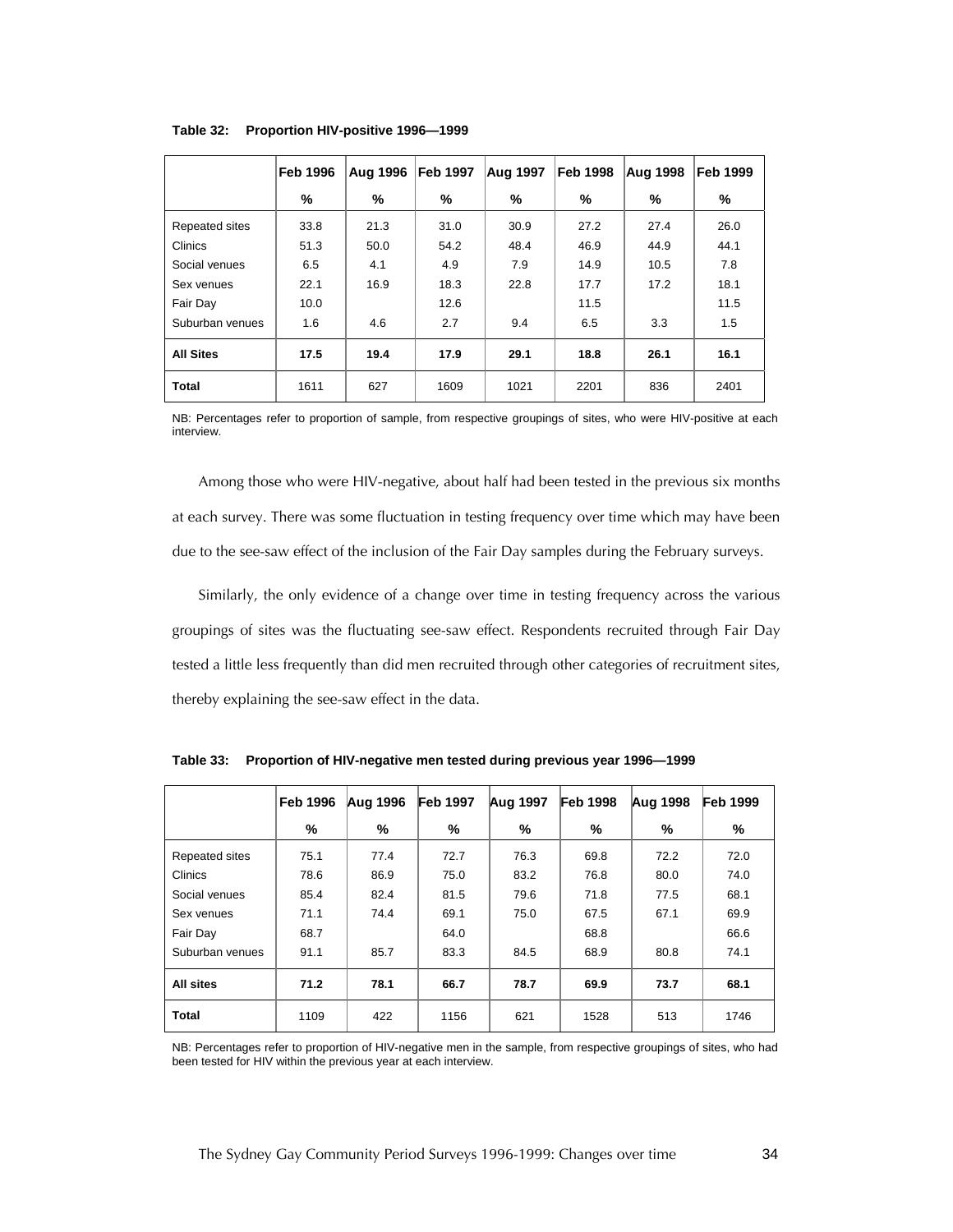Among those men who reported having a regular male partner in the previous six months at each survey, there was no evidence of a change in seroconcordance over time. About half the men with regular partners at each survey were in an HIV-negative seroconcordant relationship and about one in seven were in a serodiscordant relationship. Although there were some fluctuations over time with regard to HIV-positive seroconcordant relationships and relationships where either or both partners were of unknown serostatus, there was no trend. In broad terms, about one in five relationships were of unknown serostatus and about one in ten were HIV-positive seroconcordant.

|                    | <b>Feb 1996</b> | Aug 1996 | <b>Feb 1997</b> | Aug 1997 | <b>Feb 1998</b> | Aug 1998 | Feb 1999 |
|--------------------|-----------------|----------|-----------------|----------|-----------------|----------|----------|
|                    | %               | %        | %               | %        | %               | %        | %        |
| Unknown serostatus | 23.9            | 28.9     | 21.2            | 19.3     | 23.5            | 21.7     | 21.8     |
| Both positive      | 9.8             | 5.7      | 10.0            | 15.1     | 7.5             | 12.1     | 5.1      |
| Both negative      | 51.9            | 48.4     | 56.0            | 46.1     | 52.9            | 46.6     | 57.5     |
| Serodiscordant     | 14.4            | 17.1     | 12.8            | 19.5     | 16.1            | 19.6     | 15.6     |
| <b>Total</b>       | 846             | 246      | 812             | 436      | 1056            | 322      | 1214     |

**Table 34: HIV seroconcordance in regular relationships 1996—1999** 

NB: Includes only those men reporting sex with a regular male partner during previous six months at each interview.

#### *8.2 HIV treatments*

About three-quarters of the HIV-positive men were using HIV anti-retrovirals in combination at each survey since August 1997, when this question was first asked. There is no evidence of a change in the proportion using combination therapy over time.

Similarly, there was no evidence of a change over time in the use of treatments across the various groupings of sites. HIV-positive men recruited through sex venues tended to be a little less likely to use combination anti-retroviral treatments.

| Table 35: Use of combination antiretroviral treatments among HIV-positive men 1996-1999 |
|-----------------------------------------------------------------------------------------|
|                                                                                         |

|                | Aug 1997 | <b>Feb 1998</b> | Aug 1998 | <b>Feb 1999</b> |
|----------------|----------|-----------------|----------|-----------------|
|                | %        | %               | %        | %               |
| Repeated sites | 70.8     | 64.5            | 73.5     | 68.5            |
| Clinics        | 79.2     | 71.3            | 78.5     | 73.8            |
| Social venues  | 73.3     | 71.1            | 78.9     | 63.6            |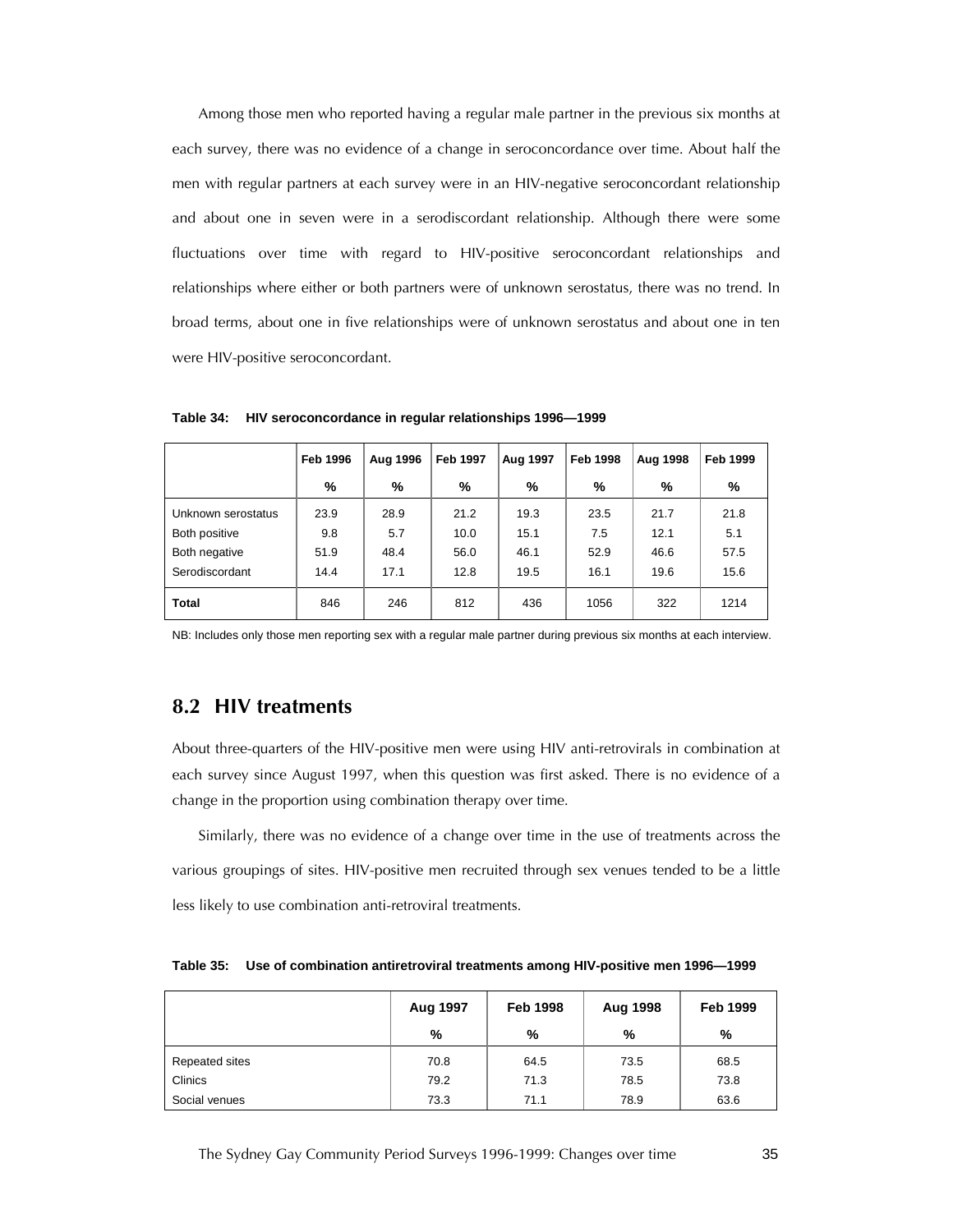| Sex venues   | 64.9 | 59.7 | 67.3 | 69.8 |
|--------------|------|------|------|------|
| Fair Day     |      | 75.2 |      | 73.0 |
| All sites    | 74.7 | 70.8 | 75.7 | 72.3 |
| <b>Total</b> | 265  | 400  | 206  | 379  |

NB: Percentages refer to proportion of HIV-positive men in the sample, from respective groupings of sites, using combination anti-retroviral treatments at each interview.

## *8.3 HIV awareness*

Although the majority of men appeared somewhat optimistic about the potential for treatment of HIV, there was little evidence of optimism about the possibility of reducing transmission as a consequence of combination anti-retroviral treatment and undetectable viral load. There was little evidence of a change in this regard over time.

**Table 36: Agreement with optimistic statements about anti-HIV treatments and viral load testing1997—1999** 

|                                                                                                        | Feb<br>1997 | Aug<br>1997 | Feb<br>1998 | Aug<br>1998 | <b>Feb</b><br>1999 |
|--------------------------------------------------------------------------------------------------------|-------------|-------------|-------------|-------------|--------------------|
|                                                                                                        | %           | ℅           | %           | %           | %                  |
| Combination therapies appear to be effective in preventing<br>serious illness for most people with HIV | 59.2        | 57.7        | 56.8        | 55.5        | 65.8               |
| Taking combination therapy is simple and straightforward                                               | 21.4        | 21.5%       | 17.6        | 18.3        | N/A                |
| An HIV-positive person on combination therapy is unlikely<br>to transmit HIV                           | 1.3         | 3.3         | 2.0         | 2.1         | 3.0                |
| A person with a blood test showing undetectable viral load<br>cannot pass on the virus                 | 10.0        | 17.7        | 5.8         | 5.4         | 7.4                |
| I'm less worried about HIV infection than I used to be                                                 |             | 30.9        | 32.9        | 30.3        | 31.9               |
| <b>Total</b>                                                                                           | 1609        | 1021        | 2201        | 836         | 2401               |

There were also no discernible differences in the samples on these items either across the various categories of recruitment sites, or over time among the men recruited at any of these sites.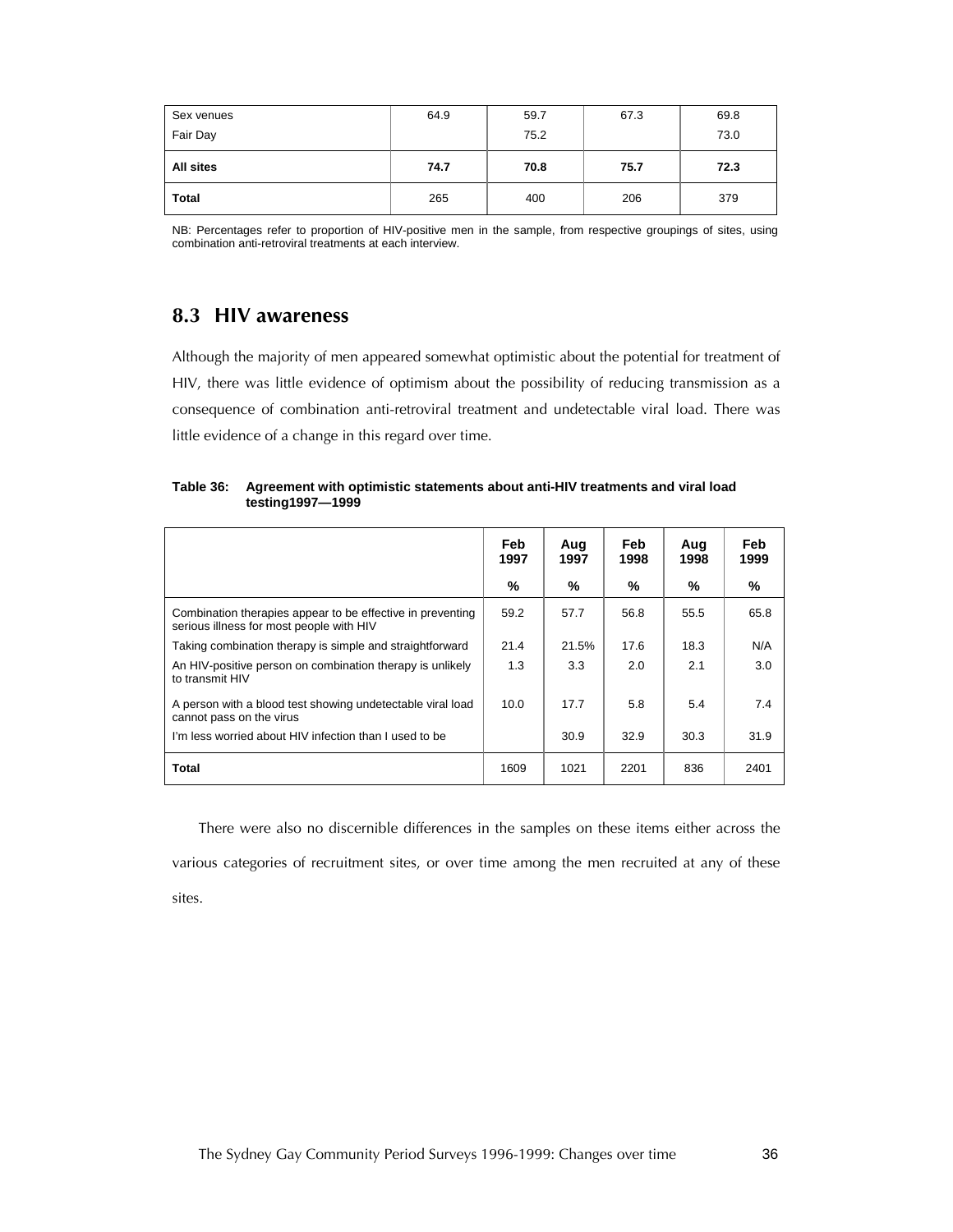*9 AGREEMENTS AND CONDOM USE* 

The proportion of men engaging in unprotected anal intercourse, both with regular and with casual male partners, appears to have increased since the first survey in February 1996. However, this increase mostly occurred between 1996 and 1997.

#### *9.1 Agreements about condom use with regular male partners*

At each survey, most men with regular male partners had a verbal agreement with that partner about condom use within their relationship. Overall, about a third had agreed to dispense with condoms within their relationship. In general, there has been little change over time in the pattern of agreements about condom use with regular partners but in the most recent survey, in February 1999, fewer men had made such an agreement.

Similarly, the only evidence of change in the pattern of agreements about condom use within regular relationships over time across the various groupings of sites was an apparent decline in the proportion of men who had made such an agreement in the latest survey. This was true for all categories of sites except the clinics where there was no evidence of a recent decline in such agreements.

|                 | <b>Feb 1996</b> | Aug 1996 | <b>Feb 1997</b> | Aug 1997 | <b>Feb 1998</b> | <b>Aug 1998</b> | <b>Feb 1999</b> |
|-----------------|-----------------|----------|-----------------|----------|-----------------|-----------------|-----------------|
|                 | %               | %        | %               | ℅        | %               | ℅               | %               |
| Repeated sites  | 19.7            | 18.1     | 18.7            | 18.8     | 13.6            | 14.2            | 12.4            |
| Clinics         | 18.8            | 22.2     | 15.0            | 17.1     | 9.0             | 14.5            | 10.2            |
| Social venues   | 28.6            | 18.1     | 20.0            | 26.3     | 22.1            | 14.7            | 23.8            |
| Sex venues      | 15.6            | 20.1     | 21.2            | 18.0     | 18.1            | 12.4            | 11.6            |
| Fair Day        | 19.0            |          | 17.2            |          | 21.4            |                 | 18.8            |
| Suburban venues | 25.8            | 25.8     | 11.1            | 26.1     | 24.2            | 16.7            | 29.6            |
| All sites       | 19.3            | 20.0     | 17.4            | 19.4     | 19.1            | 13.9            | 17.5            |
| <b>Total</b>    | 1158            | 404      | 1008            | 619      | 1381            | 482             | 1598            |

**Table 37: No agreement with regular male partners about condom use within relationships 1996—1999** 

NB: Includes only those men reporting sex with a regular male partner during previous six months at each interview. Percentages refer to proportion of those men, from respective groupings of sites, reporting no agreement with regular male partner about sex within relationship at each interview.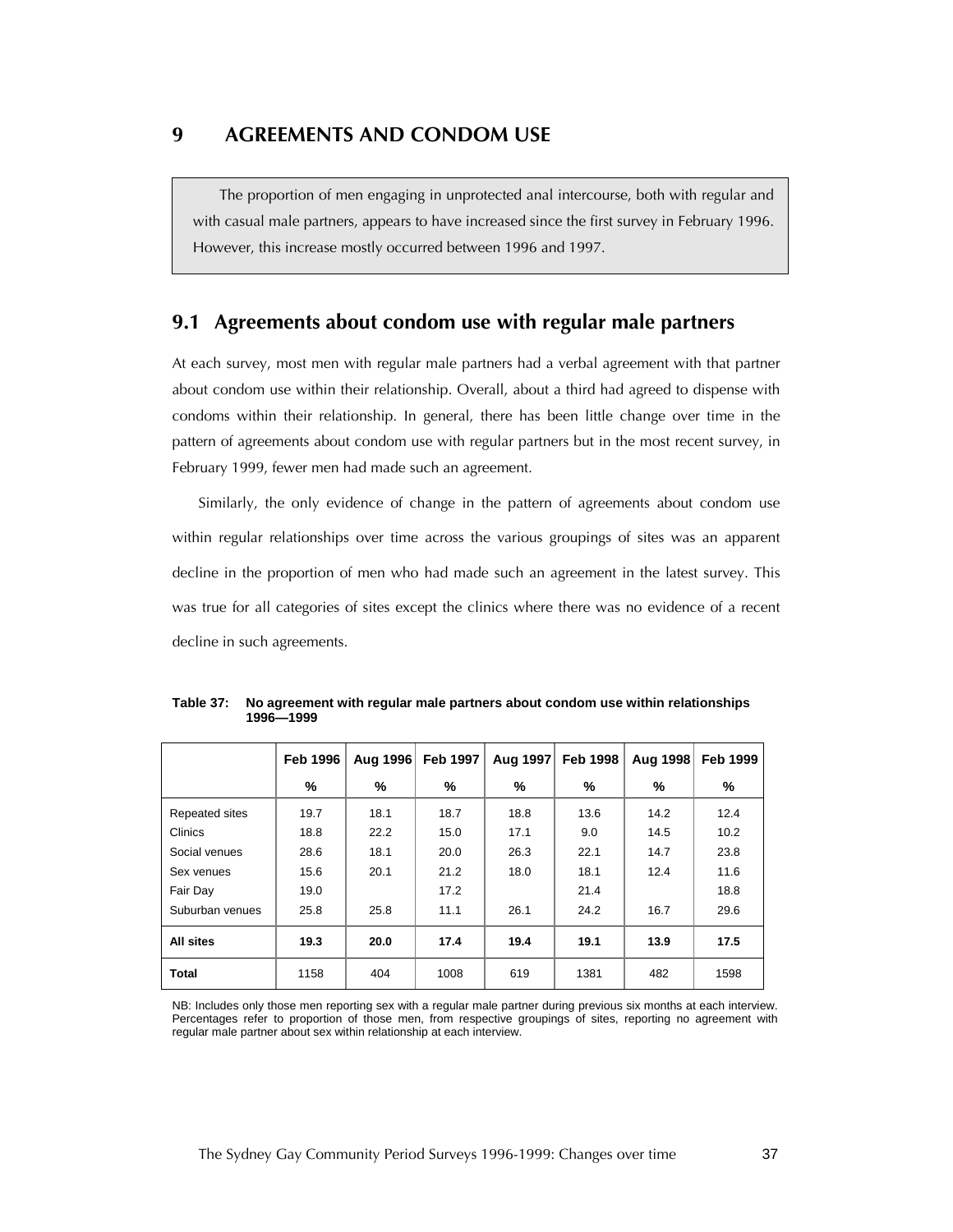On the other hand, the proportion of men who had agreed to dispense with condoms within their relationships has changed very little over time across the various groupings of sites. There was also no evidence of differences between the different categories of recruitment sites.

|                 | <b>Feb 1996</b> | <b>Aug 1996</b> | <b>Feb 1997</b> | <b>Aug 1997</b> | <b>Feb 1998</b> | Aug 1998 | <b>Feb 1999</b> |
|-----------------|-----------------|-----------------|-----------------|-----------------|-----------------|----------|-----------------|
|                 | %               | %               | %               | %               | %               | %        | %               |
| Repeated sites  | 27.5            | 28.3            | 31.3            | 27.4            | 35.6            | 36.9     | 36.7            |
| Clinics         | 29.0            | 27.8            | 36.4            | 32.4            | 33.7            | 42.8     | 34.4            |
| Social venues   | 25.0            | 38.9            | 30.0            | 30.5            | 38.2            | 41.3     | 34.6            |
| Sex venues      | 27.3            | 23.1            | 27.1            | 25.9            | 31.9            | 29.9     | 40.2            |
| Fair Day        | 36.1            |                 | 38.9            |                 | 37.1            |          | 42.7            |
| Suburban venues | 29.0            | 32.3            | 38.9            | 31.9            | 33.3            | 38.9     | 18.5            |
| All sites       | 33.5            | 28.5            | 37.0            | 30.0            | 36.1            | 38.5     | 40.3            |
| <b>Total</b>    | 1158            | 404             | 1008            | 619             | 1381            | 482      | 1598            |

**Table 38: Agreement with regular male partners to dispense with condoms within relationships 1996—1999** 

NB: Includes only those men reporting sex with a regular male partner during previous six months at each interview. Percentages refer to proportion of those men, from respective groupings of sites, reporting agreement with regular male partner to dispense with condoms within relationship at each interview.

At each survey, the majority of men with regular male partners also had a verbal agreement with that partner about condom use outside their relationship. Overall, about a third had agreed to always use condoms outside their relationship, and about a quarter agreed not to have any sex with casual partners. There has been little change over time in the pattern of agreements with regular partners about condom use with casual partners.

|                  | <b>Feb 1996</b> | <b>Aug 1996</b> | <b>Feb 1997</b> | Aug 1997 | <b>Feb 1998</b> | <b>Aug 1998</b> | <b>Feb 1999</b> |
|------------------|-----------------|-----------------|-----------------|----------|-----------------|-----------------|-----------------|
|                  | %               | %               | %               | %        | %               | %               | %               |
| Repeated sites   | 32.1            | 27.0            | 33.2            | 25.9     | 28.0            | 30.0            | 27.3            |
| Clinics          | 27.8            | 32.7            | 37.3            | 30.8     | 25.4            | 28.0            | 23.2            |
| Social venues    | 41.8            | 29.6            | 28.9            | 22.0     | 38.9            | 26.4            | 36.7            |
| Sex venues       | 35.1            | 27.6            | 29.1            | 25.2     | 31.0            | 29.3            | 31.9            |
| Fair Day         | 29.2            |                 | 27.7            |          | 30.8            |                 | 28.2            |
| Suburban venues  | 36.7            | 38.7            | 29.4            | 20.7     | 51.7            | 11.8            | 30.8            |
| <b>All sites</b> | 30.4            | 29.2            | 29.1            | 27.3     | 30.9            | 28.0            | 28.8            |
| <b>Total</b>     | 1158            | 404             | 1008            | 619      | 1381            | 482             | 1598            |

**Table 39: No agreement with regular male partners about condom use outside relationships 1996—1999**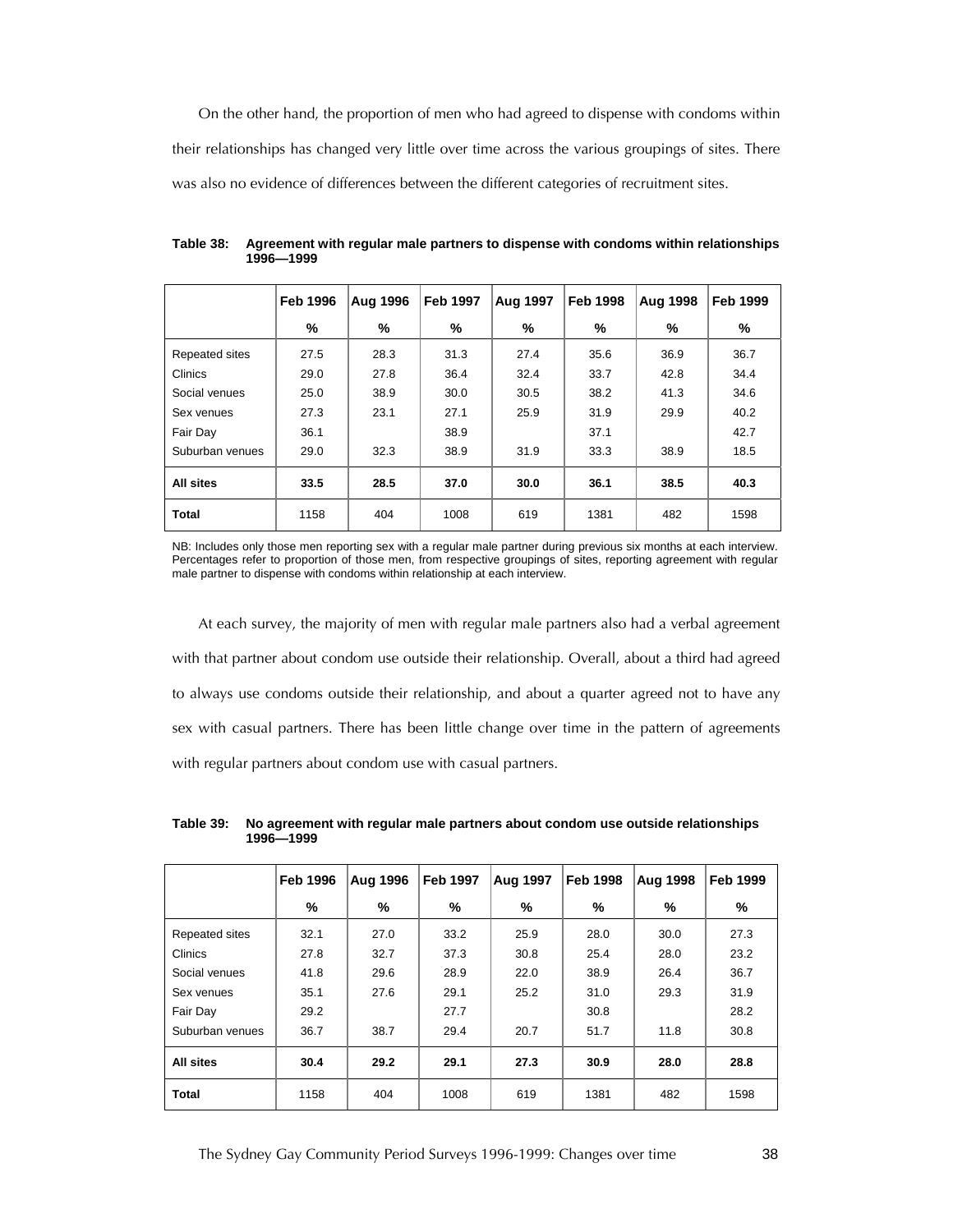NB: Includes only those men reporting sex with a regular male partner during previous six months at each interview. Percentages refer to proportion of those men, from respective groupings of sites, reporting no agreement with regular male partner about sex outside relationship at each interview.

In general, there is little evidence of an overall change in the proportion of men who have an agreement with their regular partner to always use condoms with casual partners. However, there does appear to have been some fluctuation over time among men recruited through sex venues. These men were more likely to have such an agreement during 1997 and 1998 than they were either at the time of the first survey in February 1996 or at the most recent survey in 1999. Also, in general, the men recruited through sex venues were more likely to have such an agreement than were men recruited through other sites.

|                 | <b>Feb 1996</b> | <b>Aug 1996</b> | <b>Feb 1997</b> | Aug 1997 | <b>Feb 1998</b> | Aug 1998 | <b>Feb 1999</b> |
|-----------------|-----------------|-----------------|-----------------|----------|-----------------|----------|-----------------|
|                 | %               | %               | %               | %        | %               | ℅        | %               |
| Repeated sites  | 38.0            | 42.5            | 38.1            | 45.0     | 43.6            | 43.8     | 41.9            |
| Clinics         | 39.1            | 34.5            | 26.5            | 33.3     | 40.1            | 37.8     | 37.4            |
| Social venues   | 23.6            | 28.2            | 34.2            | 24.4     | 24.6            | 23.6     | 25.0            |
| Sex venues      | 41.9            | 49.3            | 55.7            | 54.8     | 46.0            | 53.5     | 48.7            |
| Fair Day        | 27.9            |                 | 30.3            |          | 32.9            |          | 27.7            |
| Suburban venues | 23.3            | 29.0            | 41.2            | 19.0     | 20.7            | 11.8     | 23.1            |
| All sites       | 30.6            | 40.4            | 32.5            | 38.5     | 34.5            | 39.5     | 30.9            |
| <b>Total</b>    | 1158            | 404             | 1008            | 619      | 1381            | 482      | 1598            |

**Table 40: Agreement with regular male partners always to use condoms outside relationships 1996—1999** 

NB: Includes only those men reporting sex with a regular male partner during previous six months at each interview. Percentages refer to proportion of those men, from respective groupings of sites, reporting agreement with regular partner to always use condoms with casual male partners at each interview.

## *9.2 Condom Use*

Sexual behaviour and condom use with regular and casual partners changed somewhat over time, particularly between 1996 and 1997.

**Table 41: Anal intercourse and condom use 1996—1999** 

|                         | <b>Feb 1996</b> | Aug 1996 | <b>Feb 1997</b> | <b>Aug 1997</b> | <b>Feb 1998</b> | Aug 1998 | <b>Feb 1999</b> |
|-------------------------|-----------------|----------|-----------------|-----------------|-----------------|----------|-----------------|
|                         | %               | %        | %               | %               | %               | %        | %               |
| <b>Regular partners</b> |                 |          |                 |                 |                 |          |                 |
| No regular partner      | 28.1            | 36.5     | 37.1            | 39.4            | 37.3            | 42.3     | 33.4            |
| No anal intercourse     | 10.6            | 8.6      | 7.4             | 7.8             | 6.0             | 5.9      | 9.2             |
| 100% protected          | 31.7            | 31.6     | 25.5            | 26.9            | 25.9            | 23.2     | 25.4            |
| Any unprotected         | 29.7            | 23.3     | 30.0            | 25.9            | 30.9            | 28.6     | 31.9            |

The Sydney Gay Community Period Surveys 1996-1999: Changes over time 39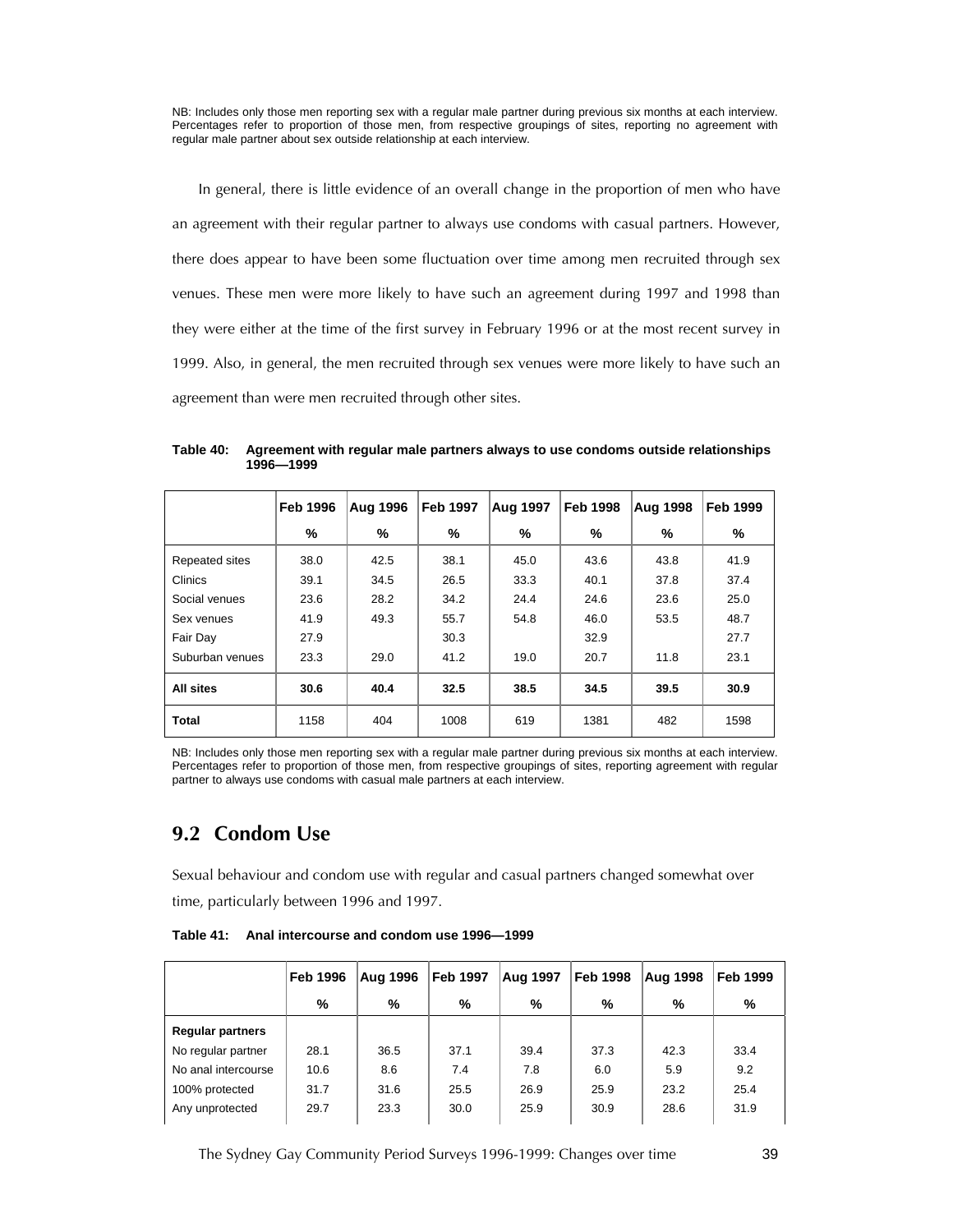| <b>Casual partners</b> |      |      |      |      |      |      |      |
|------------------------|------|------|------|------|------|------|------|
| No casual partner      | 18.4 | 15.0 | 29.2 | 22.3 | 27.0 | 18.7 | 33.4 |
| No anal intercourse    | 25.7 | 18.0 | 18.6 | 18.1 | 18.9 | 19.0 | 16.6 |
| 100% protected         | 44.2 | 47.2 | 36.3 | 37.6 | 37.1 | 41.3 | 34.2 |
| Any unprotected        | 11.7 | 19.8 | 15.9 | 21.9 | 17.1 | 21.1 | 15.9 |
| <b>Total</b>           | 1611 | 627  | 1609 | 1021 | 2201 | 836  | 2401 |

As noted previously, the proportions of men at each recruitment site reporting sex with either a casual or regular partner differed, often due to the particular nature of those sites. For this reason, the remaining analyses and tables in this section are based on the behaviours of men who had regular and casual partners, respectively, during the six months prior to each survey.

## *9.3 Condom use with regular male partners*

At each survey, most men with regular male partners engaged in anal intercourse with those partners and a little less than half did so without a condom. There has been a slight increase over time in the proportion of men engaging in unprotected anal intercourse with their regular partners.

This trend has been strongest among HIV-negative men. In general, HIV-positive men have been no more or less inclined toward unprotected anal intercourse with their regular partners over time.

|                         | <b>Feb 1996</b> | Aug 1996 | Feb 1997 | <b>Aug 1997</b> | Feb 1998 | Aug 1998 | <b>Feb 1999</b> |
|-------------------------|-----------------|----------|----------|-----------------|----------|----------|-----------------|
|                         | %               | %        | %        | %               | %        | %        | %               |
| HIV-positive            | 47.3            | 33.8     | 52.9     | 47.1            | 47.0     | 51.4     | 43.7            |
| HIV-negative            | 41.8            | 38.4     | 48.1     | 40.7            | 51.6     | 51.1     | 49.5            |
| Unknown HIV status      | 24.6            | 31.4     | 30.9     | 41.7            | 37.4     | 37.2     | 40.9            |
| <b>Total percentage</b> | 41.3            | 36.7     | 47.6     | 42.6            | 49.2     | 49.6     | 48.0            |
| <b>Total</b>            | 1158            | 404      | 1008     | 619             | 1381     | 482      | 1598            |

**Table 42: HIV serostatus and unprotected anal intercourse with regular male partners 1996—1999** 

NB: Includes only those men reporting sex with a regular male partner during previous six months at each interview. Percentages refer to proportion of those men reporting unprotected anal intercourse with regular male partner during previous six months at each interview.

Similarly, there was some evidence of a greater tendency toward unprotected anal intercourse with regular partners over time across the various groupings of sites. This was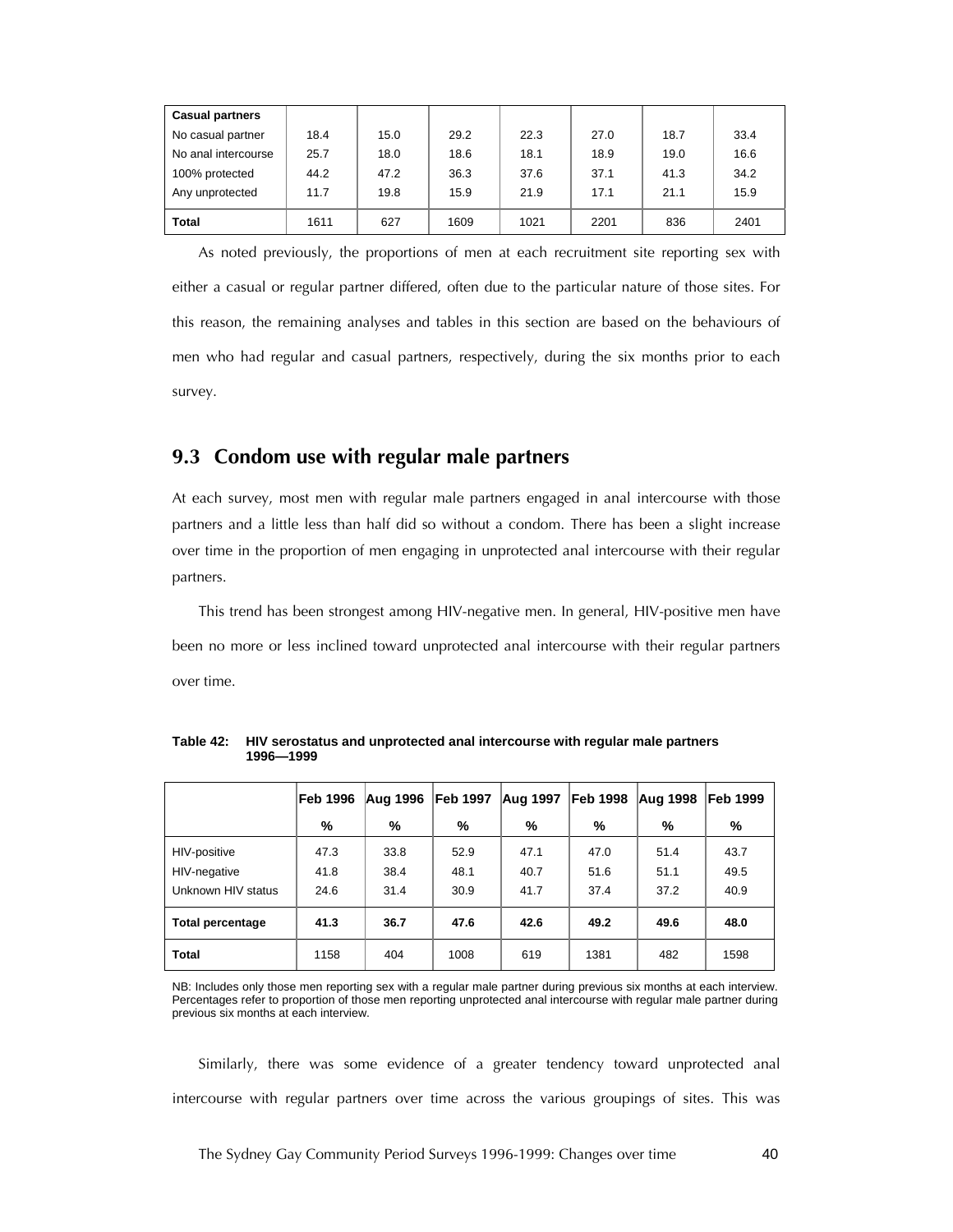significant among men recruited through the repeated sites, the sex venues and at Fair Day. However, there was little evidence of differences between the different categories of recruitment sites.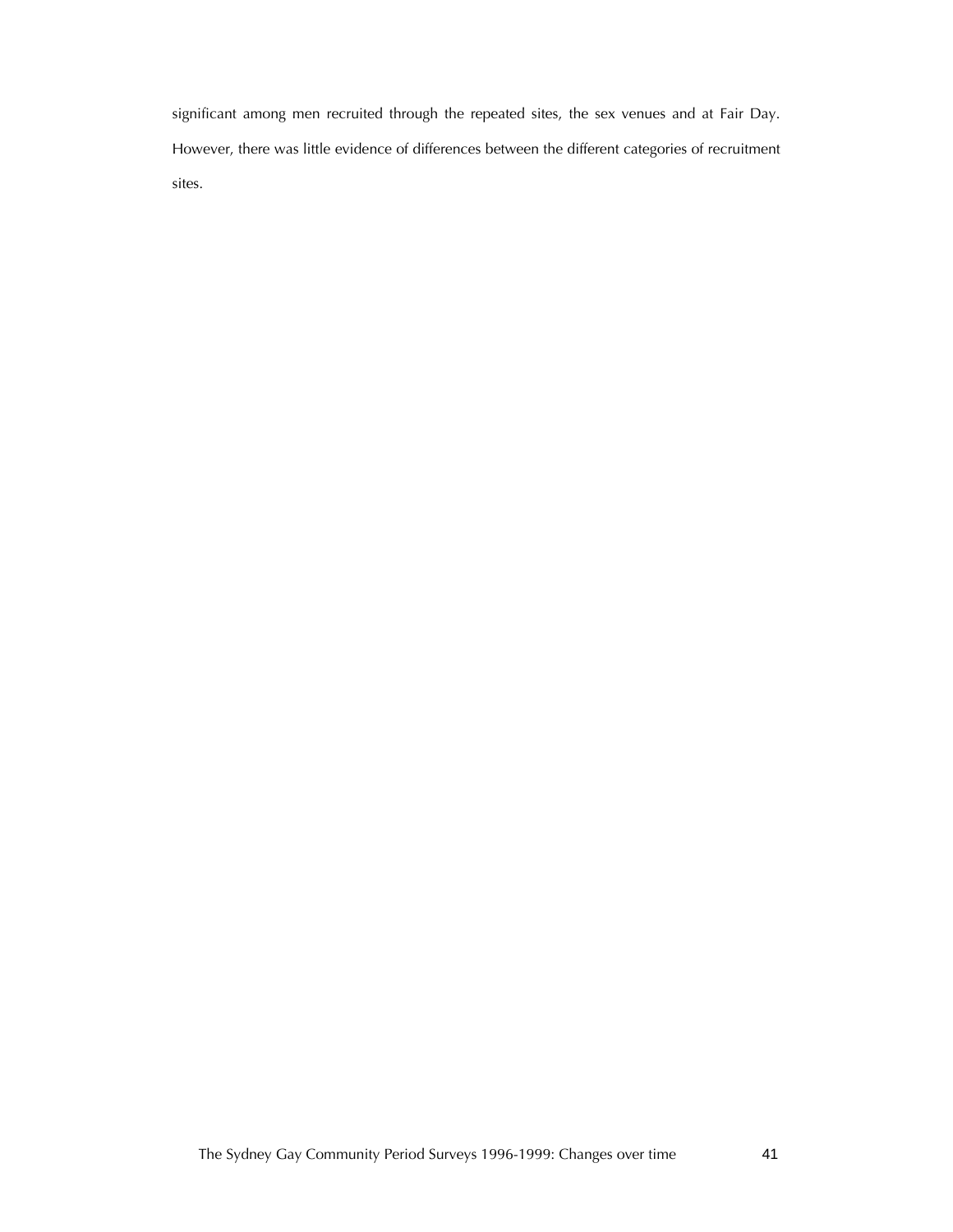|                 | <b>Feb 1996</b> | <b>Aug 1996</b> | <b>Feb 1997</b> | <b>Aug 1997</b> | <b>Feb 1998</b> | <b>Aug 1998</b> | <b>Feb 1999</b> |
|-----------------|-----------------|-----------------|-----------------|-----------------|-----------------|-----------------|-----------------|
|                 | %               | %               | %               | %               | %               | %               | %               |
| Repeated sites  | 36.0            | 34.1            | 46.0            | 42.6            | 42.9            | 48.6            | 45.2            |
| Clinics         | 42.4            | 40.0            | 44.6            | 44.7            | 41.2            | 53.2            | 40.8            |
| Social venues   | 32.2            | 45.7            | 46.4            | 39.4            | 52.3            | 49.6            | 46.3            |
| Sex venues      | 28.8            | 30.7            | 47.7            | 42.7            | 45.8            | 45.5            | 48.1            |
| Fair Day        | 44.0            |                 | 48.2            |                 | 51.4            |                 | 49.7            |
| Suburban venues | 36.0            | 53.8            | 47.6            | 39.7            | 45.8            | 52.5            | 33.3            |
| All sites       | 41.3            | 36.7            | 47.6            | 42.6            | 49.2            | 49.6            | 48.0            |
| Total           | 1158            | 404             | 1008            | 619             | 1381            | 482             | 1598            |

**Table 43: Unprotected anal intercourse with regular male partners 1996—1999** 

NB: Includes only those men reporting sex with a regular male partner during previous six months at each interview. Percentages refer to proportion of those men, from respective groupings of sites, reporting unprotected anal intercourse with regular male partner during previous six months at each interview.

Among men in seroconcordant relationships, despite some fluctuation, there has been little change over time in the proportion of men who engage in unprotected anal intercourse with their regular partners. However, men in serodiscordant relationships and men in relationships where either or both partners HIV status is unknown have been more likely to engage in unprotected anal intercourse with their regular partners over time.

| Table 44: HIV seroconcordance and unprotected anal intercourse with regular male partners |
|-------------------------------------------------------------------------------------------|
| 1996—1999                                                                                 |
|                                                                                           |

|                         | <b>Feb 1996</b> | Aug 1996 | Feb 1997 | <b>Aug 1997</b> | <b>Feb 1998</b> | Aug 1998 | <b>Feb 1999</b> |
|-------------------------|-----------------|----------|----------|-----------------|-----------------|----------|-----------------|
|                         | %               | %        | %        | %               | %               | %        | %               |
| Unknown serostatus      | 28.7            | 38.0     | 34.3     | 36.9            | 37.9            | 42.9     | 41.9            |
| Seroconcordant          | 59.4            | 53.4     | 60.3     | 53.2            | 63.8            | 65.6     | 58.8            |
| Serodiscordant          | 23.8            | 23.8     | 38.5     | 24.7            | 31.2            | 44.4     | 31.7            |
| <b>Total percentage</b> | 41.3            | 36.1     | 47.8     | 42.6            | 49.2            | 49.6     | 48.0            |
| <b>Total</b>            | 846             | 246      | 812      | 436             | 1056            | 322      | 1214            |

NB: Includes only those men reporting sex with a regular male partner during previous six months at each interview. Percentages refer to proportion of those men reporting unprotected anal intercourse with regular male partner during previous six months at each interview.

Although there is some evidence for an increase in unprotected anal intercourse with regular partners, and this increase may have occurred particularly among sero-nonconcordant couples, it might equally be argued that during 1996 men in regular relationships were less

The Sydney Gay Community Period Surveys 1996-1999: Changes over time 42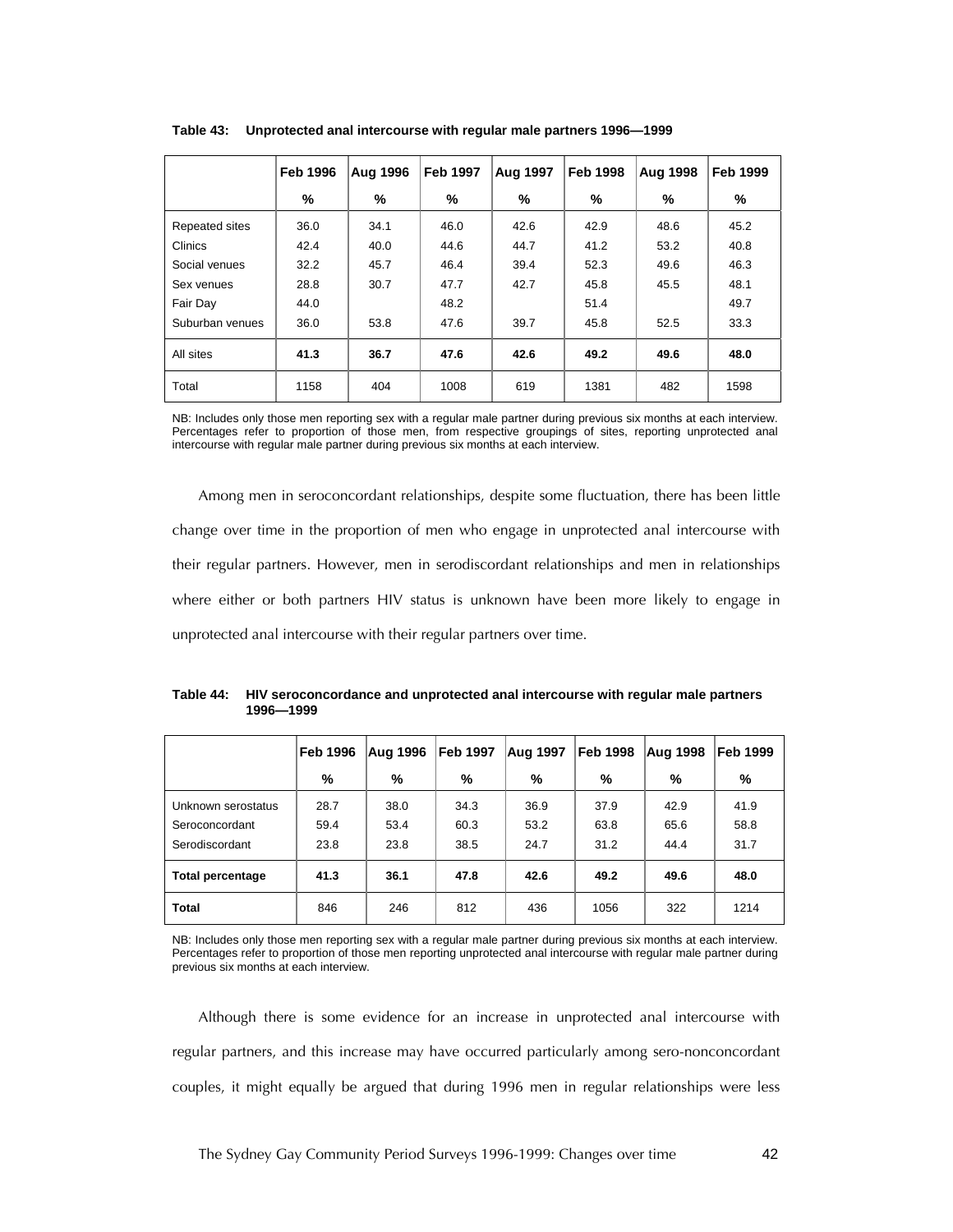inclined to engage in this practice. In general, there has been less evidence of an increase in this practice since February 1997 than there was between 1996 and 1997.

#### *9.4 Condom use with casual male partners*

The majority of men who reported having sex with casual partners prior to each survey engaged in anal intercourse with those partners and, in general, about one in five did so without a condom. There has been some increase in unprotected anal intercourse with casual partners over time. However, this greater tendency toward unprotected anal intercourse with casual partners appears to have occurred mainly in 1996.

This trend has been strongest among non-positive men but HIV-positive men have also been somewhat more inclined toward unprotected anal intercourse with their casual partners over time. Most of these changes appear to have occurred between 1996 and 1997. As has been found in previous studies, HIV-positive men were more likely to engage in unprotected anal intercourse with their casual partners. Although it is beyond the scope of this study, it is known from the SMASH data that much of this is accounted for by sex between casual partners who are both HIV-positive.

|                                             | <b>Feb 1996</b>      | <b>Aug 1996</b>      | <b>Feb 1997</b>      | <b>Aug 1997</b>      | Feb 1998             | <b>Aug 1998</b>      | <b>Feb 1999</b>      |
|---------------------------------------------|----------------------|----------------------|----------------------|----------------------|----------------------|----------------------|----------------------|
|                                             | %                    | %                    | %                    | %                    | %                    | %                    | %                    |
| HIV-positive<br>HIV-negative<br>HIV-unknown | 27.0<br>11.8<br>10.7 | 41.8<br>18.4<br>20.8 | 40.2<br>18.2<br>15.1 | 43.1<br>22.5<br>15.7 | 38.8<br>20.3<br>13.0 | 37.9<br>18.8<br>36.2 | 38.5<br>20.3<br>22.3 |
| <b>Total percentage</b>                     | 14.4                 | 23.3                 | 22.5                 | 28.2                 | 23.4                 | 25.9                 | 23.8                 |
| <b>Total</b>                                | 1158                 | 404                  | 1008                 | 619                  | 1381                 | 482                  | 1598                 |

**Table 45: HIV serostatus and unprotected anal intercourse with casual male partners 1996—1999** 

NB: Includes only those men reporting sex with a casual male partner during previous six months at each interview. Percentages refer to proportion of those men reporting unprotected anal intercourse with casual male partner during previous six months at each interview.

Similarly, there have been increases in the proportions of men engaging in unprotected anal intercourse over time across the various categories of recruitment sites. This has been less true of men recruited through clinics. However, as with the findings in general, most of these changes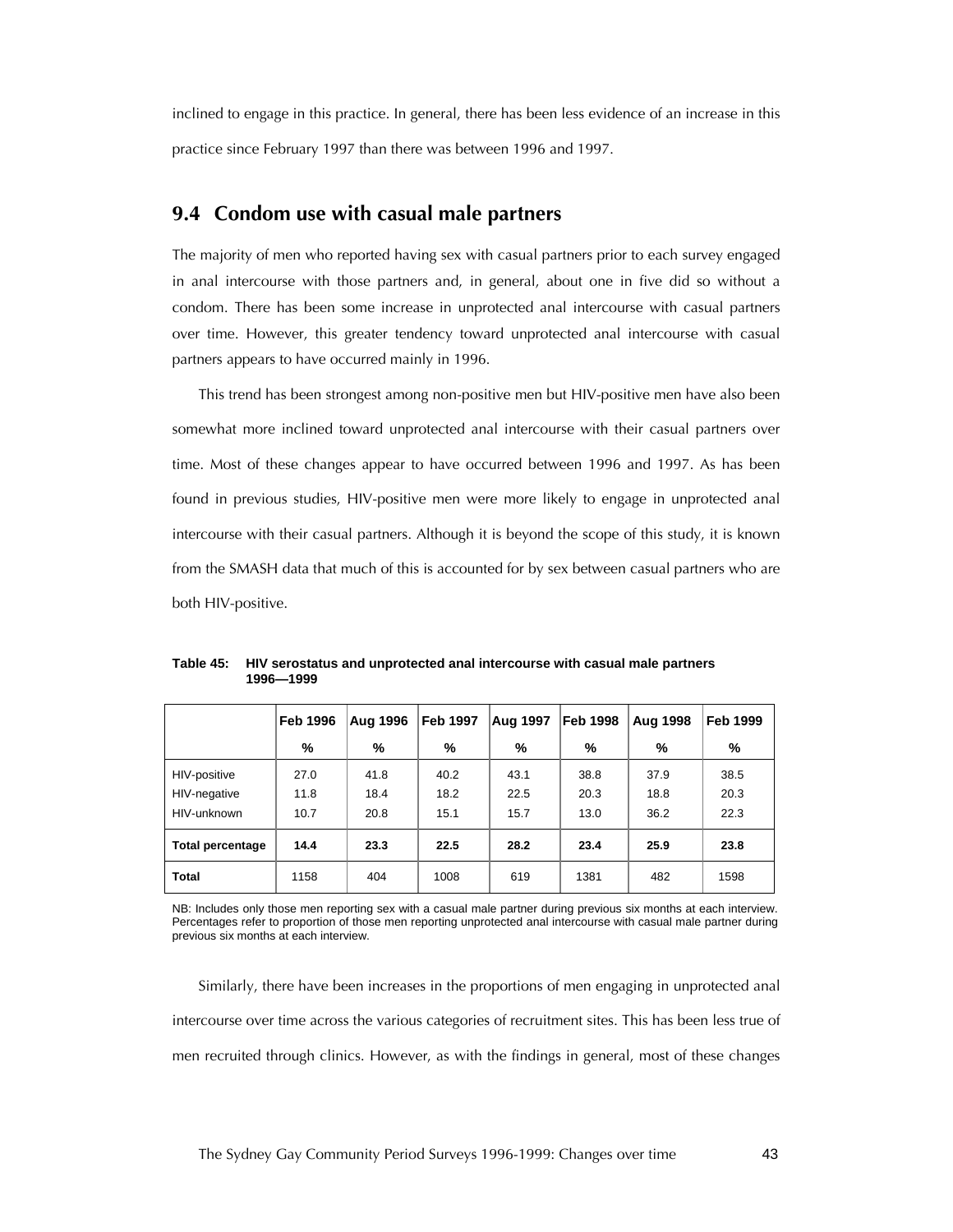in the practice of unprotected anal intercourse with casual partners across the various categories of recruitment sites occurred between 1996 and 1997.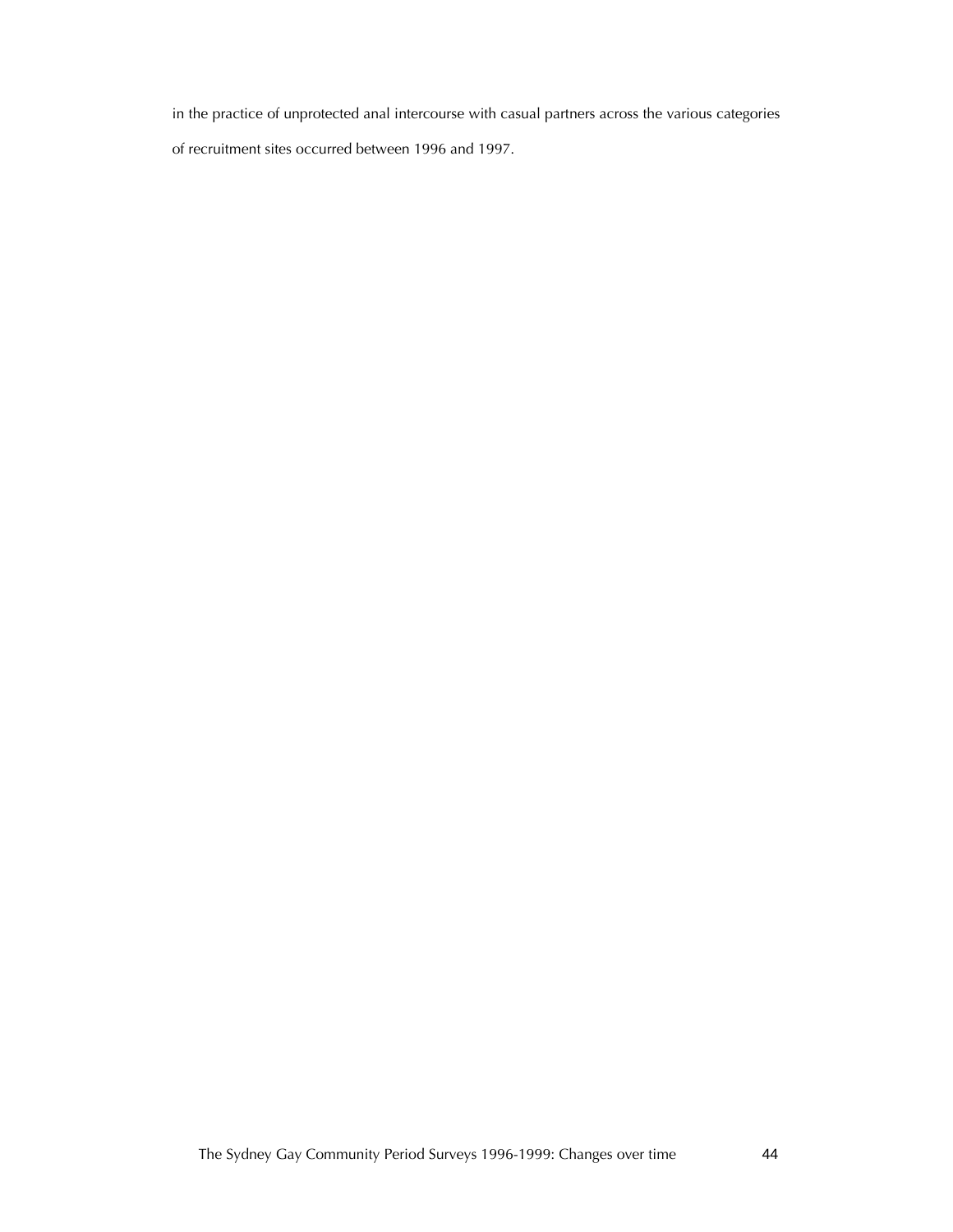|                  | <b>Feb 1996</b> | <b>Aug 1996</b> | <b>Feb 1997</b> | Aug 1997 | <b>Feb 1998</b> | <b>Aug 1998</b> | <b>Feb 1999</b> |
|------------------|-----------------|-----------------|-----------------|----------|-----------------|-----------------|-----------------|
|                  | %               | %               | %               | %        | %               | %               | %               |
| Repeated sites   | 17.2            | 22.7            | 28.1            | 30.4     | 27.4            | 26.6            | 30.8            |
| Clinics          | 19.3            | 27.8            | 26.0            | 23.3     | 28.2            | 25.0            | 21.9            |
| Social venues    | 13.9            | 14.5            | 18.4            | 23.9     | 29.2            | 26.2            | 21.5            |
| Sex venues       | 17.2            | 25.0            | 32.7            | 33.8     | 26.4            | 26.5            | 34.3            |
| Fair Day         | 12.7            |                 | 19.1            |          | 18.8            |                 | 20.7            |
| Suburban venues  | 14.8            | 25.5            | 26.1            | 25.2     | 23.7            | 24.5            | 6.3             |
| <b>All sites</b> | 14.4            | 23.3            | 22.5            | 28.2     | 23.4            | 25.9            | 23.8            |
| <b>Total</b>     | 1158            | 404             | 1008            | 619      | 1381            | 482             | 1598            |

**Table 46: Unprotected anal intercourse with casual male partners 1996—1999** 

NB: Includes only those men reporting sex with a casual male partner during previous six months at each interview. Percentages refer to proportion of those men, from respective groupings of sites, reporting unprotected anal intercourse with casual male partner during previous six months at each interview.

These same trends over time across the various categories of recruitment sites were also found specifically among the HIV-negative men, except that there is also some suggestion of an increase in the proportion of men engaging in unprotected anal intercourse with casual partners among HIV-negative men recruited through clinics as well. The number of HIV-negative men recruited at suburban venues was not sufficient at each survey to enable a separate analysis of these men.

|                | <b>Feb 1996</b> | Aug 1996 | <b>Feb 1997</b> | Aug 1997 | <b>Feb 1998</b> | Aug 1998 | <b>Feb 1999</b> |
|----------------|-----------------|----------|-----------------|----------|-----------------|----------|-----------------|
|                | %               | %        | %               | %        | %               | %        | %               |
| Repeated sites | 10.4            | 18.3     | 24.6            | 23.5     | 21.3            | 18.1     | 26.1            |
| <b>Clinics</b> | 11.8            | 22.9     | 23.1            | 18.5     | 19.5            | 15.9     | 17.6            |
| Social venues  | 9.2             | 11.4     | 19.4            | 24.2     | 29.0            | 25.3     | 20.3            |
| Sex venues     | 11.4            | 20.2     | 27.4            | 23.8     | 21.3            | 17.5     | 29.3            |
| Fair Day       | 12.2            |          | 14.7            |          | 18.0            |          | 17.4            |
| All sites      | 11.8            | 18.4     | 18.2            | 22.5     | 20.3            | 18.8     | 20.3            |
| <b>Total</b>   | 917             | 364      | 784             | 489      | 1106            | 420      | 1145            |

**Table 47: Unprotected anal intercourse with casual male partners among HIV-negative men 1996—1999** 

NB: Includes only those HIV-negative men reporting sex with a casual male partner during previous six months at each interview. Percentages refer to proportion of those men, from respective groupings of sites, reporting unprotected anal intercourse with casual male partner during previous six months at each interview.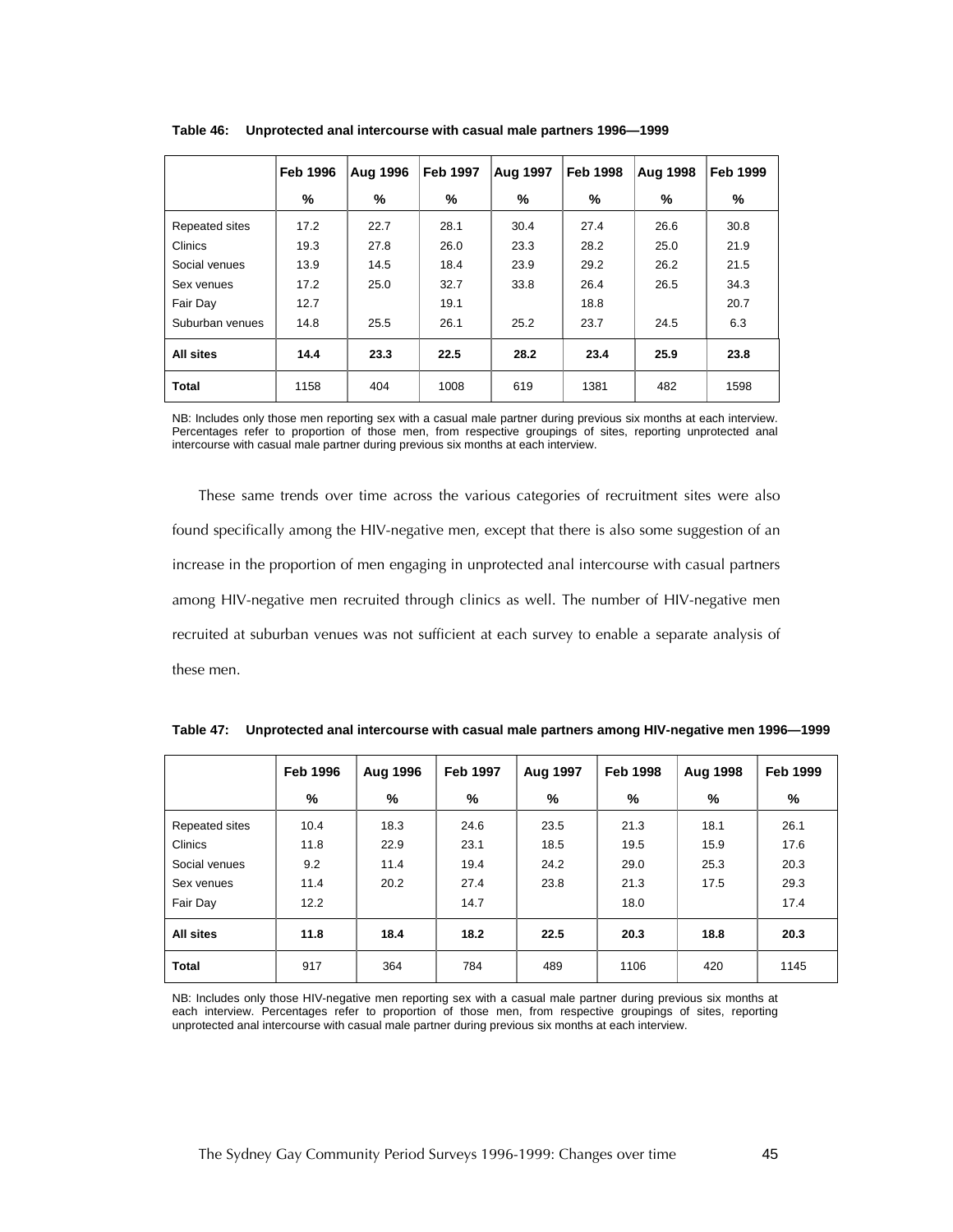The general trends over time across the various categories of recruitment sites were also true for the HIV-positive men. The number of HIV-positive men recruited at social venues and at suburban venues was not sufficient at each survey to enable a separate analysis of these men.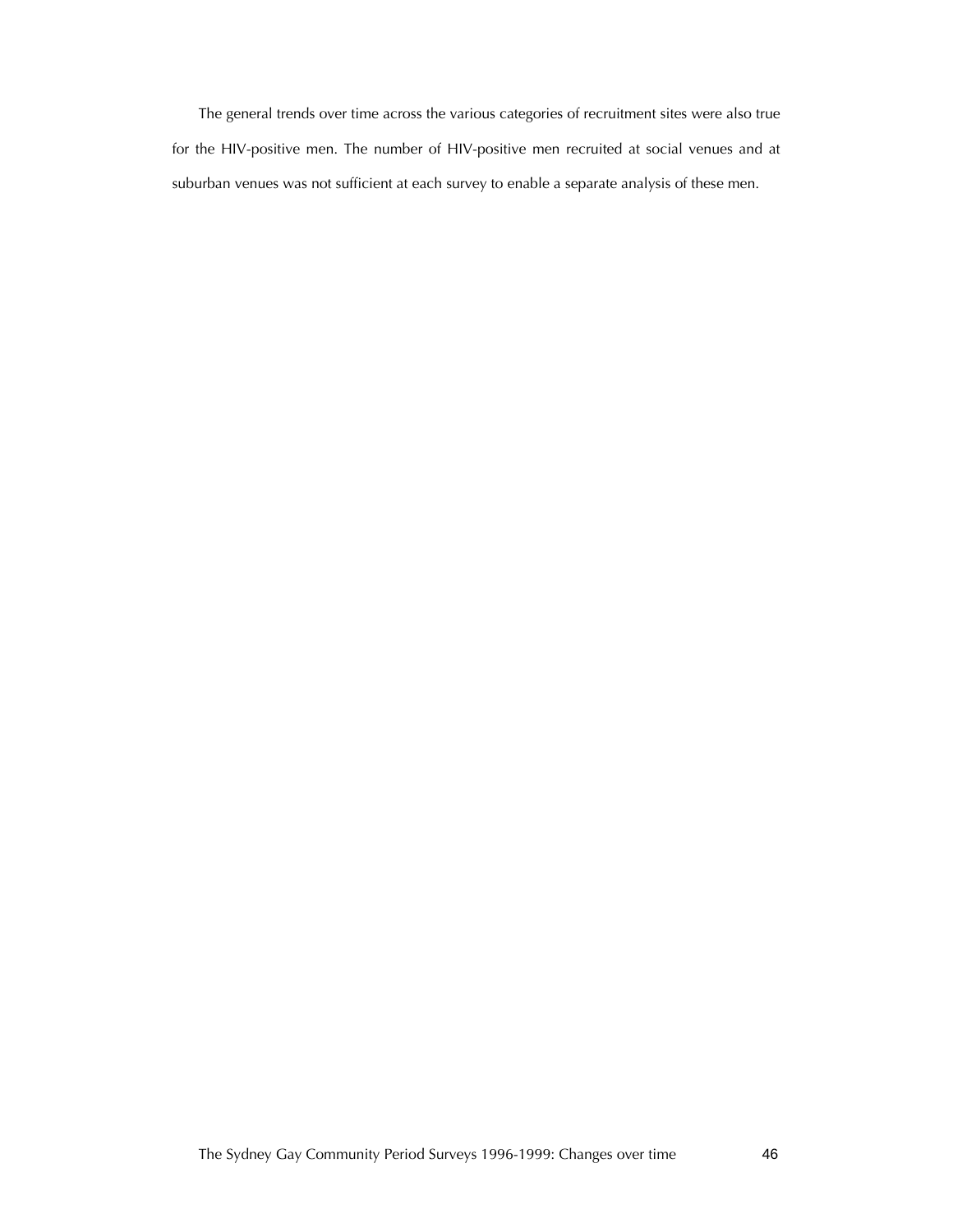|                | <b>Feb 1996</b> | Aug 1996 | <b>Feb 1997</b> | <b>Aug 1997</b> | <b>Feb 1998</b> | <b>Aug 1998</b> | <b>Feb 1999</b> |
|----------------|-----------------|----------|-----------------|-----------------|-----------------|-----------------|-----------------|
|                | %               | %        | %               | %               | %               | %               | %               |
| Repeated sites | 30.8            | 42.1     | 39.1            | 49.4            | 43.3            | 41.5            | 43.7            |
| <b>Clinics</b> | 25.8            | 34.2     | 30.1            | 29.1            | 35.7            | 31.3            | 26.8            |
| Sex venues     | 37.2            | 48.2     | 56.4            | 69.2            | 51.6            | 56.9            | 58.3            |
| Fair Day       | 20.9            |          | 40.8            |                 | 35.0            |                 | 37.8            |
| All sites      | 27.0            | 41.3     | 40.2            | 43.1            | 38.8            | 37.9            | 38.5            |
| <b>Total</b>   | 226             | 100      | 219             | 216             | 325             | 177             | 296             |

#### **Table 48: Unprotected anal intercourse with casual male partners among HIV-positive men 1996—1999**

NB: Includes only those HIV-positive men reporting sex with a casual male partner during previous six months at each interview. Percentages refer to proportion of those men, from respective groupings of sites, reporting unprotected anal intercourse with casual male partner during previous six months at each interview.

The general trends over time among men recruited through repeated sites were less true for the men who had not been tested for HIV. Although there is some evidence of an increase in unprotected anal intercourse with casual partners among these men, the data tends to fluctuate more. The number of men who had not been tested for HIV recruited at other sites was not sufficient at each survey to enable a separate analysis of these men.

#### **Table 49: Unprotected anal intercourse with casual male partners among men of unknown status 1996—1999**

|                            | <b>Feb 1996</b> | <b>Aug 1996</b> | <b>Feb 1997</b> | <b>Aug 1997</b> | Feb 1998    | <b>Aug 1998</b> | <b>Feb 1999</b> |
|----------------------------|-----------------|-----------------|-----------------|-----------------|-------------|-----------------|-----------------|
|                            | %               | %               | %               | %               | %           | %               | %               |
| Repeated sites<br>Fair Day | 10.3<br>8.0     | 18.4            | 15.4<br>15.2    | 13.0            | 23.5<br>4.1 | 36.7            | 27.3<br>23.2    |
| <b>All sites</b>           | 10.7            | 20.8            | 15.1            | 15.7            | 13.0        | 36.2            | 22.3            |
| <b>Total</b>               | 140             | 53              | 89              | 51              | 146         | 58              | 148             |

NB: Includes only those men of unknown serostatus reporting sex with a casual male partner during previous six months at each interview. Percentages refer to proportion of those men, from respective groupings of sites, reporting unprotected anal intercourse with casual male partner during previous six months at each interview.

Although there is some evidence for an increase in unprotected anal intercourse with casual partners, and that this increase may have occurred among men recruited from all the categories of recruitment sites and regardless of HIV status, it might equally be argued that during 1996 men who had sex with casual male partners were less inclined to engage in unprotected anal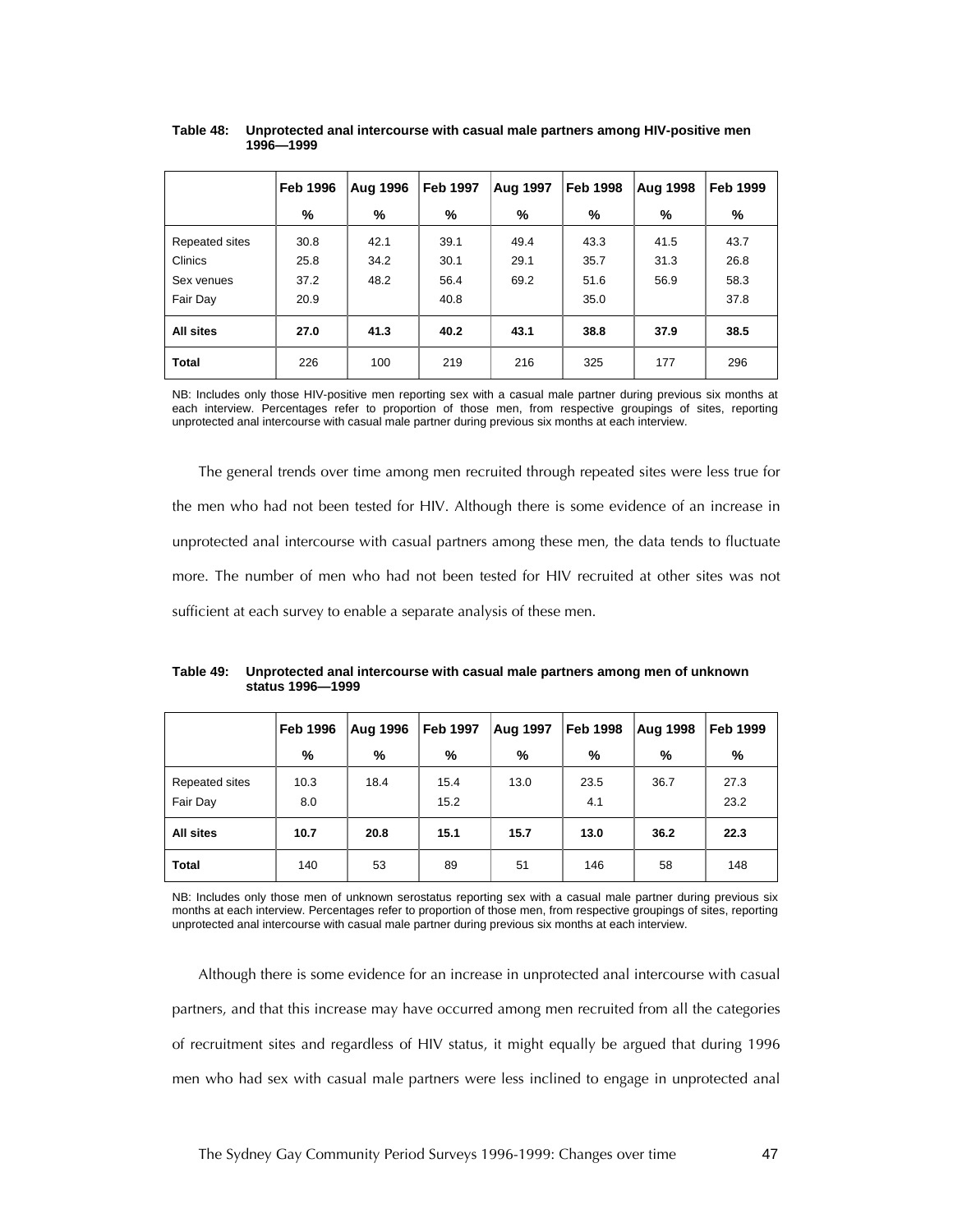intercourse with those partners. In general, there has been less evidence of an increase in this practice since February 1997 than there was between 1996 and 1997.